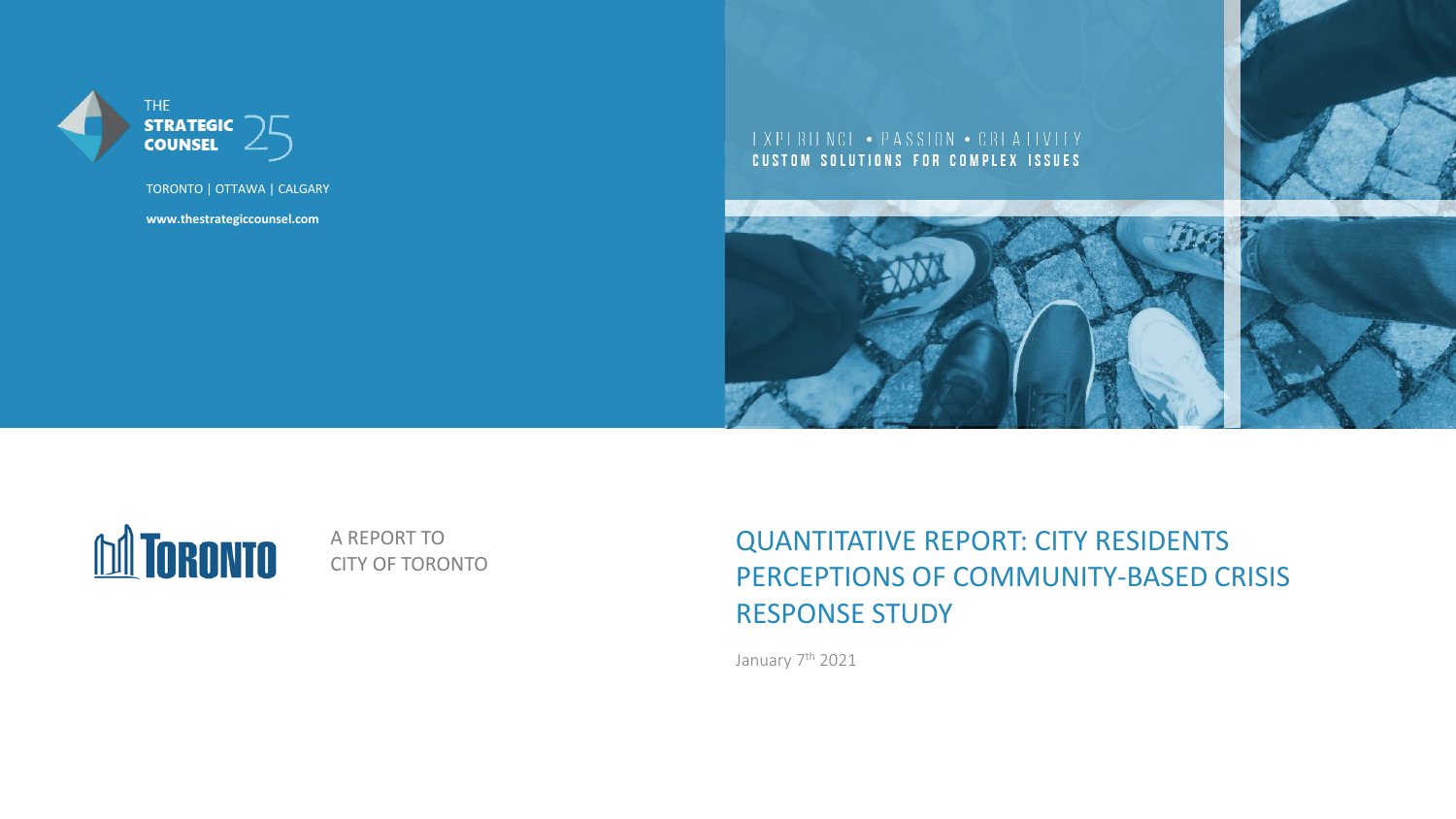| <b>ABOUT THE RESEARCH</b>                                                             | 3                 |
|---------------------------------------------------------------------------------------|-------------------|
| <b>KEY FINDINGS</b>                                                                   | 5                 |
| <b>DETAILED FINDINGS</b>                                                              | 8                 |
| OVERALL CONCERN ABOUT CITY OF TORONTO POVERTY, MENTAL HEALTH, AND CRIME ISSUES        | 9                 |
| WHAT WOULD TORONTO RESIDENTS LIKELY DO IF THEY FACE DIFFERENT CHALLENGING SITUATIONS? | $12 \overline{ }$ |
| PREFERRED FIRST RESPONDERS IN CHALLENGING SITUATIONS                                  | 29                |
| <b>PREFERRED RESPONSE -POLICE VERSUS COMMUNITY RESPONSE</b>                           | 41                |
| SUPPORT FOR COMMUNITY RESPONSE SERVICE                                                | 48                |
| EXPOSURE TO MENTAL HEALTH, RACIAL, SUBSTANCE USE, NON-VIOLENT DISPUTE SITUATIONS      | 56                |
| <b>ABOUT THE RESPONDENTS</b>                                                          | 58                |
| APPENDIX — DEMOGRAPHIC SUB-GROUPS ANALYSIS                                            | 61                |

### **CONTENTS**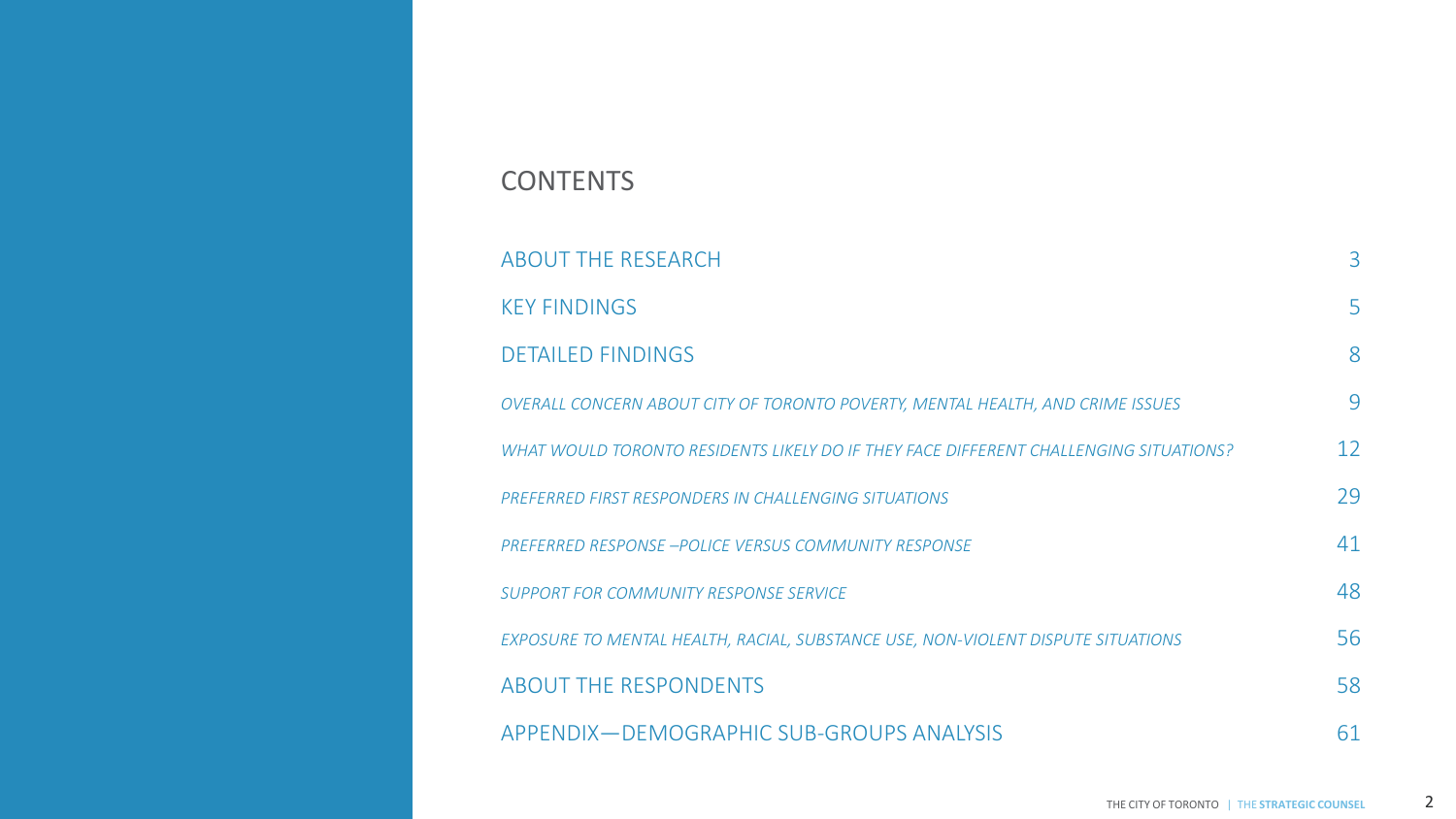# 1

# ABOUT THE RESEARCH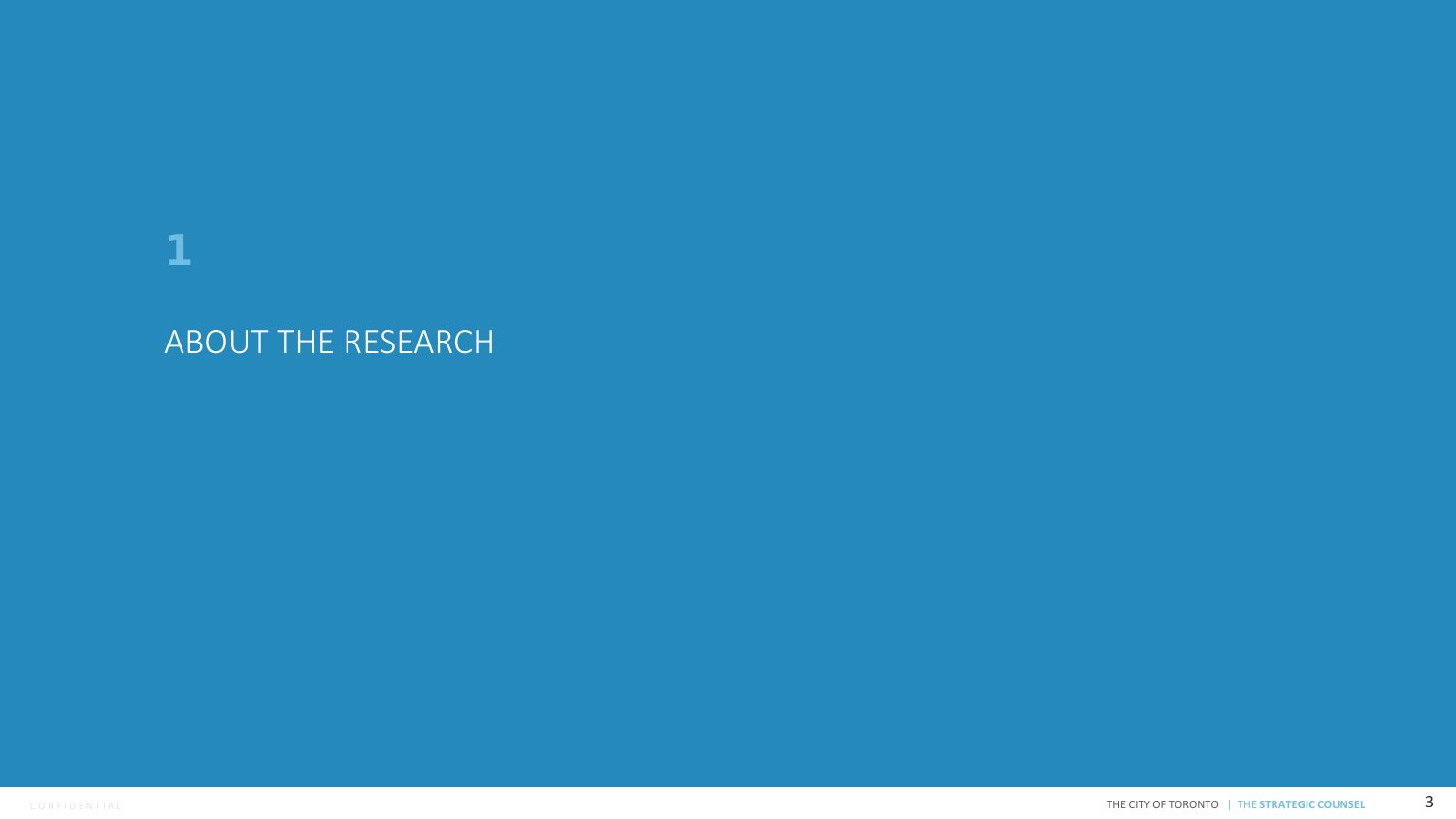- The City of Toronto engaged The Strategic Counsel to undertake a survey of City residents to evaluate public perceptions toward the need for community-based crisis response.
- Specific objectives are:
	- To gauge the level of concern about poverty, mental health and crime issues in the City of Toronto;
	- Determine what Toronto residents would likely do if they faced different situations involving mental health, substance use, and non-violent disputes requiring de-escalation;
	- Identify the preferred first responders for challenging situations involving mental health, substance use, and non-violent disputes requiring de-escalation;
	- Determine City residents preferred response -- police versus community services;
	- Evaluate the level of support for a community-based crisis response service; and
	- Gauge City residents level of exposure to mental health, substance use, and non-violent disputes requiring de-escalation.

### OBJECTIVES METHODOLOGY

- A total of n=1,000 respondents completed the survey online. Respondents were drawn from a Maru/Blue online panel. In addition, oversamples of African/Caribbean/Black (n=100) and Indigenous (n=100) residents were surveyed.
- The survey was undertaken between December 4<sup>th</sup> and 15<sup>th</sup>, 2020.
- A sampling plan was developed to achieve a representative cross-section of Torontonians by age, region and gender, reflective of the most recent Statistics Canada data. The data was weighted to ensure that the findings are representative of City residents.
- **Important Note:** We developed an analysis based on exposure to social issues. We were able to index participants in the survey into three groups – 'high exposure', 'medium exposure', 'low exposure' – based on their exposure to these four social issues: 'people experiencing mental health challenges', 'racism directed at people you know', 'people who use substances', and 'non-violent disputes between residents'. We have labeled this analysis 'Exposure Index for Social Issues'.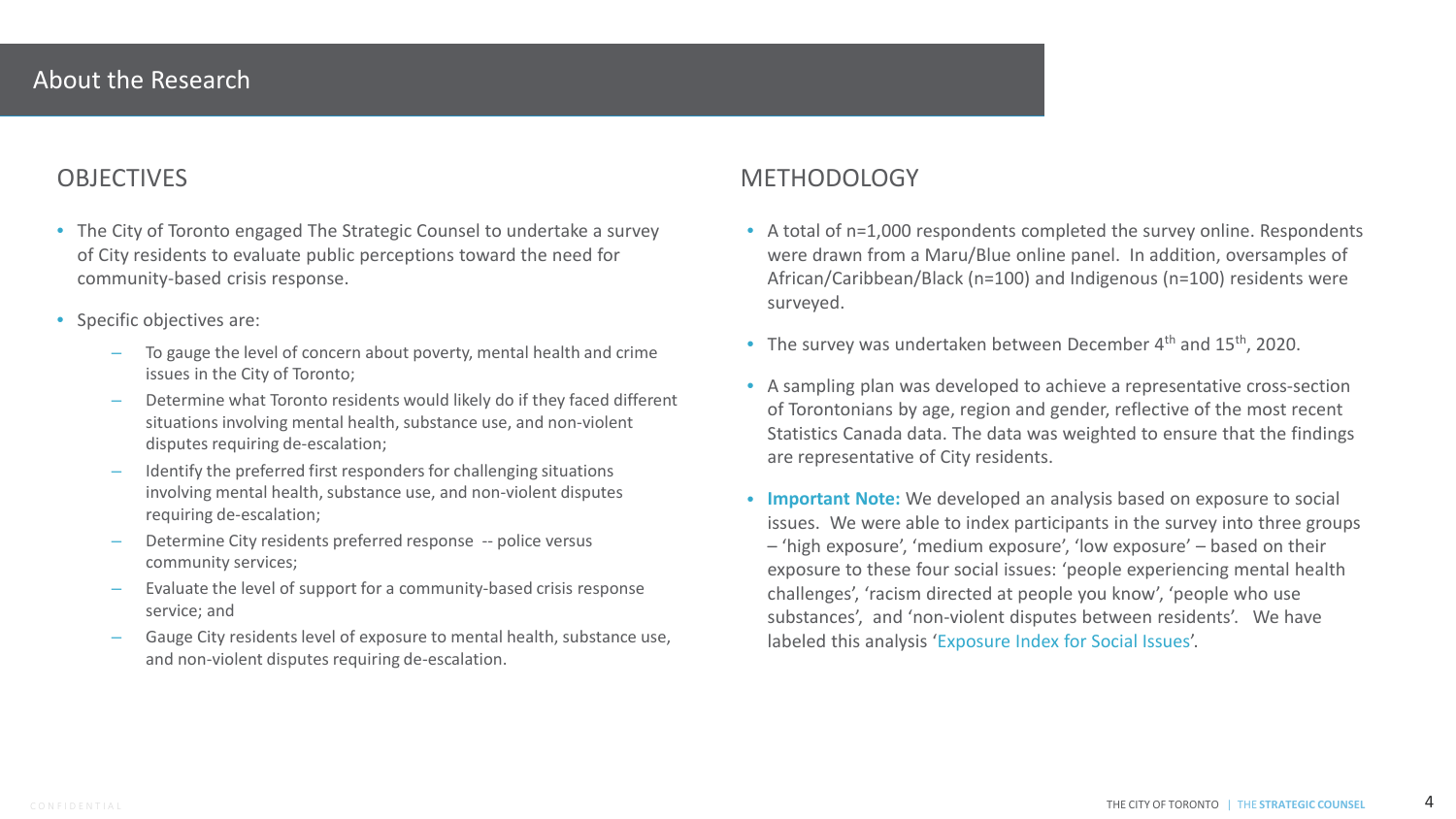# 2

# KEY FINDINGS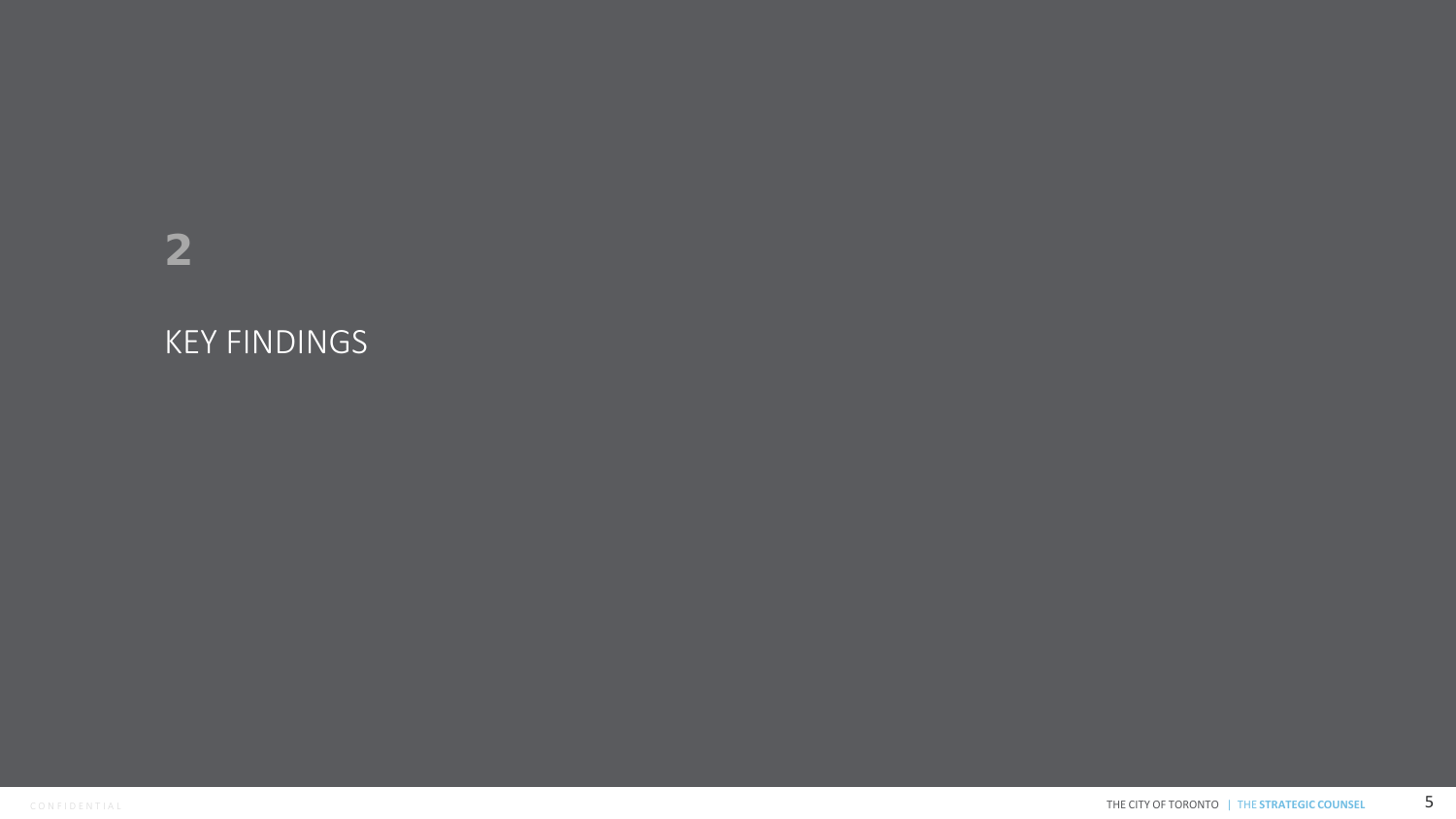## Key Findings

Most Toronto residents express high levels of concern about poverty (81%), crime (80%), and mental health issues (79%) facing the City.

These levels of concern are evident across the City and among the African, Caribbean, and Black community (88%, 82%, and 78%, respectively) and Indigenous residents (76%, 71%, and 75%, respectively).

If a Torontonian was a bystander, or they themselves were in a non-violent dispute, most would call for the police (42% and 46%, respectively).

In a case where they are personally suffering from a mental health issue, most respondents expressed a preference to a call number for a non-police crisis response team. However, in a situation where they are a bystander, respondents were split between calling 911 for an ambulance (22%) or some other kind of help (26%) or a non-police led crisis response team (19%).

If a Torontonian was a bystander to<br>someone experiencing substance use<br>challenges, most (64%) would call for an<br>ambulance. If a Torontonian was a bystander to someone experiencing substance use challenges, most (64%) would call for an ambulance.

> If they themselves were experiencing substance use challenges, responses were divided between calling a non-police led crisis response team (28%) or calling for an ambulance (23%).

most would call for the police (42% and<br>46%, respectively).<br>In a case where they are personally<br>suffering from a montel health issue most.<br>A greater perceptage of these While Indigenous residents and members of the African, Caribbean, and Black community held similar views with other City residents that they would be most likely to call 911 for an ambulance.

A greater percentage of these respondents identified a preference for calling a non-police crisis response team in a situation where they are bystanders to the harmful effects of substance use.

Toronto residents are most likely to believe that licensed mental health professionals (63%) or paramedics (57%) are the better first responders when the situation involves a health-related issue (such as experiencing harmful effects of substance use or mental health issues).

Similar to other findings in this study, most City residents believe that the police should be the first responder in nonviolent disputes.

Indigenous residents also opted for licensed mental health professionals or paramedics to be the first responder for health-related situations.

Indigenous residents also cited a preference for first responders to healthrelated situations who are Indigenous Elders/support workers or who have experience with mental health challenges; and substance use.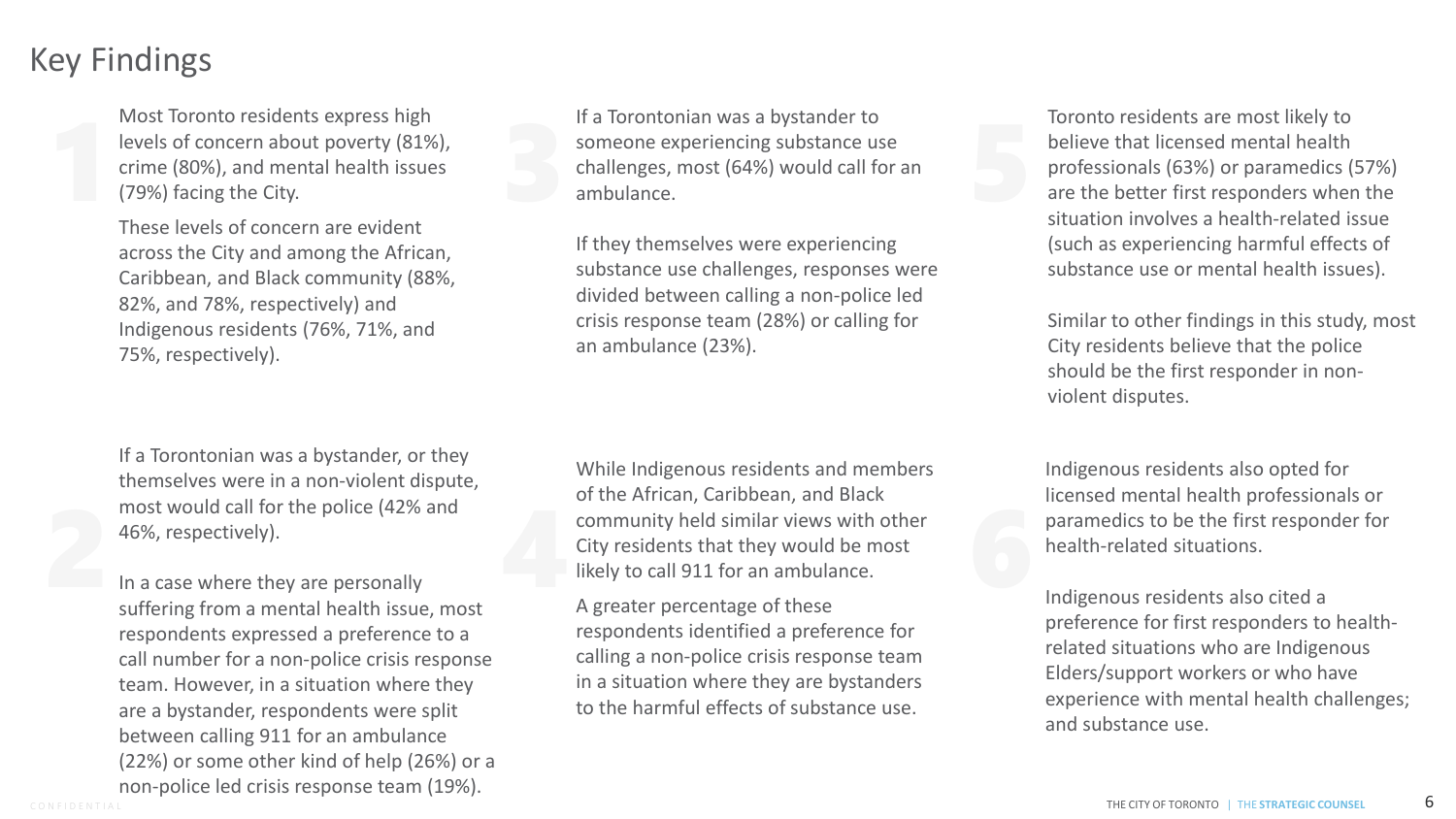## Key Findings

Toronto residents express high levels for support (76%) for licenced mental health professionals together with those who have livedexperience to be the first responders to mental health/substance use situations.

Toronto residents strongly support the approach that community support/mental health professionals respond to situations involving substance use and mental health. Toronto residents express high levels<br>for support (76%) for licenced<br>mental health professionals together<br>with those who have lived-<br>mental health professionals<br>respond to situations involving substance<br>respond to situatio

> Support for this approach is evident across the City.

A slight majority of Toronto residents (52%) think the Toronto Police Services does a good job in dealing with nonviolent disputes requiring de-escalation. A slight majority of Toronto residents<br>
(52%) think the Toronto Police Services<br>
does a good job in dealing with non-<br>
violent disputes requiring de-escalation.<br>
to community-based services<br>
to community-based services

However, residents are less positive about its performance in regards to dealing with mental health (34%) or substance use issues (39%).

Toronto residents strongly support (67%) the proposal to shift funds from police services to community-based services to respond to different types of issues.

Many Toronto residents have been in situations where they have been exposed to racism (34%), people experiencing mental health challenges (36%), substance use (28%), and nonviolent disputes (25%).

Indigenous residents (56%, 54%, 59%, and 50%, respectively) and the African, Caribbean, and Black community (60%, 42%, 39%, and 34%, respectively) are significantly more likely to indicate that they have.

Men tend to be more concerned than women about all social issues facing the City of Toronto (see slide 10 for a list of issues).

Similarly, older Torontonians and those who are retired tend to be more concerned about current issues and are the most open to changing how the City responds to mental health, substance use, and low-level nonviolent disputes.

CONFIDENTIAL **CONSERVATEGIC COUNSEL THE CITY OF TORONTO | THE STRATEGIC COUNSEL 7**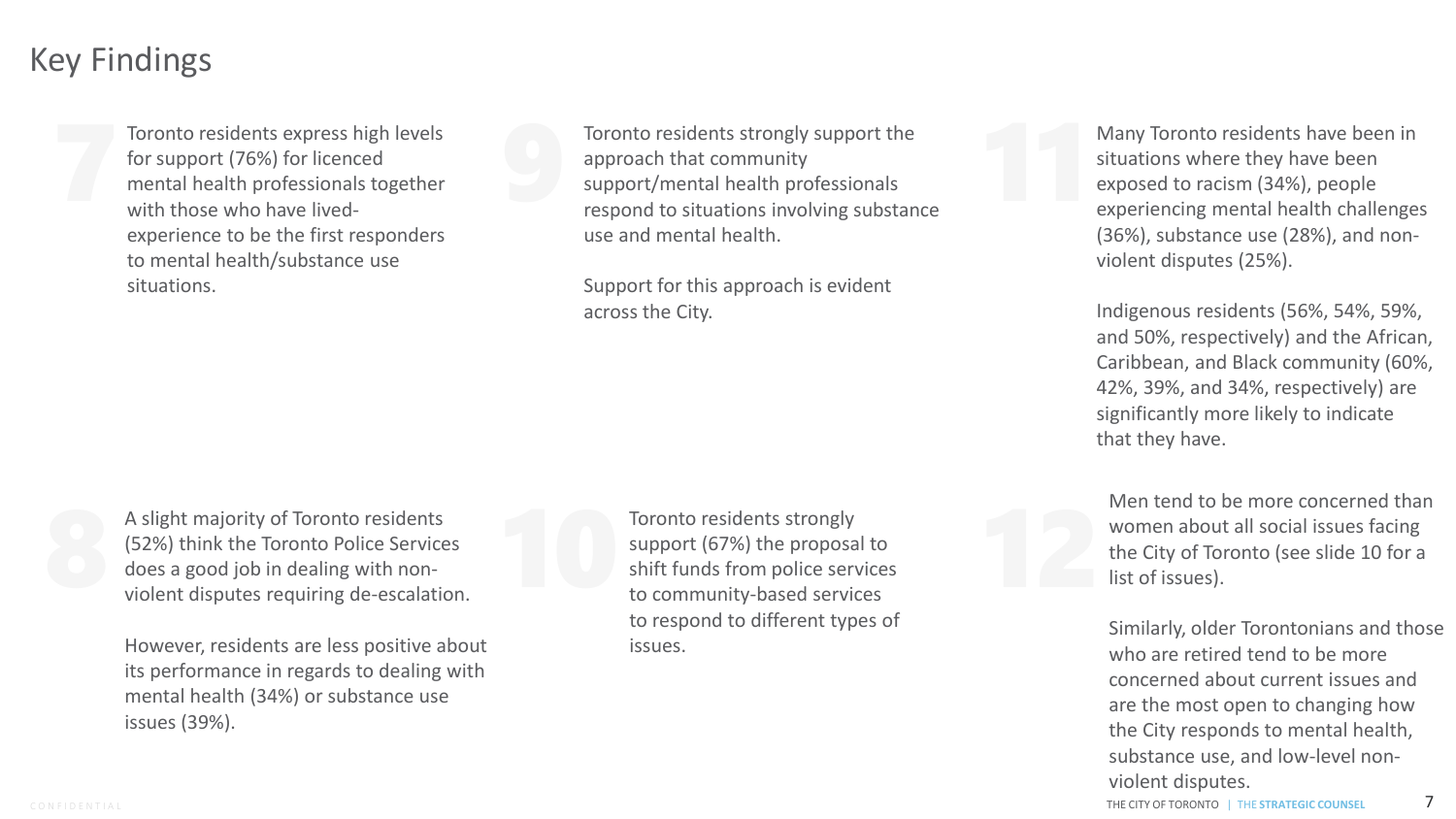# DETAILED FINDINGS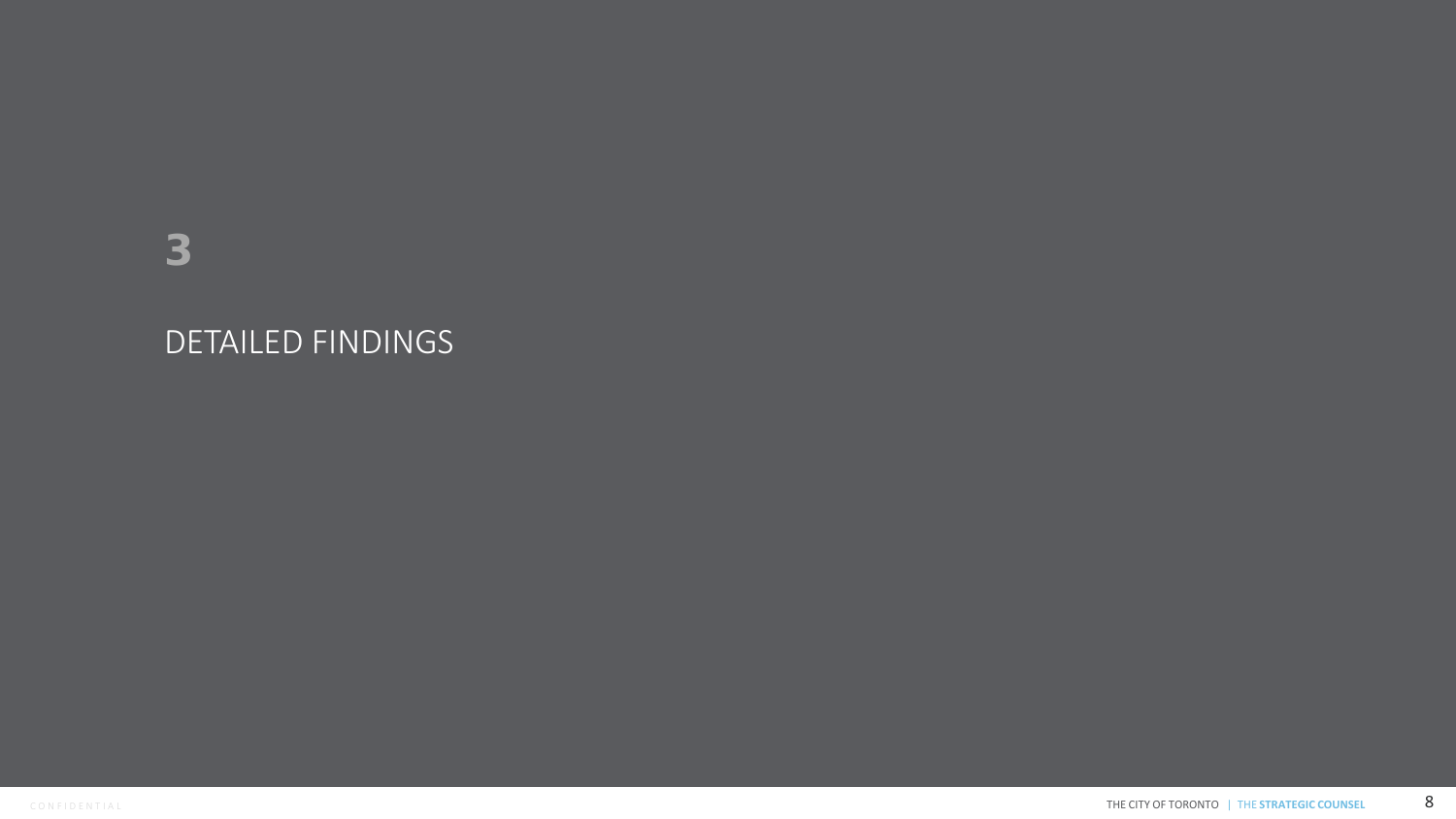# OVERALL CONCERN ABOUT CITY OF TORONTO POVERTY, MENTAL HEALTH, AND CRIME ISSUES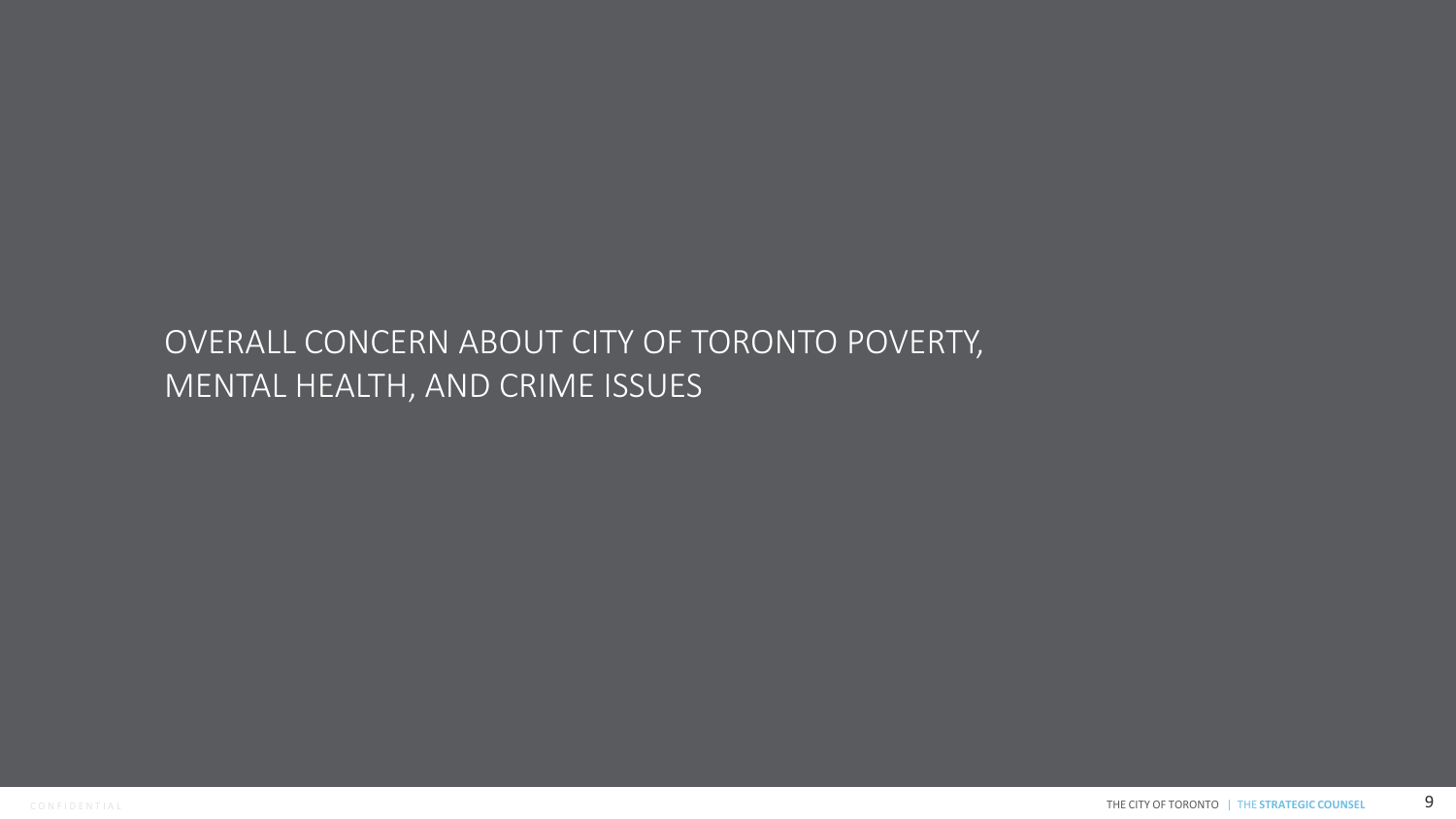### **LEVEL OF CONCERN ABOUT POVERTY, MENTAL HEALTH AND CRIME ISSUES IN THE CITY OF TORONTO**

Most Toronto residents express high levels of concern about poverty, crime, and mental health issues facing the City. These levels of concern are evident across the City and among African, Caribbean, Black and Indigenous groups.

- Members of Toronto's African, Caribbean, and Black community are the most likely to voice concern about racism.
- In contrast, Indigenous residents are the least likely to express concern about violent crime, but have more concern about low level non-violent disputes than do other Toronto residents.
- Men, those over the age of 65, and retirees tend to be more concerned about all issues facing the City.

**Concerned (7,6,5)**

|                                                                               |          | <b>TOTAL</b> |                     | <b>TOTAL</b> | OLD<br>TORONTO/<br><b>EAST YORK</b> | ETOBICOKE/<br><b>YORK</b> | <b>NORTH YORK</b> | SCAR-<br><b>BOROUGH</b> | African<br>Caribbean,<br><b>Black</b> | Indigenous |
|-------------------------------------------------------------------------------|----------|--------------|---------------------|--------------|-------------------------------------|---------------------------|-------------------|-------------------------|---------------------------------------|------------|
| $n=$                                                                          |          | 1000         |                     | 1000         | 317                                 | 180                       | 250               | 232                     | 168                                   | 133        |
|                                                                               |          | $\%$         |                     | %            | %                                   | %                         | $\%$              | $\%$                    | %                                     | $\%$       |
| Poverty                                                                       | 33       | 47           | $12 \quad 52$       | 81           | 81                                  | 85                        | 79                | 79                      | 88                                    | 76         |
| Violent crime                                                                 | 36       | 44           | $11 \quad 72$       | 80           | 78                                  | 81                        | 82                | 81                      | 82                                    | 71         |
| Mental health                                                                 | 30       | 50           | $11 \quad 62$       | 79           | 79                                  | 80                        | 81                | 79                      | 78                                    | 75         |
| Violence toward women                                                         | 30       | 47           | 631<br>13           | 77           | 78                                  | 76                        | 77                | 76                      | 81                                    | 74         |
| Racism                                                                        | 27       | 45           | 7 5<br>15           | 73           | 70                                  | 77                        | 76                | 71                      | 84                                    | 77         |
| Speeding on city streets                                                      | 24       | 48           | 74<br>17            | 72           | 70                                  | 78                        | 71                | 73                      | 68                                    | 69         |
| Substance use/addictions                                                      | 21       | 43           | $11 \quad 61$<br>17 | 65           | 69                                  | 65                        | 64                | 61                      | 67                                    | 68         |
| Low level non-violent disputes (between neighbours<br>and within a community) | 10<br>33 | 30           | 17                  | 43           | 48                                  | 50                        | 40                | 36                      | 47                                    | 55         |

■ Very concerned (7)

- $(6,5)$
- $\blacksquare$  Neither (4)

 $(3,2)$ 

Not at all concerned (1)

Don't know

Q8. How concerned, or not, are you about each of the following issues in the City of Toronto?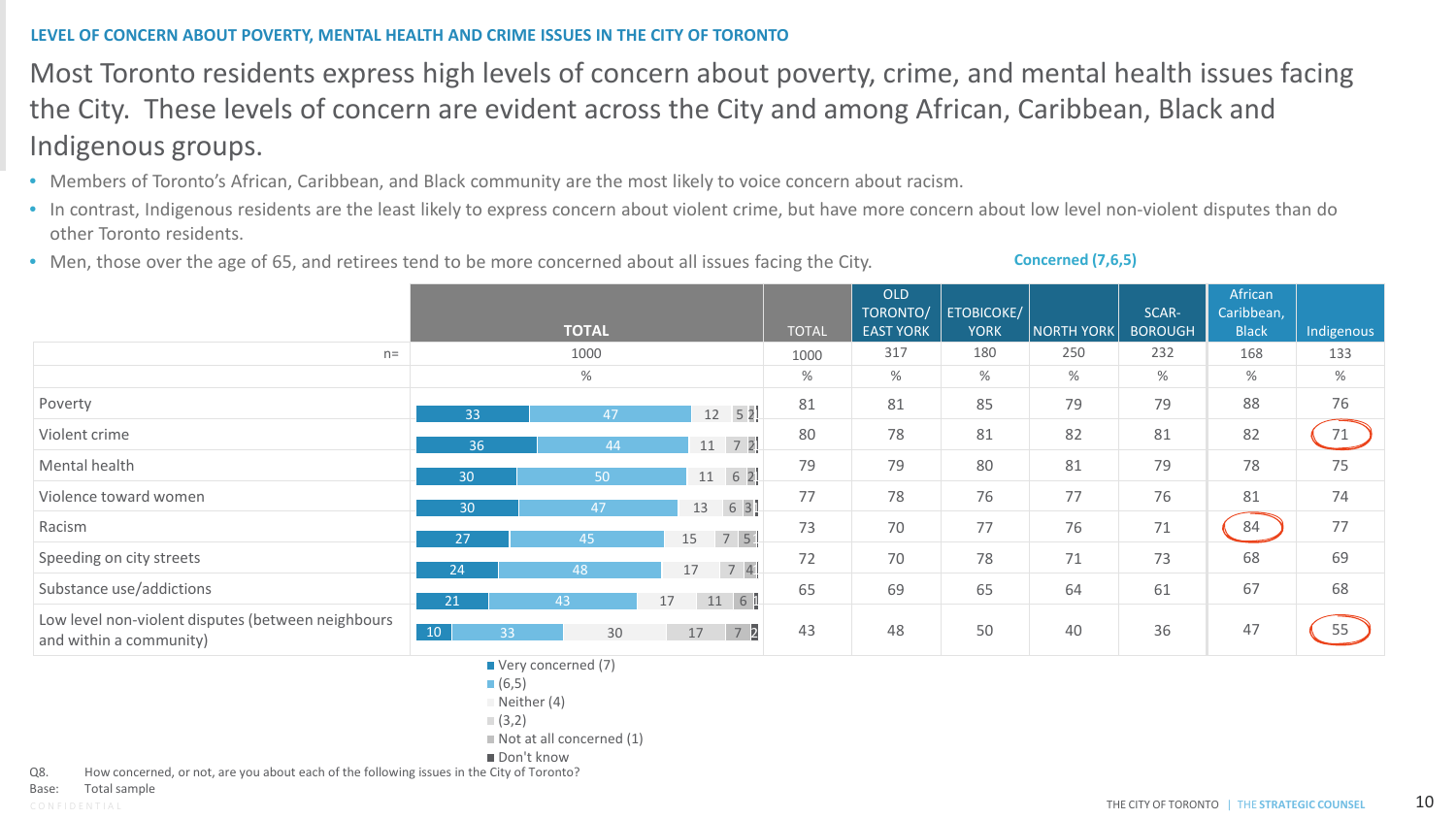### **LEVEL OF CONCERN ABOUT POVERTY, MENTAL HEALTH AND CRIME ISSUES IN THE CITY OF TORONTO – EXPOSURE INDEX FOR SOCIAL ISSUES**

### Those Toronto residents who have had high exposure to social problems are more likely to express concern about the poverty, mental health and crime issues in the City.

• This pattern in the results is evident among the Indigenous residents and the African, Caribbean, and Black community.

|                                                                               | <b>TOTAL</b> | Low  | Medium | High | African<br>Caribbean,<br><b>Black</b> | Low             | Medium | High | Indigenous | Low             | Medium          | High |
|-------------------------------------------------------------------------------|--------------|------|--------|------|---------------------------------------|-----------------|--------|------|------------|-----------------|-----------------|------|
| $n =$                                                                         | 1000         | 279  | 419    | 257  | 168                                   | 45 <sup>C</sup> | 63     | 53   | 133        | 18 <sup>C</sup> | 43 <sup>c</sup> | 66   |
|                                                                               | %            | $\%$ | $\%$   | $\%$ | $\%$                                  | $\%$            | $\%$   | $\%$ | %          | $\%$            | %               | $\%$ |
| Poverty                                                                       | 81           | 76   | 81     | 88   | 88                                    | 80              | 87     | 98   | 76         | 56              | 74              | 83   |
| Violent crime                                                                 | 80           | 81   | 78     | 84   | 82                                    | 73              | 84     | 89   | 71         | 44              | 63              | 85   |
| Mental health                                                                 | 79           | 74   | 80     | 86   | 78                                    | 67              | 84     | 83   | 75         | 39              | 74              | 85   |
| Violence toward women                                                         | 77           | 73   | 76     | 85   | 81                                    | 73              | 84     | 87   | 74         | 56              | 63              | 86   |
| Racism                                                                        | 73           | 65   | 74     | 82   | 84                                    | 82              | 86     | 87   | 77         | 56              | 79              | 80   |
| Speeding on city streets                                                      | 72           | 73   | 68     | 79   | 68                                    | 62              | 70     | 74   | 69         | 39              | 70              | 77   |
| Substance use/addictions                                                      | 65           | 56   | 64     | 76   | 67                                    | 47              | 71     | 81   | 68         | 28              | 56              | 86   |
| Low level non-violent disputes (between<br>neighbours and within a community) | 43           | 35   | 36     | 65   | 47                                    | 40              | 46     | 60   | 55         | 28              | 53              | 64   |

### **Exposure Index for Social Issues\* Concerned (7,6,5)**

\*Note: 'Low' references 'low exposure', 'Medium' references 'medium exposure' and 'High' references 'high exposure' to the social issues.

Q19. How much exposure or not have you had to any of the following? 'people experiencing mental health challenges' 'racism directed at people you know', 'people who use substances', and 'non-violent disputes between residents'.

Q8. How concerned, or not, are you about each of the following issues in the City of Toronto?

Base: Total sample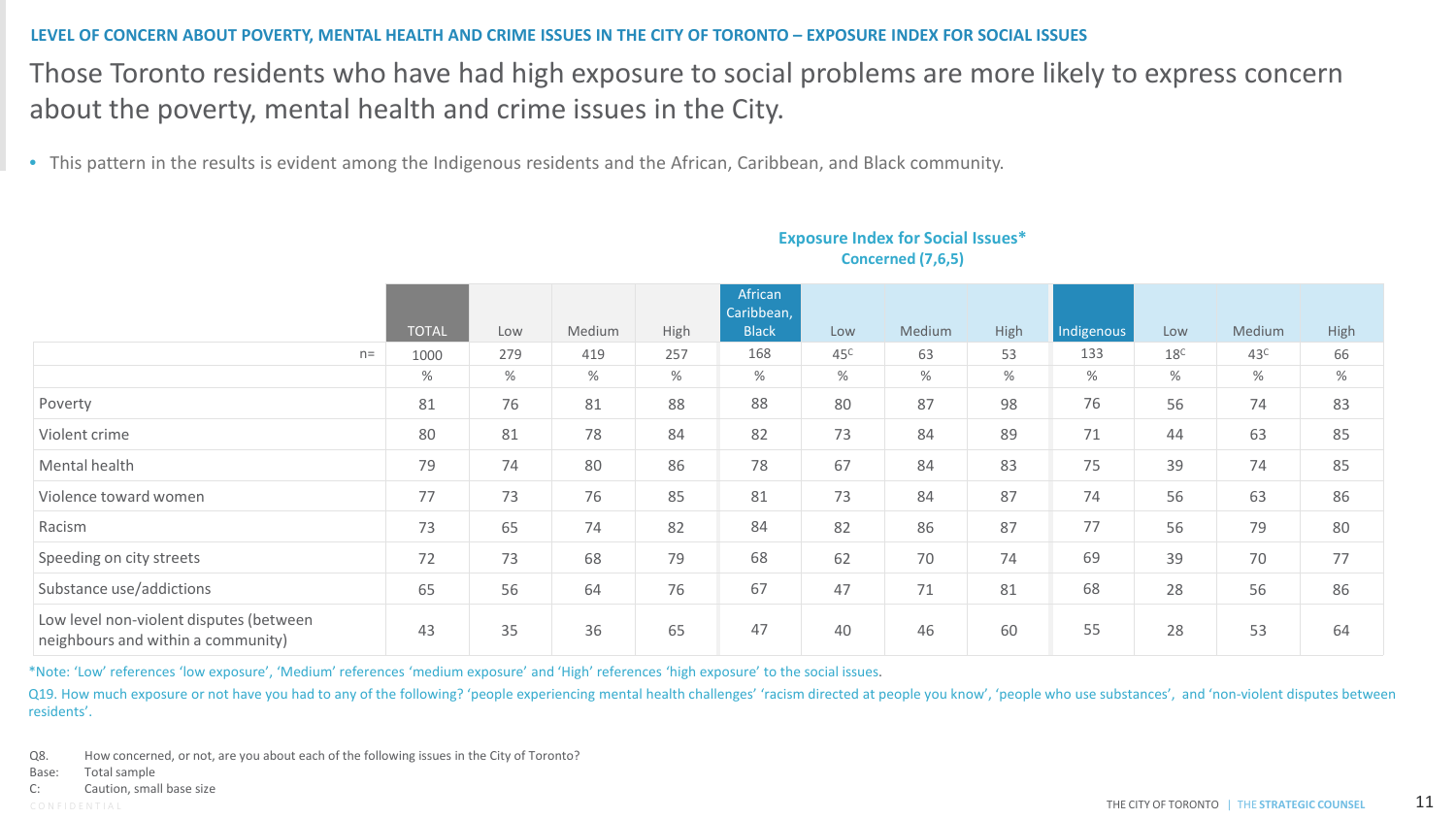# WHAT WOULD TORONTO RESIDENTS LIKELY DO IF THEY FACE DIFFERENT CHALLENGING SITUATIONS?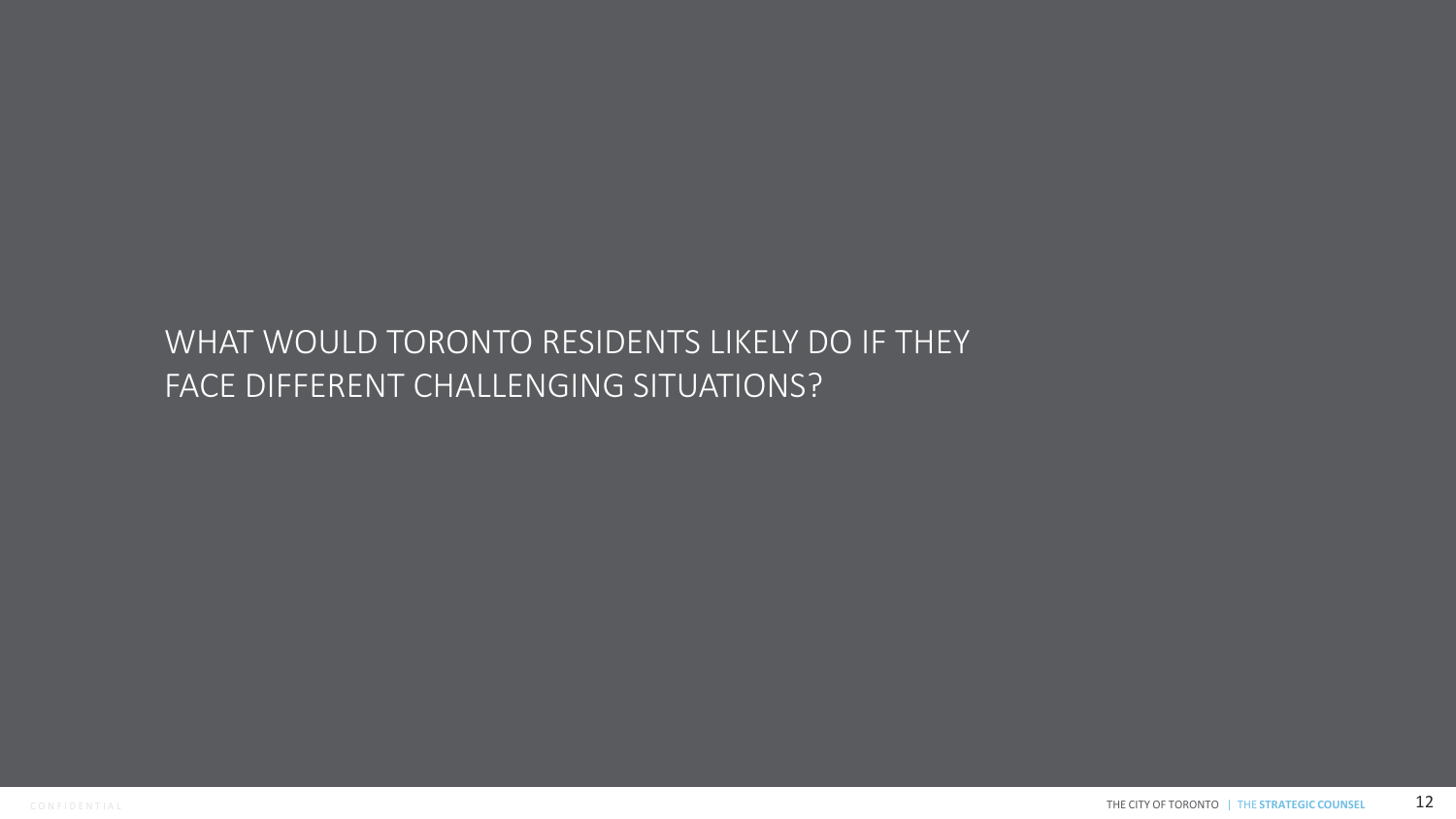### **WHEN A BYSTANDER FACING A DIFFICULT SITUATION WHAT WOULD TORONTONIANS LIKELY DO?**

Toronto residents would take different actions when facing a range of situations. Many would most likely call the police if a non-violent situation required de-escalation. In contrast, if they see a situation where a person is experiencing healthrelated issues, most would call 911 or a different number for a non-police response.

• Toronto residents are more divided on what action they would take if they see a person in a mental health crisis where they might harm themselves or a person who appears to be suffering from a mental health issue.



### *If you found yourself as a bystander in this situation:*

Q9. If you found yourself as a bystander in one of the following situations and wanted to get the individuals some support or help, which of the following would you be most likely to do?

Base: Total sample (n=1000)

CONFIDENTIAL **CONTINUES INTERFERATEGIC COUNSEL 13** \*Full text: A non-violent dispute between residents that requires de-escalation, for example a situation where a resident is refusing to leave another resident's front porch, or a resident is acting inappropriately in fron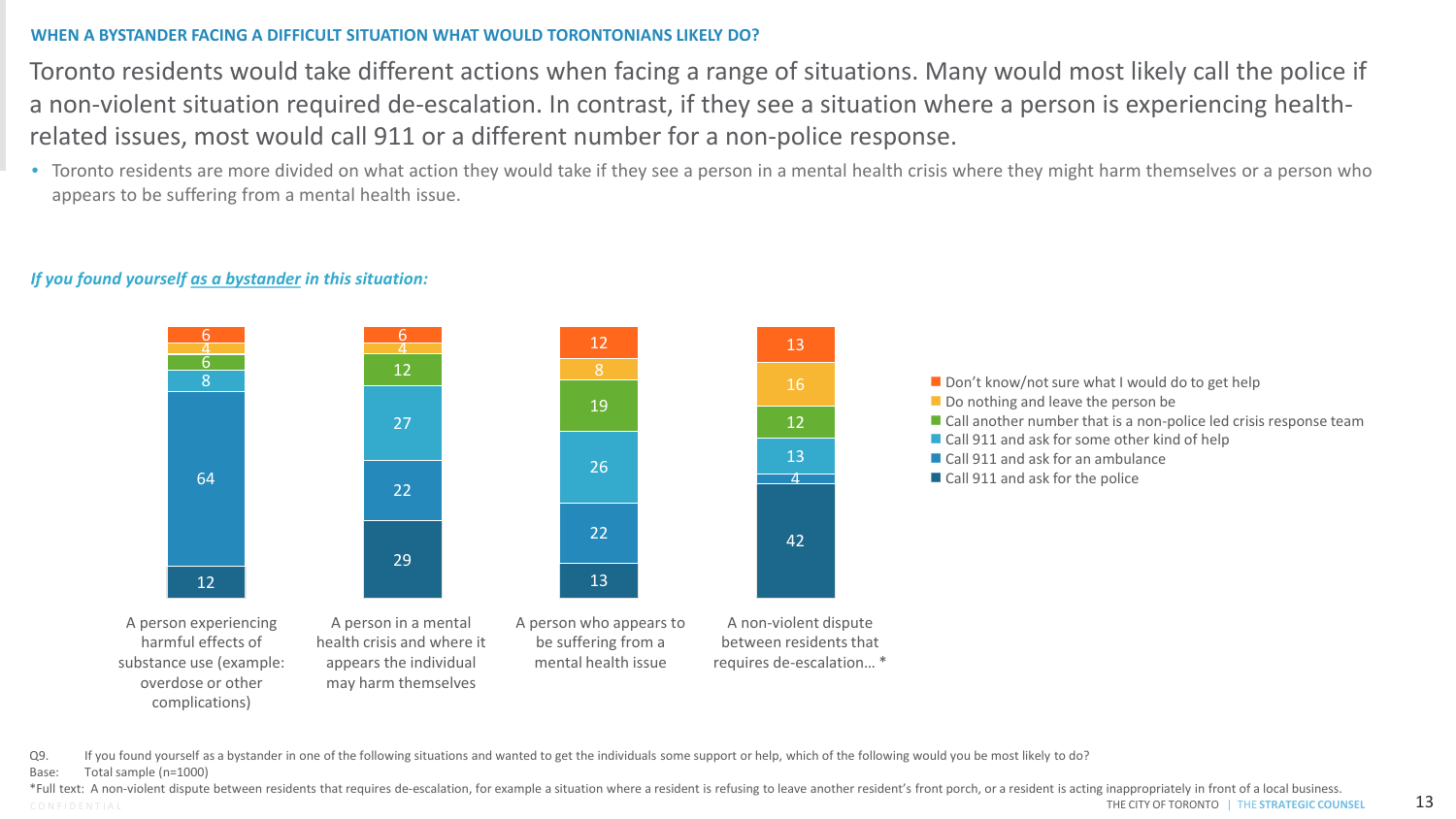### **WHEN A BYSTANDER FACING A DIFFICULT SITUATION WHAT WOULD TORONTONIANS LIKELY DO?**

### A majority of Toronto's African, Caribbean and Black community would also call 911 for an ambulance if they were seeing a person experience the harmful effects of substance use.

- In addition, members of Toronto's African, Caribbean and Black community are slightly more likely (compared to other residents) to call a non-police led crisis response team.
- In contrast, Indigenous residents are more likely to call the police (compared to other residents) for this type of situation.

### *If you found yourself as a bystander in this situation:*

### **A person experiencing harmful effects of substance use (example: overdose or other complications)**

| (example: overdose or other complications)                                         | TOTAL* | OLD TORONTO/<br><b>EAST YORK</b> | <b>ETOBICOKE/</b><br><b>YORK</b> |     | NORTH YORK SCARBOROUGH | African<br>Caribbean,<br><b>Black</b> | Indigenous |
|------------------------------------------------------------------------------------|--------|----------------------------------|----------------------------------|-----|------------------------|---------------------------------------|------------|
| $n=$                                                                               | 1000   | 317                              | 180                              | 250 | 232                    | 168                                   | 133        |
|                                                                                    | %      | %                                | $\%$                             | %   | %                      | %                                     | %          |
| Call 911 and ask for the police                                                    | 12     | 11                               | 14                               | 10  | 13                     | 17                                    | 26         |
| Call 911 and ask for an ambulance                                                  | 64     | 65                               | 62                               | 66  | 64                     | 55                                    | 50         |
| Call 911 and ask for some other kind of help                                       | 8      | 4                                | 11                               | 8   | 9                      | 10                                    | 8          |
| Call another number you are aware of that is a non-police led crisis response team | 6      |                                  | 6                                |     |                        | 14                                    | 10         |
| Do nothing and leave the person be                                                 | 4      |                                  |                                  |     | 3                      |                                       |            |
| Don't know/not sure what I would do to get help                                    | 6      | 8                                |                                  | 6   | 6                      |                                       |            |

Q9. If you found yourself as a bystander in one of the following situations and wanted to get the individuals some support or help, which of the following would you be most likely to do?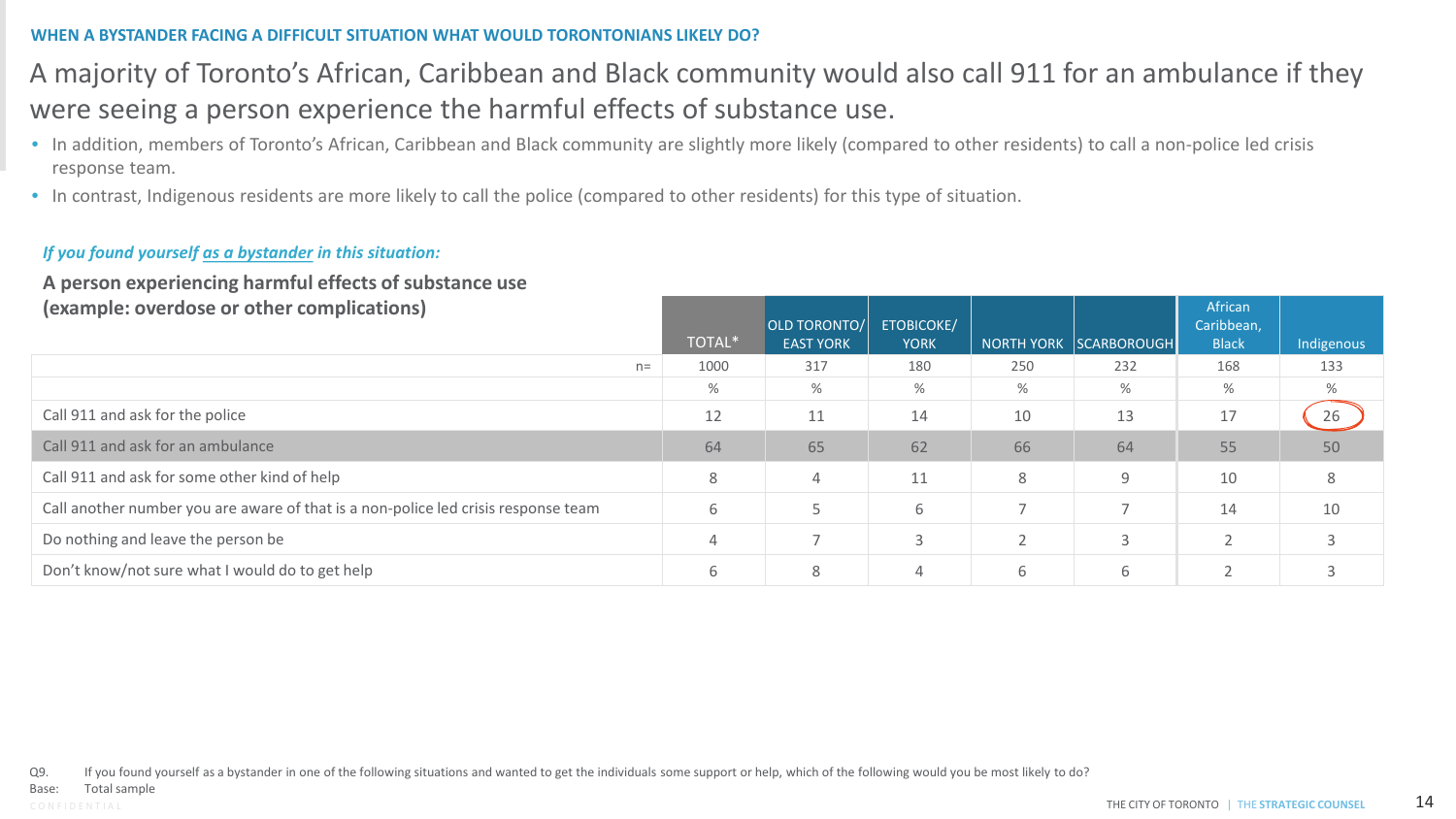### **WHEN A BYSTANDER FACING A DIFFICULT SITUATION WHAT WOULD TORONTONIANS LIKELY DO? – EXPOSURE INDEX FOR SOCIAL ISSUES**

### Regardless of their exposure to difficult situations, Toronto residents indicate that they would be most likely to call for an ambulance if they saw a person experiencing the harmful effects of substance use.

• Those with higher exposure to difficult situations, particularly Indigenous residents, are slightly more likely to call the police if they see a person experiencing the harmful effects of substance use.

### *If you found yourself as a bystander in this situation:*

**A person experiencing harmful effects of substance use** 

**(example: overdose or other complications)**

|                                                                                       | <b>TOTAL</b> | Low | Medium | High   | Caribbean,<br><b>Black</b> | Low                      | Medium         | High                     | Indigenous | Low                      | Medium          | High |
|---------------------------------------------------------------------------------------|--------------|-----|--------|--------|----------------------------|--------------------------|----------------|--------------------------|------------|--------------------------|-----------------|------|
| $n=$                                                                                  | 1000         | 279 | 419    | 257    | 168                        | 45                       | 63             | 53                       | 133        | 18 <sup>°</sup>          | 43 <sup>°</sup> | 66   |
|                                                                                       | $\%$         | %   | $\%$   | %      | %                          | $\%$                     | $\%$           | $\%$                     | $\%$       | $\%$                     | %               | %    |
| Call 911 and ask for the police                                                       | 12           | 10  | 8      | 20     | 17                         | 22                       | 14             | 17                       | 26         | 28                       | 26              | 26   |
| Call 911 and ask for an ambulance                                                     | 64           | 70  | 69     | 53     | 55                         | 58                       | 54             | 55                       | 50         | 72                       | 47              | 48   |
| Call 911 and ask for some other kind of help                                          | 8            | b   | 9      | 9      | 10                         | 7                        | 8              | 15                       | 8          | $\overline{\phantom{a}}$ | 14              | 8    |
| Call another number you are aware of that is a non-police led<br>crisis response team | b            |     |        | 11     | 14                         | 9                        | 21             | 9                        | 10         | $\overline{\phantom{a}}$ | 9               | 14   |
| Do nothing and leave the person be                                                    |              |     | 4      | 5      | $\bigcap$                  | $\overline{\phantom{a}}$ | $\overline{2}$ |                          | 3          | $\overline{\phantom{a}}$ | $\sim$          |      |
| Don't know/not sure what I would do to get help                                       | ь            | 8   |        | $\sim$ | $\sim$                     | 4                        | $\overline{2}$ | $\overline{\phantom{a}}$ | 3          | $\overline{\phantom{a}}$ |                 | 3    |

African

**Exposure Index for Social Issues\***

\*Note: 'Low' references 'low exposure', 'Medium' references 'medium exposure' and 'High' references 'high exposure' to the social issues.

Q19. How much exposure or not have you had to any of the following? 'people experiencing mental health challenges' 'racism directed at people you know', 'people who use substances', and 'non-violent disputes between residents'.

Base: Total sample

Q9. If you found yourself as a bystander in one of the following situations and wanted to get the individuals some support or help, which of the following would you be most likely to do?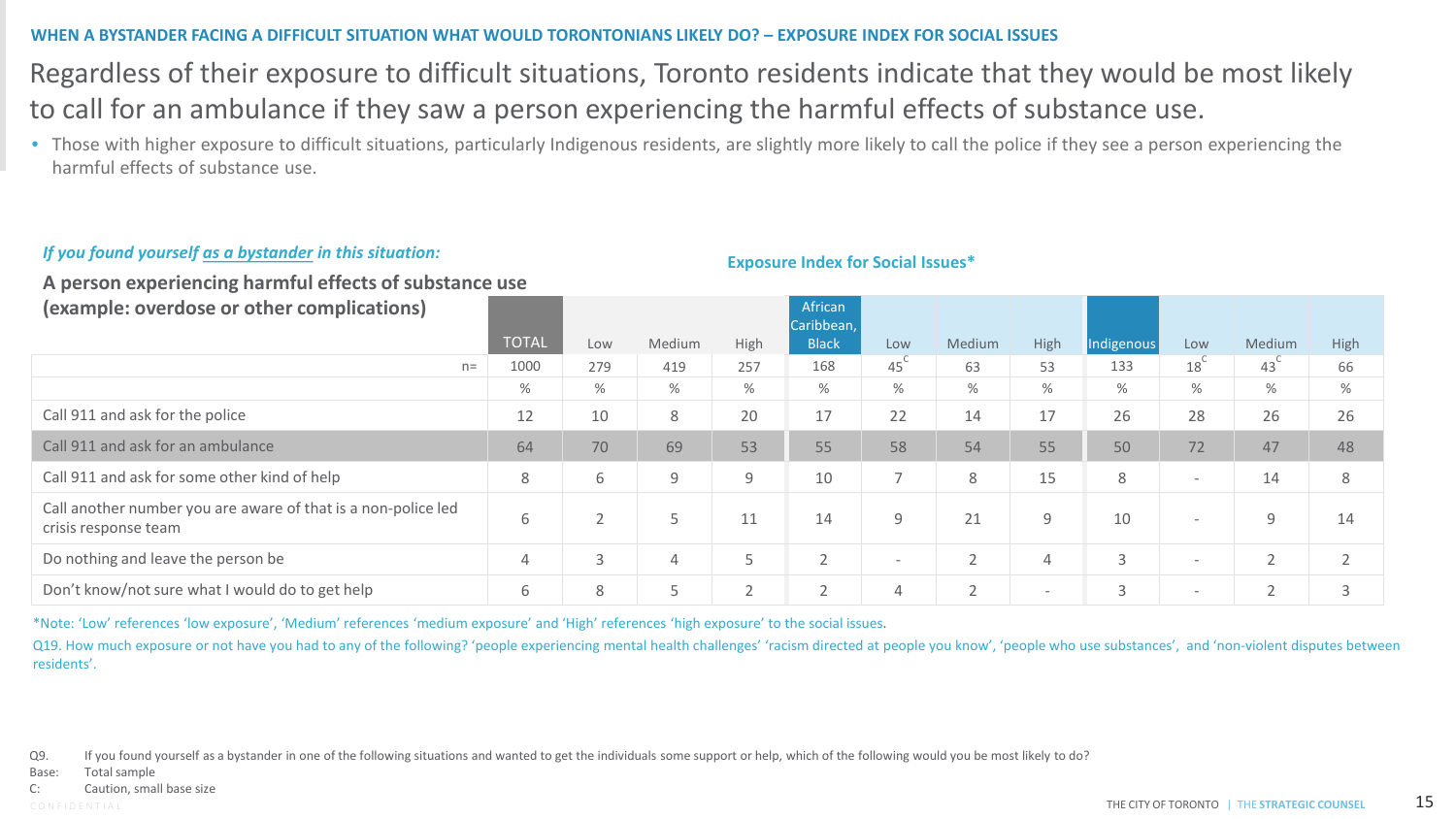### **WHEN A BYSTANDER FACING A DIFFICULT SITUATION WHAT WOULD TORONTONIANS DO?**

If Toronto residents faced a situation where a person is experiencing a mental health crisis and the individual may harm themselves, members of the African, Caribbean, and Black community are divided on the action they would take.

• Residents of Etobicoke/York are modestly more inclined (compared to residents in other areas of Toronto) to call 911 and ask for some other kind of help other than an ambulance or the police to deal with this situation. Scarborough residents are slightly more likely to call the police.

### *If you found yourself as a bystander in this situation:*

### **A person in a mental health crisis and where it appears the individual may harm themselves**

| individual may harm themselves                                                     | <b>TOTAL</b> | OLD TORONTO/<br><b>EAST YORK</b> | <b>ETOBICOKE/</b><br><b>YORK</b> |               | NORTH YORK SCARBOROUGH | African,<br>Caribbean,<br><b>Black</b> | Indigenous |
|------------------------------------------------------------------------------------|--------------|----------------------------------|----------------------------------|---------------|------------------------|----------------------------------------|------------|
| $n=$                                                                               | 1000         | 317                              | 180                              | 250           | 232                    | 168                                    | 133        |
|                                                                                    | $\%$         | %                                | %                                | $\%$          | %                      | $\%$                                   | %          |
| Call 911 and ask for the police                                                    | 29           | 30                               | 26                               | 24            | 34                     | 23                                     | 29         |
| Call 911 and ask for an ambulance                                                  | 22           | 21                               | 20                               | 26            | 21                     | 21                                     | 22         |
| Call 911 and ask for some other kind of help                                       | 27           | 23                               | 37                               | 30            | 24                     | 26                                     | 24         |
| Call another number you are aware of that is a non-police led crisis response team | 12           | 12                               | 10                               | 12            | 14                     | 23                                     | 14         |
| Do nothing and leave the person be                                                 | 4            |                                  | 4                                | $\mathcal{D}$ | $\overline{2}$         |                                        | 8          |
| Don't know/not sure what I would do to get help                                    | 6            |                                  |                                  | 6             | 6                      |                                        |            |

Q9. If you found yourself as a bystander in one of the following situations and wanted to get the individuals some support or help, which of the following would you be most likely to do?

Total sample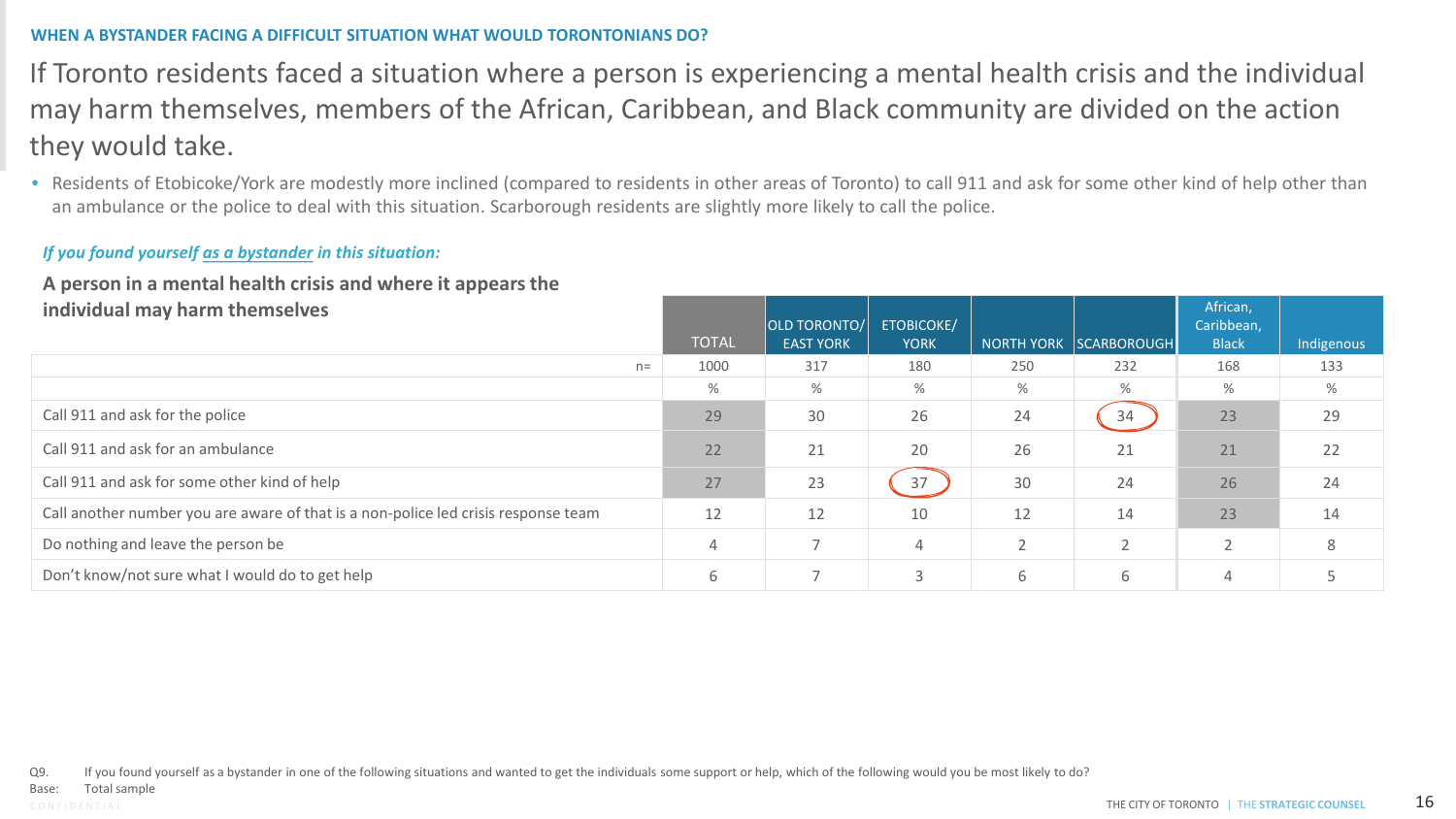### **WHEN A BYSTANDER FACING A DIFFICULT SITUATION WHAT WOULD TORONTONIANS DO? – EXPOSURE INDEX FOR SOCIAL ISSUES**

Regardless of degree of exposure to difficult situations, Toronto residents are generally divided on what actions they would take if a bystander and there was a person experiencing a mental health crisis and this individual may harm themselves.

### *If you found yourself as a bystander in this situation:*

**A person in a mental health crisis and where it appears the** 

**individual may harm themselves**

| <b>INDIVIDUAL INC. INC. INC. INC. INC. INC.</b>                                       | <b>TOTAL</b> | Low  | Medium         | High   | Caribbean,<br><b>Black</b> | Low                      | Medium         | High           | Indigenous     | Low                      | Medium          | High |
|---------------------------------------------------------------------------------------|--------------|------|----------------|--------|----------------------------|--------------------------|----------------|----------------|----------------|--------------------------|-----------------|------|
| $n=$                                                                                  | 1000         | 279  | 419            | 257    | 168                        | 45                       | 63             | 53             | 133            | 18`                      | 43 <sup>°</sup> | 66   |
|                                                                                       | %            | $\%$ | %              | %      | %                          | %                        | %              | %              | %              | $\%$                     | %               | %    |
| Call 911 and ask for the police                                                       | 29           | 31   | 26             | 31     | 23                         | 22                       | 21             | 28             | 29             | 39                       | 16              | 35   |
| Call 911 and ask for an ambulance                                                     | 22           | 23   | 22             | 24     | 21                         | 11                       | 25             | 25             | 22             | 11                       | 19              | 27   |
| Call 911 and ask for some other kind of help                                          | 27           | 28   | 32             | 20     | 26                         | 36                       | 27             | 19             | 24             | 28                       | 30              | 20   |
| Call another number you are aware of that is a non-police led<br>crisis response team | 12           | 9    | 12             | 16     | 23                         | 29                       | 21             | 21             | 14             | 17                       | 14              | 12   |
| Do nothing and leave the person be                                                    |              |      | 4              | 5      | $\overline{2}$             | $\overline{\phantom{a}}$ | $\overline{2}$ | 6              | 8              | 6                        | 14              | 5    |
| Don't know/not sure what I would do to get help                                       | 6            |      | $\overline{ }$ | $\sim$ | 4                          | $\bigcap$                |                | $\overline{ }$ | $\overline{a}$ | $\overline{\phantom{a}}$ |                 |      |

**African** 

**Exposure Index for Social Issues\*** 

\*Note: 'Low' references 'low exposure', 'Medium' references 'medium exposure' and 'High' references 'high exposure' to the social issues.

Q19. How much exposure or not have you had to any of the following? 'people experiencing mental health challenges' 'racism directed at people you know', 'people who use substances', and 'non-violent disputes between residents'.

Q9. If you found yourself as a bystander in one of the following situations and wanted to get the individuals some support or help, which of the following would you be most likely to do?

Base: Total sample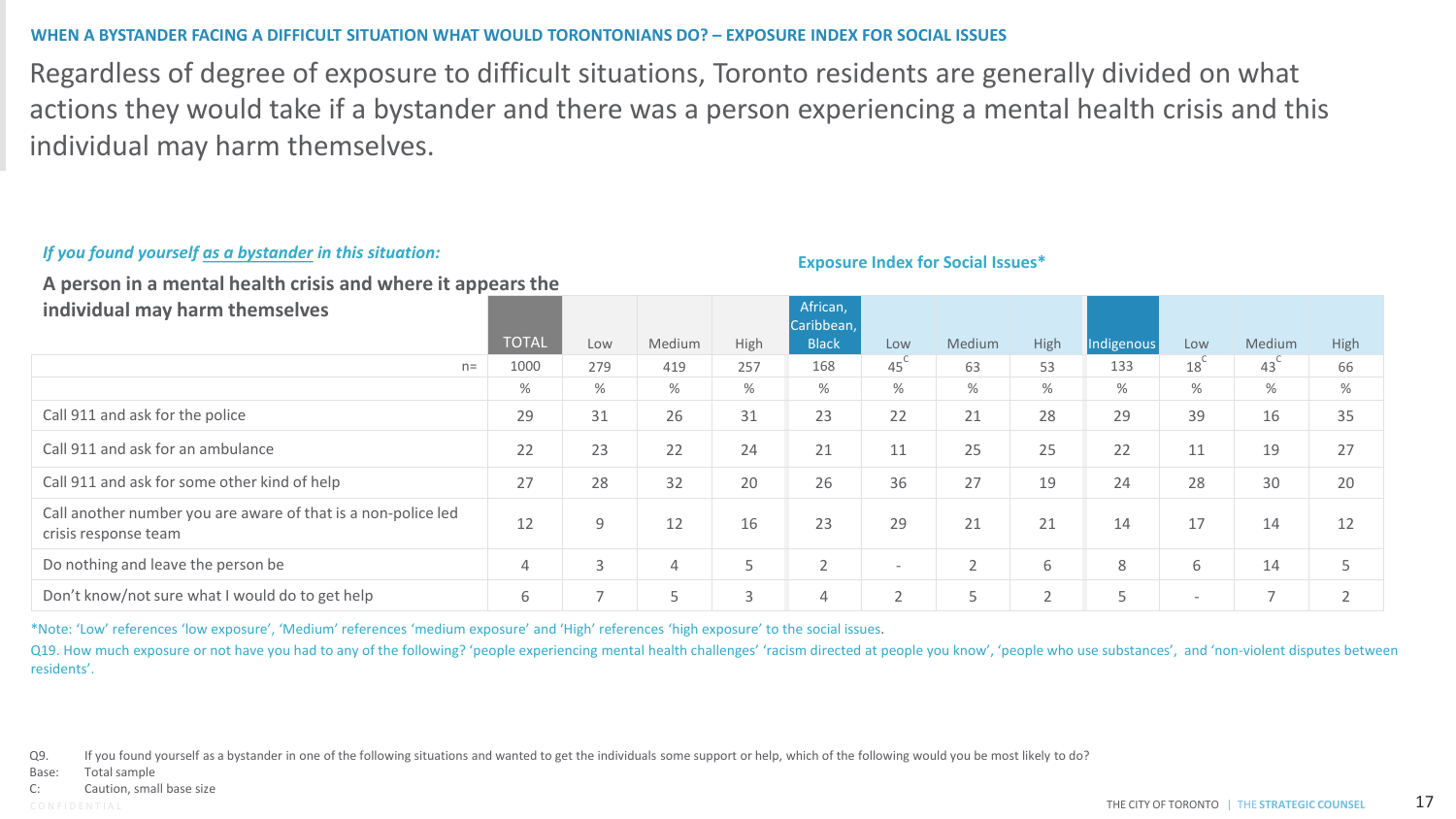### **WHEN A BYSTANDER FACING A DIFFICULT SITUATION WHAT WOULD TORONTONIANS DO?**

Most Toronto residents are divided on what they would do to deal with a person who appears to be suffering from a mental health issue: some would call 911 for an ambulance or ask for some other kind of help (other than an ambulance or the police), and others would call a different number for a non-police led crisis response team.

- Most City residents would not call the police, although Scarborough residents are slightly more inclined to call the police.
- Indigenous residents and members of the African, Caribbean, and Black community are modestly more inclined (compared to those in other areas of Toronto) to call a non-police crisis response team to deal with this situation.

| If you found yourself as a bystander in this situation:<br>A person who appears to be suffering from a mental health issue |      | <b>TOTAL</b> | <b>OLD TORONTO/</b><br><b>EAST YORK</b> | <b>ETOBICOKE/</b><br><b>YORK</b> |      | NORTH YORK SCARBOROUGH | African<br>Caribbean,<br><b>Black</b> | Indigenous |
|----------------------------------------------------------------------------------------------------------------------------|------|--------------|-----------------------------------------|----------------------------------|------|------------------------|---------------------------------------|------------|
|                                                                                                                            | $n=$ | 1000         | 317                                     | 180                              | 250  | 232                    | 168                                   | 133        |
|                                                                                                                            |      | %            | %                                       | %                                | $\%$ | %                      | $\%$                                  | %          |
| Call 911 and ask for the police                                                                                            |      | 13           | 11                                      | 13                               | 10   | 20                     | 14                                    | 15         |
| Call 911 and ask for an ambulance                                                                                          |      | 22           | 20                                      | 23                               | 22   | 24                     | 19                                    | 21         |
| Call 911 and ask for some other kind of help                                                                               |      | 26           | 25                                      | 31                               | 29   | 23                     | 20                                    | 25         |
| Call another number you are aware of that is a non-police led crisis response team                                         |      | 19           | 19                                      | 16                               | 20   | 20                     | 35                                    | 29         |
| Do nothing and leave the person be                                                                                         |      | 8            | 11                                      | 10                               | 6    | 5                      | 4                                     |            |
| Don't know/not sure what I would do to get help                                                                            |      | 12           | 14                                      | 8                                | 13   | 9                      | 8                                     | 6          |

### *If you found yourself as a bystander in this situation:*

Q9. If you found yourself as a bystander in one of the following situations and wanted to get the individuals some support or help, which of the following would you be most likely to do?

Base: Total sample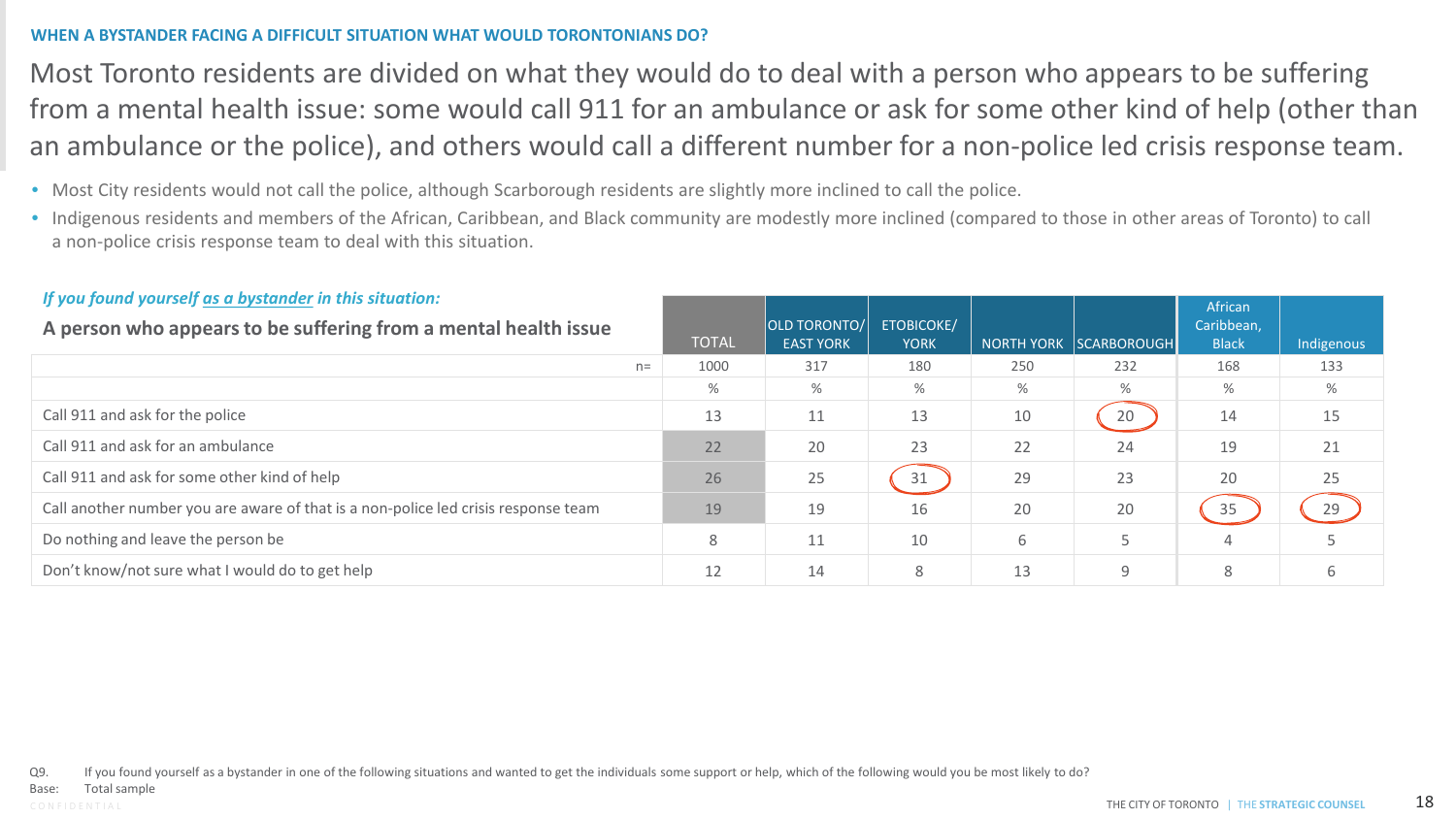### **WHEN A BYSTANDER FACING A DIFFICULT SITUATION WHAT WOULD TORONTONIANS DO? – EXPOSURE INDEX FOR SOCIAL ISSUES**

### Regardless of degree of exposure to difficult situations, Toronto residents are generally divided on what actions they would take if a person was experiencing a mental health crisis.

• Indigenous residents and the African, Caribbean, and Black community are more likely to call for a non-police led crisis response team regardless of their level of exposure to difficult situations.

| If you found yourself as a bystander in this situation:<br>A person who appears to be suffering from |        |                          |        |                          | African<br>Caribbean, |                          |               |      |            |                          |        |      |
|------------------------------------------------------------------------------------------------------|--------|--------------------------|--------|--------------------------|-----------------------|--------------------------|---------------|------|------------|--------------------------|--------|------|
| a mental health issue                                                                                | TOTAL* | Low                      | Medium | High                     | <b>Black</b>          | Low                      | <b>Medium</b> | High | Indigenous | Low                      | Medium | High |
| $n =$                                                                                                | 1000   | 279                      | 419    | 257                      | 168                   | 45 <sup>°</sup>          | 63            | 53   | 133        | 18                       | 43     | 66   |
|                                                                                                      | ℅      | %                        | %      | %                        | %                     | %                        | $\%$          | $\%$ | %          | %                        | $\%$   | %    |
| Call 911 and ask for the police                                                                      | 13     | 14                       | 11     | 14                       | 14                    | 18                       | 11            | 15   | 15         | 17                       | 9      | 18   |
| Call 911 and ask for an ambulance                                                                    | 22     | 23                       | 23     | 22                       | 19                    | 16                       | 22            | 21   | 21         | 28                       | 28     | 17   |
| Call 911 and ask for some other kind of help                                                         | 26     | 26                       | 27     | 28                       | 20                    | 18                       | 25            | 19   | 25         | 22                       | 26     | 27   |
| Call another number you are aware of that is a non-police led<br>crisis response team                | 19     | 15                       | 19     | 23                       | 35                    | 44                       | 27            | 32   | 29         | 33                       | 26     | 29   |
| Do nothing and leave the person be                                                                   | 8      | $\overline{\phantom{0}}$ | 10     | $\overline{\phantom{0}}$ | 4                     | $\overline{\phantom{a}}$ | 3             | 8    | 5          | $\overline{\phantom{0}}$ |        |      |
| Don't know/not sure what I would do to get help                                                      | 12     | 15                       | 11     | 6                        | 8                     | 4                        | 11            | 6    | 6          | $\overline{\phantom{0}}$ |        | 6    |

#### **Exposure Index for Social Issues\***

\*Note: 'Low' references 'low exposure', 'Medium' references 'medium exposure' and 'High' references 'high exposure' to the social issues.

Q19. How much exposure or not have you had to any of the following? 'people experiencing mental health challenges' 'racism directed at people you know', 'people who use substances', and 'non-violent disputes between residents'.

Q9. If you found yourself as a bystander in one of the following situations and wanted to get the individuals some support or help, which of the following would you be most likely to do?

Base: Total sample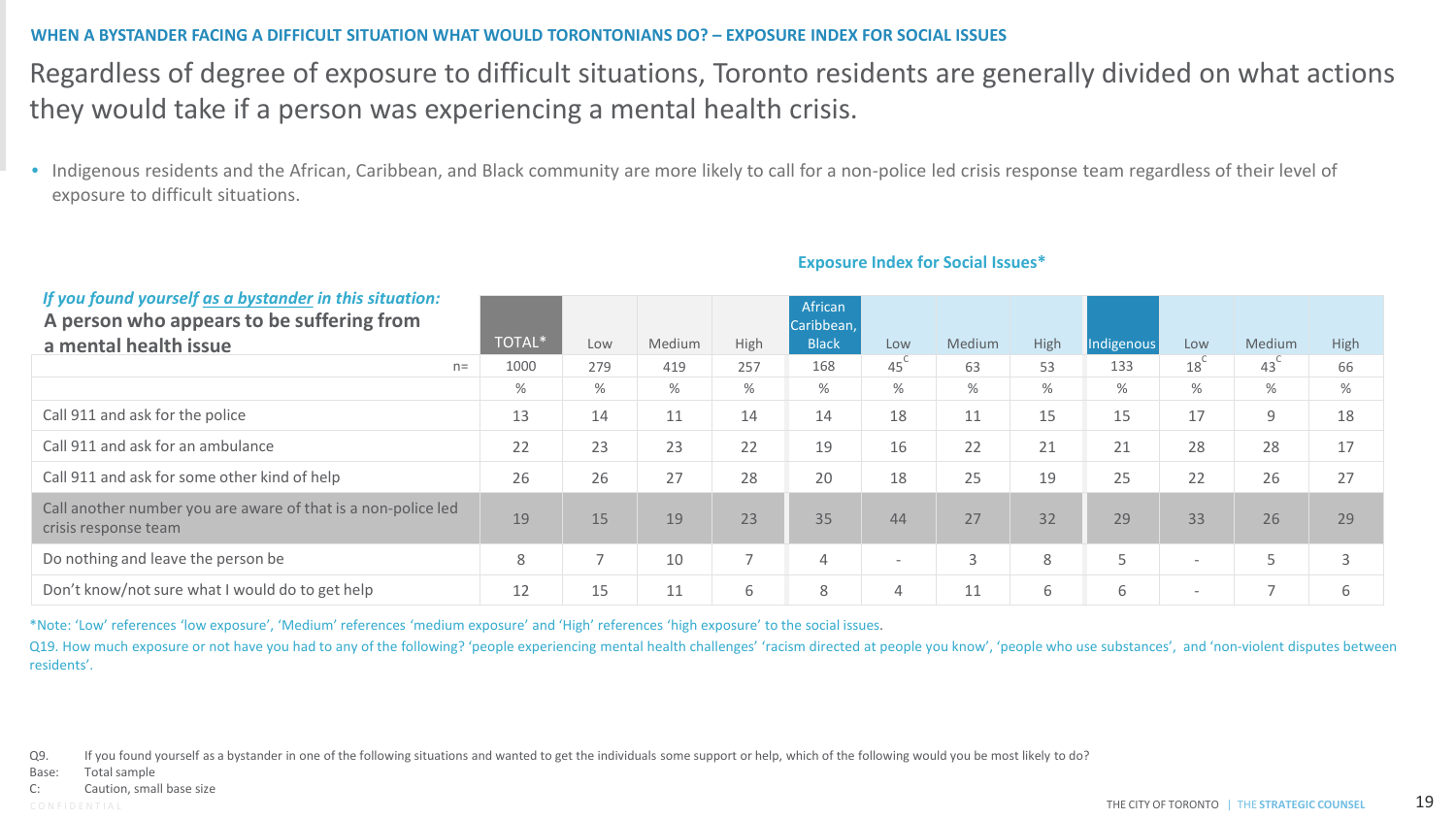### **WHEN A BYSTANDER FACING A DIFFICULT SITUATION WHAT WOULD TORONTONIANS DO?**

### A plurality of Toronto residents would call for the police if there is a need to de-escalate a situation. Scarborough residents are the most inclined to call the police.

- Indigenous residents and members of the African, Caribbean, and Black community are more likely (compared to other residents) to call a non-police led crisis response team to deal with this situation. Indigenous residents are also more inclined to call for an ambulance.
- Residents over the age of 65 are more likely to indicate they would call 911 and ask for the police, while those with high incomes were more likely to ask for an ambulance.

### *If you found yourself as a bystander in this situation:*

**A non-violent dispute between residents that requires de-escalation, for example a situation where a resident is refusing to leave another resident's front porch, or a resident is acting inappropriately in front of a local business**

| porch, or a resident is acting inappropriately in front of a local business        | <b>TOTAL</b> | OLD TORONTO/<br><b>EAST YORK</b> | <b>ETOBICOKE/</b><br><b>YORK</b> |     | NORTH YORK SCARBOROUGH | Caribbean,<br><b>Black</b> | Indigenous |
|------------------------------------------------------------------------------------|--------------|----------------------------------|----------------------------------|-----|------------------------|----------------------------|------------|
| $n=$                                                                               | 1000         | 317                              | 180                              | 250 | 232                    | 168                        | 133        |
|                                                                                    | $\%$         | %                                | $\%$                             | %   | %                      | %                          | $\%$       |
| Call 911 and ask for the police                                                    | 42           | 41                               | 44                               | 39  | 47                     | 40                         | 40         |
| Call 911 and ask for an ambulance                                                  | 4            |                                  | 8                                |     | 3                      | 8                          | 14         |
| Call 911 and ask for some other kind of help                                       | 13           | 15                               | 12                               | 11  | 15                     | 15                         | 16         |
| Call another number you are aware of that is a non-police led crisis response team | 12           | 11                               |                                  | 16  | 8                      | 19                         | 17         |
| Do nothing and leave the person be                                                 | 16           | 19                               | 15                               | 15  | 15                     | 10                         |            |
| Don't know/not sure what I would do to get help                                    | 13           | 12                               |                                  | 16  | 13                     | 8                          |            |

Q9. If you found yourself as a bystander in one of the following situations and wanted to get the individuals some support or help, which of the following would you be most likely to do?

African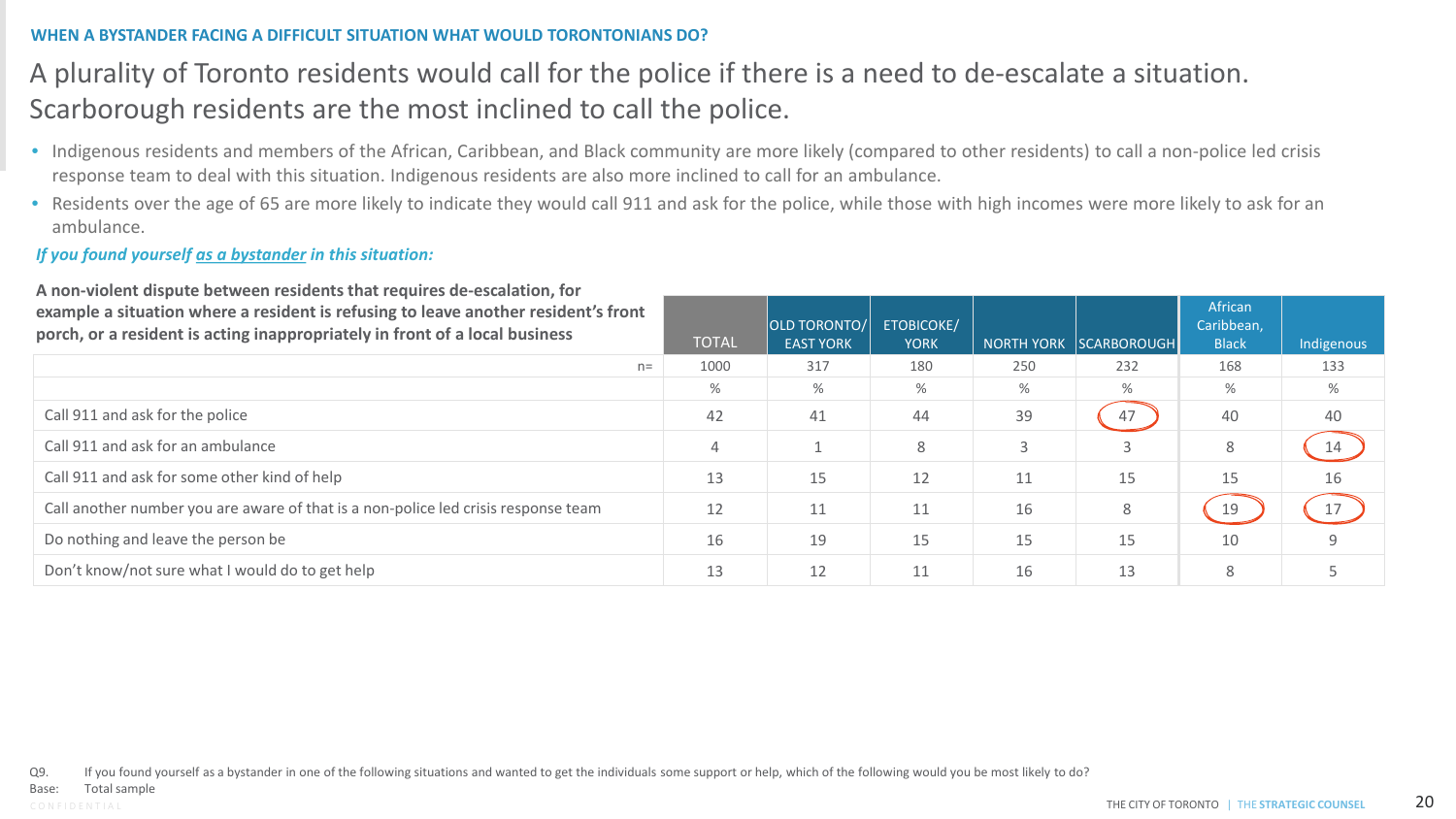#### **WHEN A BYSTANDER FACING A DIFFICULT SITUATION WHAT WOULD TORONTONIANS DO? – EXPOSURE INDEX FOR SOCIAL ISSUES**

Those with higher degrees of exposure to difficult situations are less inclined to call the police if they are witnessing a non-violent situation requiring de-escalation and opt instead for a different course of action.

• This is particularly true for members of the African, Caribbean, and Black community.

### *If you found yourself as a bystander in this situation:*

**A non-violent dispute between residents that requires de-escalation, for example a situation where a resident is refusing to leave another resident's front porch, or a resident is acting inappropriately in front of a local business**

#### **Exposure Index for Social Issues\***

|                                                                                       |              |                |             |      | African<br>Caribbean, |                 |        |                          |            |     |                          |      |
|---------------------------------------------------------------------------------------|--------------|----------------|-------------|------|-----------------------|-----------------|--------|--------------------------|------------|-----|--------------------------|------|
|                                                                                       | <b>TOTAL</b> | Low            | Medium      | High | <b>Black</b>          | Low             | Medium | High                     | Indigenous | Low | Medium                   | High |
| $n =$                                                                                 | 1000         | 279            | 419         | 257  | 168                   | 45 <sup>°</sup> | 63     | 53                       | 133        | 18  | 43                       | 66   |
|                                                                                       | %            | %              | $\%$        | %    | %                     | %               | %      | $\%$                     | %          | %   | $\%$                     | $\%$ |
| Call 911 and ask for the police                                                       | 42           | 47             | 41          | 40   | 40                    | 42              | 48     | 30                       | 40         | 56  | 33                       | 42   |
| Call 911 and ask for an ambulance                                                     | 4            | $\bigcap$<br>∠ | $\sim$<br>∠ | 8    | 8                     | 9               | 3      | 13                       | 14         | 17  | 16                       | 12   |
| Call 911 and ask for some other kind of help                                          | 13           | 12             | 12          | 18   | 15                    | 11              | 10     | 25                       | 16         | 6   | 21                       | 15   |
| Call another number you are aware of that is a non-police led<br>crisis response team | 12           | 8              | 12          | 14   | 19                    | 24              | 11     | 23                       | 17         | 11  | 19                       | 17   |
| Do nothing and leave the person be                                                    | 16           | 18             | 17          | 14   | 10                    | 9               | 13     | 9                        | 9          | 6   | $\overline{\phantom{a}}$ | 11   |
| Don't know/not sure what I would do to get help                                       | 13           | 13             | 16          | 6    | 8                     | $\overline{4}$  | 16     | $\overline{\phantom{0}}$ | Е          | 6   | $\overline{\phantom{0}}$ | 3    |

\*Note: 'Low' references 'low exposure', 'Medium' references 'medium exposure' and 'High' references 'high exposure' to the social issues.

Q19. How much exposure or not have you had to any of the following? 'people experiencing mental health challenges' 'racism directed at people you know', 'people who use substances', and 'non-violent disputes between residents'.

Q9. If you found yourself as a bystander in one of the following situations and wanted to get the individuals some support or help, which of the following would you be most likely to do?

Base: Total sample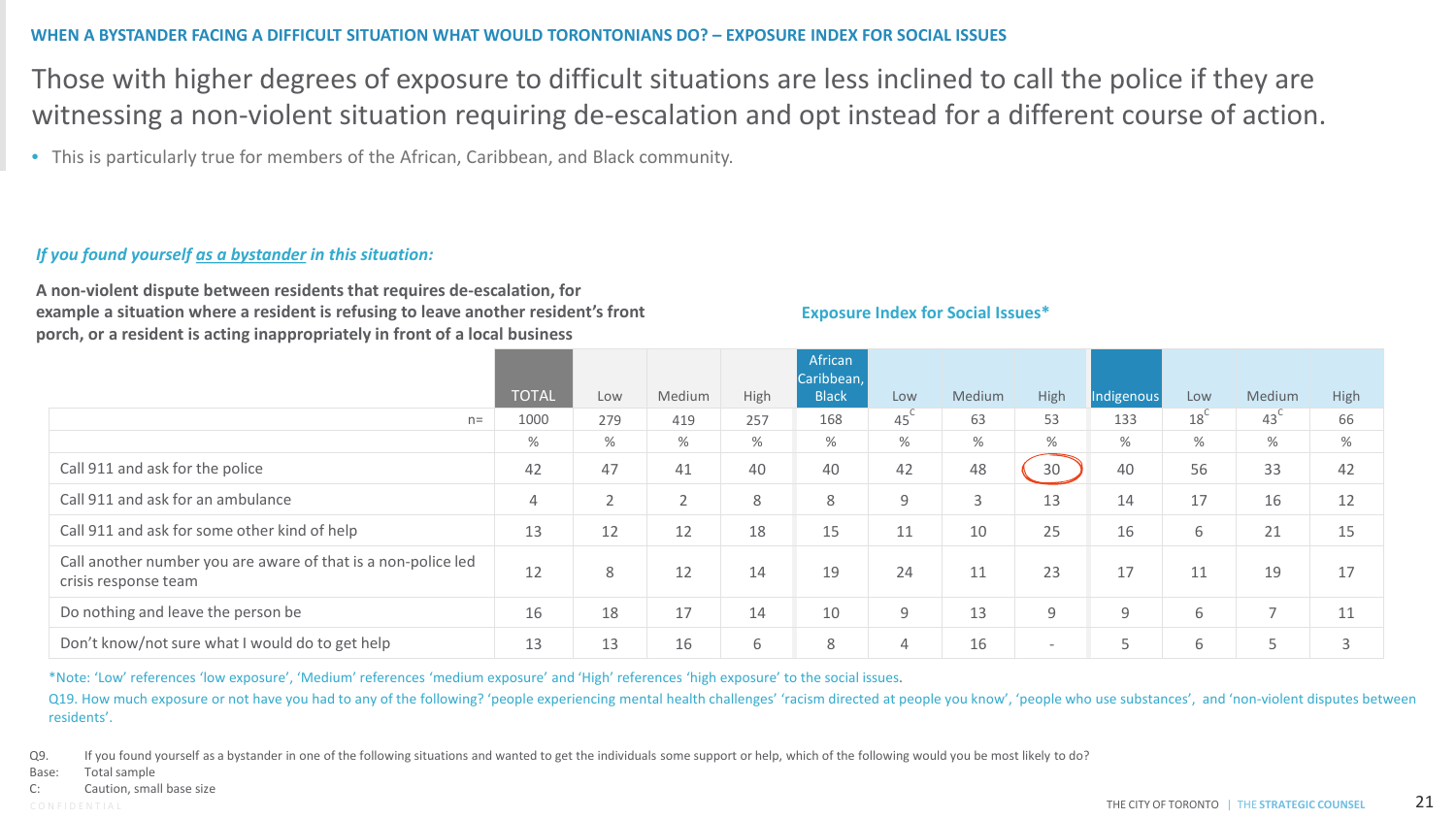### **IF A RESIDENT FACED A DIFFICULT SITUATION WHAT WOULD THEY MOST LIKELY DO?**

### Similar to the bystander scenarios, Toronto residents would take different actions depending on the situation they were facing if they were involved themselves.

• In a nutshell, calling the police would be the most cited option in dealing with non-violent disputes requiring de-escalation, while those situations with a health dimension tend to motivate residents to take a different course of action – a call for a non-police led response.



### **Comparison of Situations**



Q10. If you found yourself in one of the following situations and wanted to get some support or help, which of the following would you be most likely to do?

#### Base: Total sample (n=1000)

CONFIDENTIAL **CONTINUES AND REAL THE CITY OF TORONTO** | THE STRATEGIC COUNSEL 22 \*Full text: In a non-violent dispute between yourself and another residents that requires de-escalation, for example a situation where a resident is refusing to leave your front porch, or a resident is acting inappropriate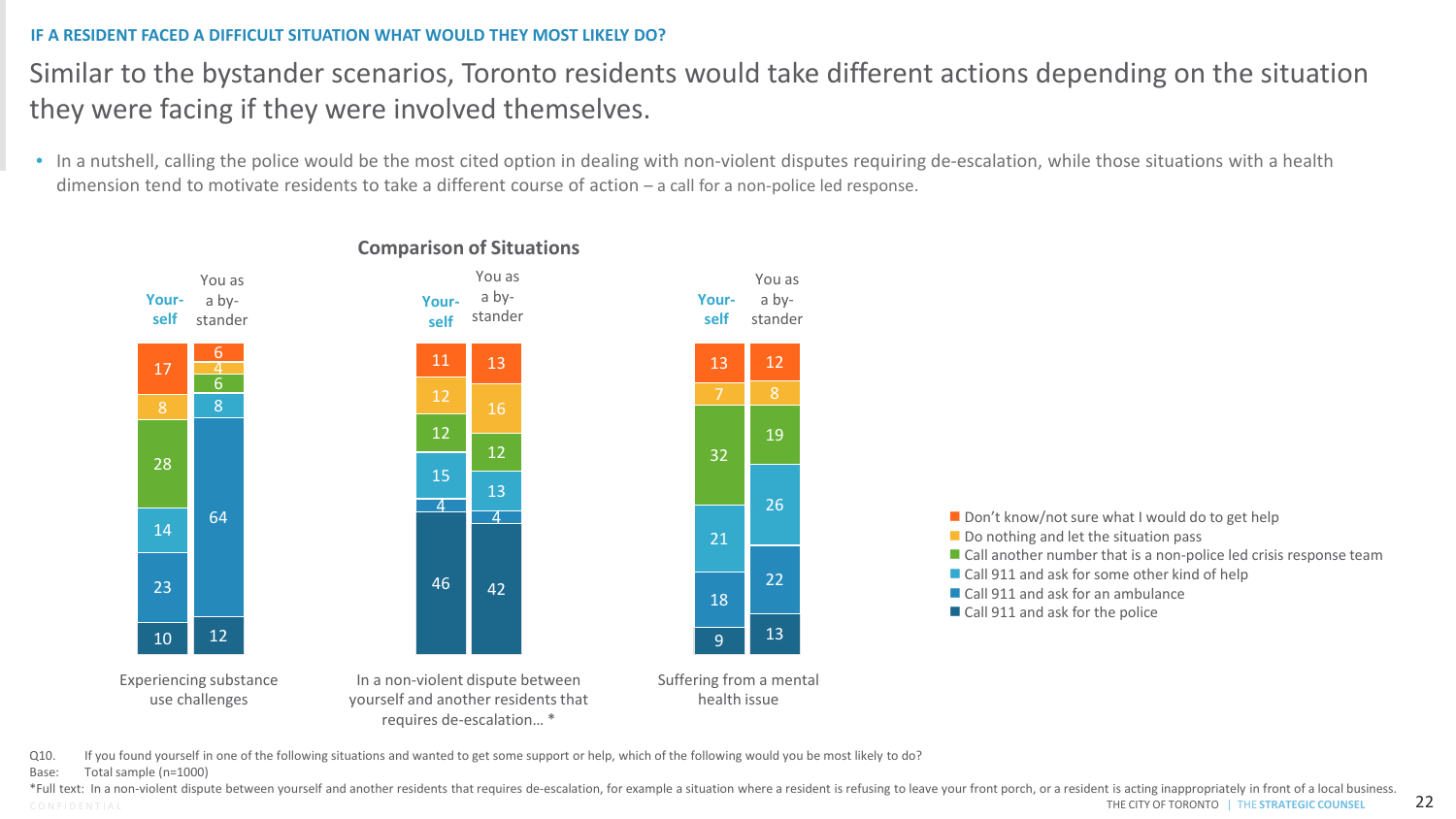### **IF A RESIDENT FACED A DIFFICULT SITUATION WHAT WOULD THEY MOST LIKELY DO?**

### Many Toronto residents would prefer to call for an ambulance, a non-police led crisis response team, or 911 for some other kind of help if they have found themselves experiencing substance use challenges.

- Preferences of members of the African, Caribbean, and Black community are very similar to the favoured course of action of other residents in Toronto.
- However, Indigenous residents are more inclined to call and ask for the police when they find themselves experiencing substance use issues.

### *If you found yourself in this situation:*

| <b>Experiencing substance use challenges</b>                                       | <b>TOTAL</b> | <b>OLD TORONTO/</b><br><b>EAST YORK</b> | <b>ETOBICOKE/</b><br><b>YORK</b> |               | NORTH YORK SCARBOROUGH | African<br>Caribbean,<br><b>Black</b> | Indigenous |
|------------------------------------------------------------------------------------|--------------|-----------------------------------------|----------------------------------|---------------|------------------------|---------------------------------------|------------|
| $n=$                                                                               | 1000         | 317                                     | 180                              | 250           | 232                    | 168                                   | 133        |
|                                                                                    | %            | %                                       | %                                | %             | %                      | %                                     | $\%$       |
| Call 911 and ask for the police                                                    | 10           | 12                                      | 15                               | 6             | 8                      | 14                                    | 31         |
| Call 911 and ask for an ambulance                                                  | 23           | 20                                      | 23                               | 24            | 25                     | 22                                    | 14         |
| Call 911 and ask for some other kind of help                                       | 14           | 12                                      | 13                               | 14            | 19                     | 18                                    | 18         |
| Call another number you are aware of that is a non-police led crisis response team | 28           | 29                                      | 28                               | 31            | 26                     | 28                                    | 24         |
| Do nothing and let the situation pass                                              | 8            | 11                                      |                                  | $\rightarrow$ | 7                      | 6                                     | 8          |
| Don't know/not sure what I would do to get help                                    | 17           | 16                                      | 14                               | 18            | 16                     | 11                                    |            |

Q10. If you found yourself in one of the following situations and wanted to get some support or help, which of the following would you be most likely to do?

Total sample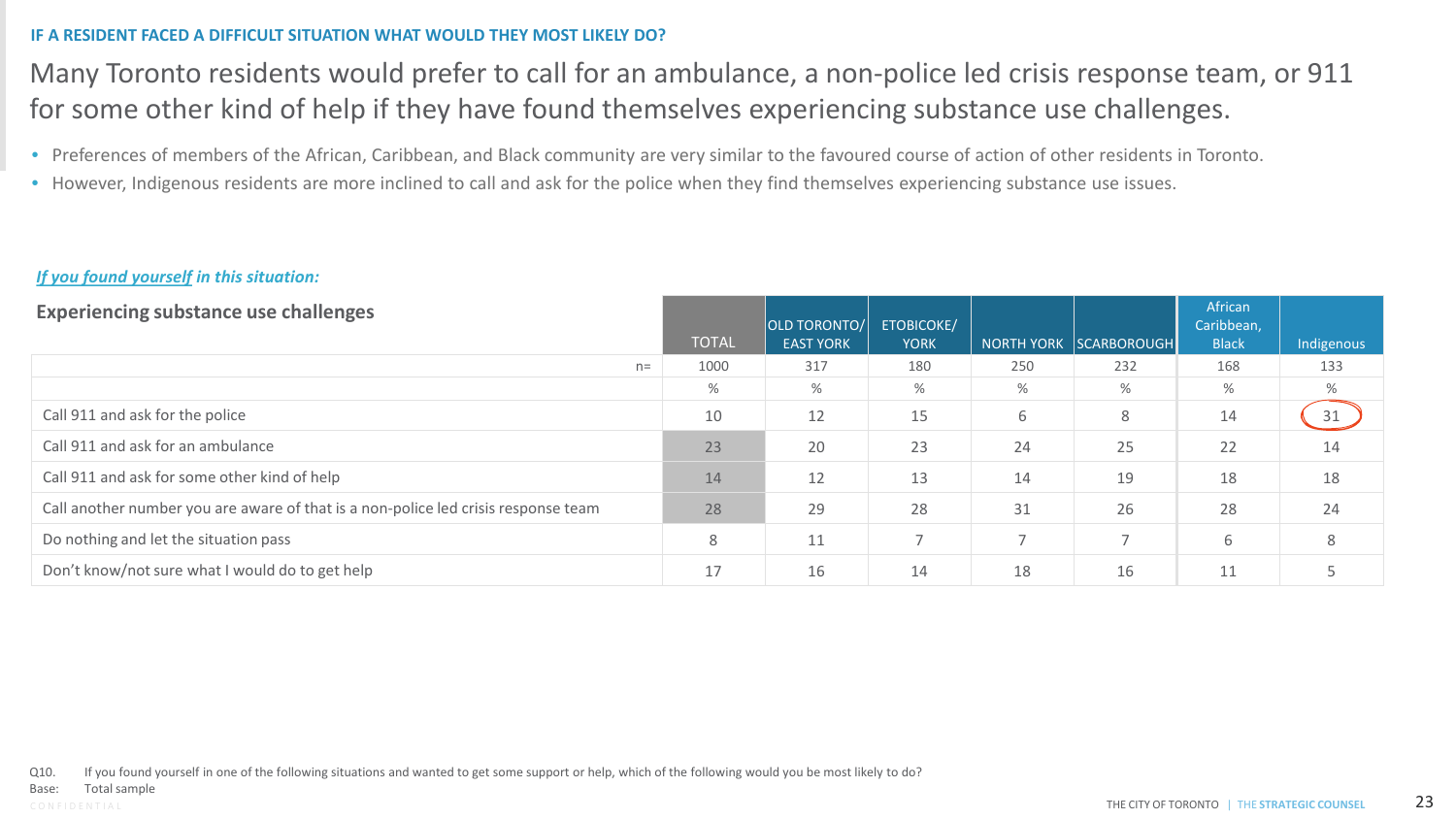#### **IF A RESIDENT FACED A DIFFICULT SITUATION WHAT WOULD THEY MOST LIKELY DO? – EXPOSURE INDEX FOR SOCIAL ISSUES**

### Regardless of exposure to difficult situations, Toronto residents are more likely to call for a non-police led crisis response team or for an ambulance when experiencing substance use challenges.

• Indigenous residents are more inclined to call the police if they are experiencing substance use challenges (compared to other residents) for all levels of exposure to difficult situations.

### *If you found yourself in this situation:*

**Experiencing substance use challenges**

| Experiencing substance use changinges                                                 | <b>TOTAL</b> | Low | Medium | High | Caribbean,<br><b>Black</b> | Low             | Medium | High | Indigenous | Low             | <b>Medium</b>   | High |
|---------------------------------------------------------------------------------------|--------------|-----|--------|------|----------------------------|-----------------|--------|------|------------|-----------------|-----------------|------|
| $n=$                                                                                  | 1000         | 279 | 419    | 257  | 168                        | 45 <sup>°</sup> | 63     | 53   | 133        | 18 <sup>°</sup> | 43 <sup>°</sup> | 66   |
|                                                                                       | ℅            | %   | $\%$   | $\%$ | $\%$                       | %               | $\%$   | %    | $\%$       | %               | %               | $\%$ |
| Call 911 and ask for the police                                                       | 10           | 11  |        | 15   | 14                         | 29              | 5      | 15   | 31         | 39              | 33              | 27   |
| Call 911 and ask for an ambulance                                                     | 23           | 29  | 19     | 24   | 22                         | 18              | 17     | 26   | 14         | 17              | 12              | 17   |
| Call 911 and ask for some other kind of help                                          | 14           | 13  | 15     | 15   | 18                         | 11              | 21     | 23   | 18         | 11              | 23              | 15   |
| Call another number you are aware of that is a non-police led<br>crisis response team | 28           | 21  | 34     | 29   | 28                         | 27              | 37     | 21   | 24         | 17              | 23              | 29   |
| Do nothing and let the situation pass                                                 | 8            |     | 8      | 9    | 6                          | $\overline{4}$  | 8      | 6    | 8          | 11              | 5               | 9    |
| Don't know/not sure what I would do to get help                                       | 17           | 20  | 16     | 8    | 11                         | 11              | 13     | 9    |            | 6               | 5               |      |

African

**Exposure Index for Social Issues\*** 

\*Note: 'Low' references 'low exposure', 'Medium' references 'medium exposure' and 'High' references 'high exposure' to the social issues.

Q19. How much exposure or not have you had to any of the following? 'people experiencing mental health challenges' 'racism directed at people you know', 'people who use substances', and 'non-violent disputes between residents'.

Q10. If you found yourself in one of the following situations and wanted to get some support or help, which of the following would you be most likely to do?

Base: Total sample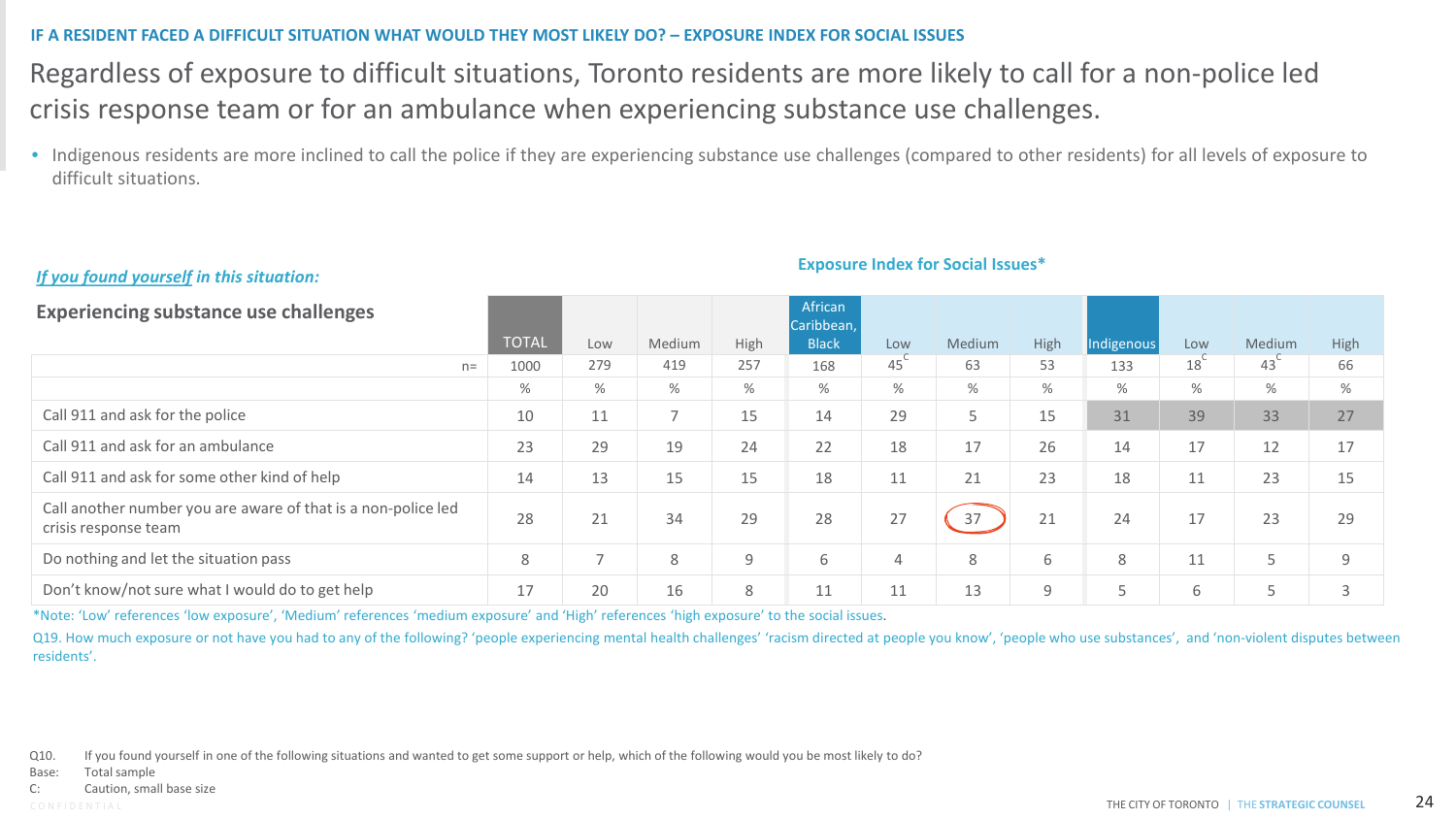### **IF A RESIDENT FACED A DIFFICULT SITUATION WHAT WOULD THEY MOST LIKELY DO?**

### If they are personally facing a non-violent dispute requiring de-escalation, a plurality of Toronto residents are most inclined to call for the police. Under one-third would choose other options.

- Residents of North York are less likely to call for the police if they face this situation.
- While members of the African, Caribbean, and Black community would also call the police if they encountered this situation, they are slightly less likely (compared to other residents) to take this action.

### *If you found yourself in this situation:*

| In a non-violent dispute between yourself and another residents that requires<br>de-escalation, for example a situation where a resident is refusing to leave your<br>front porch, or a resident is acting inappropriately in front of a local business | <b>TOTAL</b> | <b>OLD TORONTO/</b><br><b>EAST YORK</b> | <b>ETOBICOKE/</b><br><b>YORK</b> | <b>NORTH YORK</b> | <b>SCARBOROUGH</b> | African<br>Caribbean,<br><b>Black</b> | Indigenous |
|---------------------------------------------------------------------------------------------------------------------------------------------------------------------------------------------------------------------------------------------------------|--------------|-----------------------------------------|----------------------------------|-------------------|--------------------|---------------------------------------|------------|
| $n=$                                                                                                                                                                                                                                                    | 1000         | 317                                     | 180                              | 250               | 232                | 168                                   | 133        |
|                                                                                                                                                                                                                                                         | $\%$         | %                                       | %                                | %                 | %                  | $\%$                                  | $\%$       |
| Call 911 and ask for the police                                                                                                                                                                                                                         | 46           | 48                                      | 46                               | 39                | 50                 | 40                                    | 44         |
| Call 911 and ask for an ambulance                                                                                                                                                                                                                       | 4            | $\mathbf 0$                             | 9                                |                   | $\overline{4}$     | Q                                     | 18         |
| Call 911 and ask for some other kind of help                                                                                                                                                                                                            | 15           | 15                                      | 15                               | 15                | 16                 | 17                                    | 16         |
| Call another number you are aware of that is a non-police led crisis response team                                                                                                                                                                      | 12           | 13                                      | 10                               | 16                | 9                  | 17                                    | 14         |
| Do nothing and let the situation pass                                                                                                                                                                                                                   | 12           | 15                                      | 9                                | 13                | 9                  | 8                                     |            |
| Don't know/not sure what I would do to get help                                                                                                                                                                                                         | 11           | 10                                      | 10                               | 11                | 12                 | 8                                     |            |

Q10. If you found yourself in one of the following situations and wanted to get some support or help, which of the following would you be most likely to do?

Total sample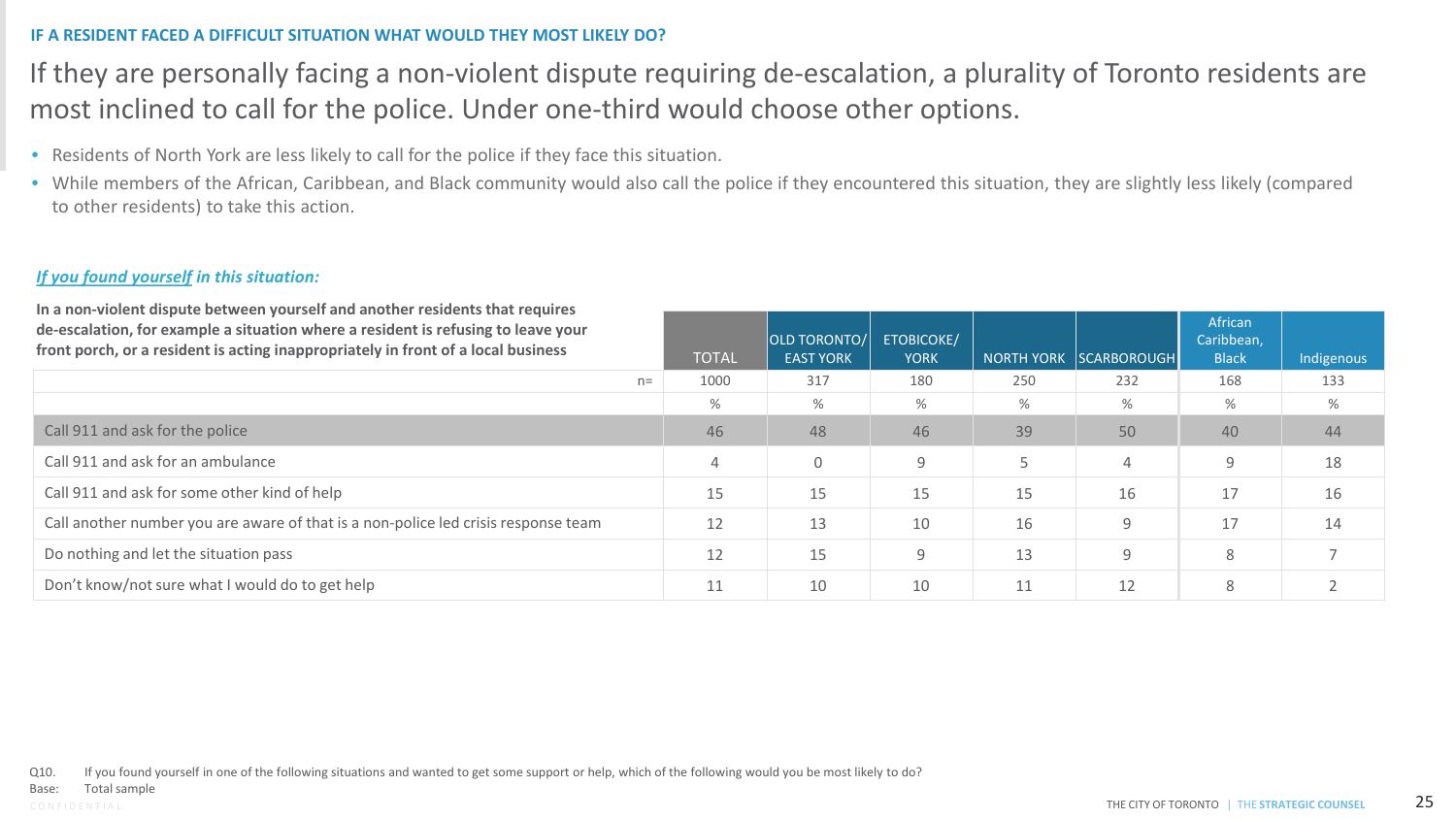### **IF A RESIDENT FACED A DIFFICULT SITUATION WHAT WOULD THEY MOST LIKELY DO? – EXPOSURE INDEX FOR SOCIAL ISSUES**

### Toronto residents are most likely to call 911 and ask for the police if they find themselves in a non-violent situation requiring a de-escalation regardless of their level of exposure to difficult situations.

- Indigenous residents and those from the African, Caribbean, and Black community with medium to high levels of exposure to difficult situations are more inclined to call the police if they find themselves in a non-violent situation requiring a de-escalation.
- As well, those from the African, Caribbean, and Black community with high levels of exposure are more inclined to call 911 for some other kind of help.

#### *If you found yourself in this situation:*

**In a non-violent dispute between yourself and another residents that requires de-escalation, for example a situation where a resident is refusing to leave your front porch, or a resident is acting inappropriately in front of a local business**

#### **Exposure Index for Social Issues\***

|                                                                                       |              |     |        |                          | African<br>Caribbean, |                 |        |             |                          |                          |                          |      |
|---------------------------------------------------------------------------------------|--------------|-----|--------|--------------------------|-----------------------|-----------------|--------|-------------|--------------------------|--------------------------|--------------------------|------|
|                                                                                       | <b>TOTAL</b> | Low | Medium | High                     | <b>Black</b>          | Low             | Medium | <b>High</b> | Indigenous               | Low                      | Medium                   | High |
| $n=$                                                                                  | 1000         | 279 | 419    | 257                      | 168                   | 45 <sup>°</sup> | 63     | 53          | 133                      | 18 <sup>°</sup>          | 43 <sup>6</sup>          | 66   |
|                                                                                       | $\%$         | %   | %      | %                        | $\%$                  | %               | %      | $\%$        | $\%$                     | %                        | %                        | $\%$ |
| Call 911 and ask for the police                                                       | 46           | 49  | 47     | 43                       | 40                    | 33              | 46     | 40          | 44                       | 33                       | 40                       | 52   |
| Call 911 and ask for an ambulance                                                     | 4            | 3   | 4      | $\overline{\phantom{0}}$ | 9                     | 16              | 5      | 9           | 18                       | 22                       | 30                       | 9    |
| Call 911 and ask for some other kind of help                                          | 15           | 16  | 13     | 18                       | 17                    | 20              | 10     | 26          | 16                       | 28                       | $\overline{\phantom{a}}$ | 18   |
| Call another number you are aware of that is a non-police led<br>crisis response team | 12           |     | 14     | 15                       | 17                    | 18              | 17     | 13          | 14                       | 6                        | 16                       | 14   |
| Do nothing and let the situation pass                                                 | 12           | 13  | 13     | 10                       | 8                     | 9               | 11     | 4           | $\overline{\phantom{0}}$ | 11                       | 5                        | 6    |
| Don't know/not sure what I would do to get help                                       | 11           | ᆂᆂ  | 10     | $\overline{\phantom{0}}$ | 8                     | 4               | 11     | 8           | $\sim$                   | $\overline{\phantom{a}}$ | $\sim$                   |      |

\*Note: 'Low' references 'low exposure', 'Medium' references 'medium exposure' and 'High' references 'high exposure' to the social issues.

Q19. How much exposure or not have you had to any of the following? 'people experiencing mental health challenges' 'racism directed at people you know', 'people who use substances', and 'non-violent disputes between residents'.

Q10. If you found yourself in one of the following situations and wanted to get some support or help, which of the following would you be most likely to do?

- Base: Total sample
- C: Caution, small base size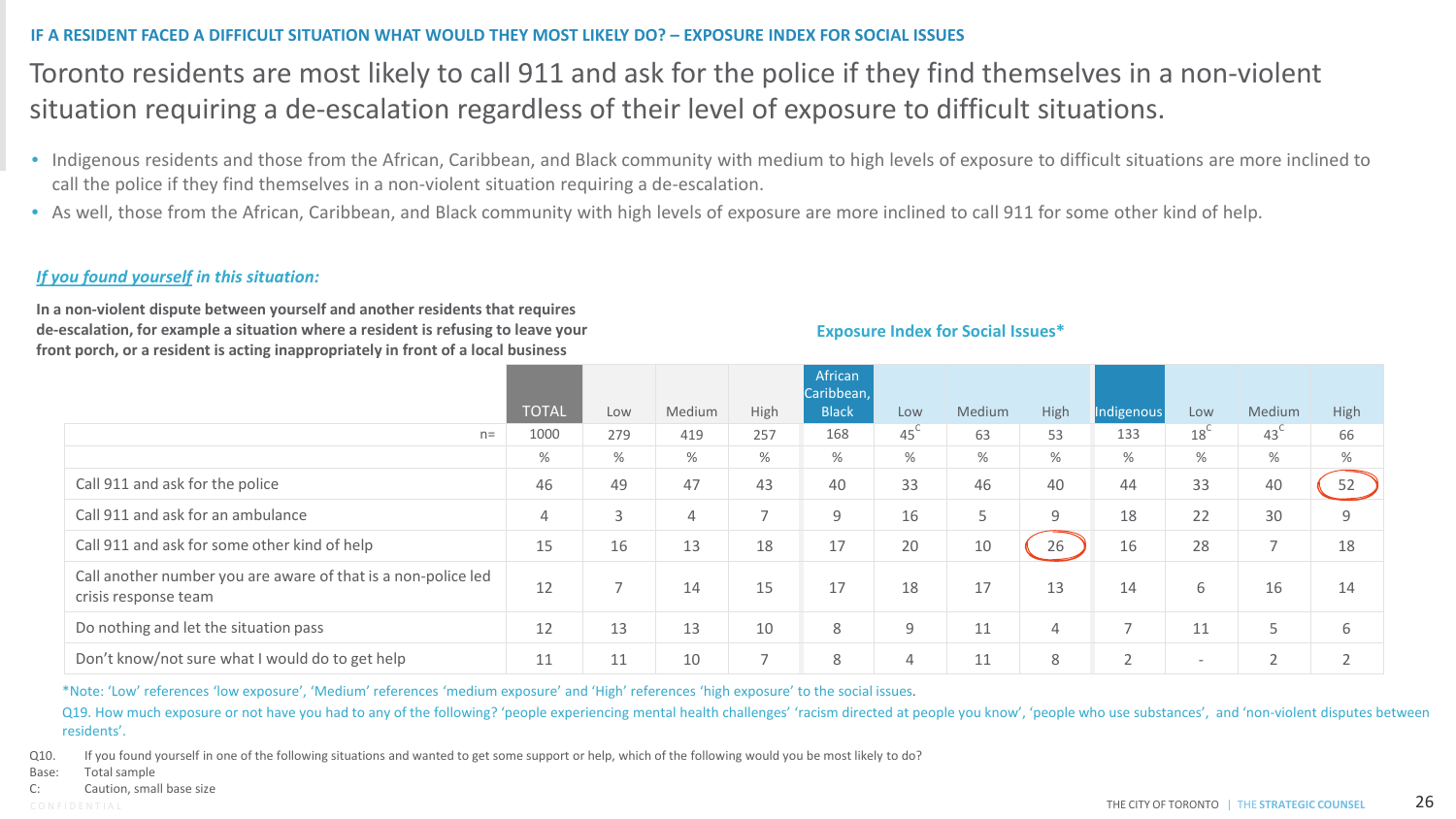### **IF A RESIDENT FACED A DIFFICULT SITUATION WHAT WOULD THEY MOST LIKELY DO?**

### The most frequently cited option among Toronto residents is to call for a non-police led crisis response team if they are experiencing a mental health issue. Overall, only 9% say they would call and ask for the police.

- Four-in-ten (39%) say they would call 911 for an ambulance or some other type of help.
- Members of the African, Caribbean, and Black community are slightly more likely (compared to other residents) to say they would call and request a non-police led crisis response team to deal with this situation.

### *If you found yourself in this situation:*

| Suffering from a mental health issue                                               | <b>TOTAL</b>             | OLD TORONTO/ <br><b>EAST YORK</b> | <b>ETOBICOKE/</b><br><b>YORK</b> |      | NORTH YORK   SCARBOROUGH | African<br>Caribbean,<br><b>Black</b> | Indigenous |
|------------------------------------------------------------------------------------|--------------------------|-----------------------------------|----------------------------------|------|--------------------------|---------------------------------------|------------|
| $n=$                                                                               | 1000                     | 317                               | 180                              | 250  | 232                      | 168                                   | 133        |
|                                                                                    | %                        | %                                 | %                                | $\%$ | $\%$                     | %                                     | $\%$       |
| Call 911 and ask for the police                                                    | 9                        | 9                                 | 11                               | 6    | 8                        | 8                                     | 12         |
| Call 911 and ask for an ambulance                                                  | 18                       | 15                                | 17                               | 20   | 19                       | 19                                    | 16         |
| Call 911 and ask for some other kind of help                                       | 21                       | 20                                | 22                               | 22   | 23                       | 22                                    | 25         |
| Call another number you are aware of that is a non-police led crisis response team | 32                       | 36                                | 31                               | 32   | 31                       | 38                                    | 32         |
| Do nothing and let the situation pass                                              | $\overline{\phantom{0}}$ | $\overline{\phantom{0}}$          |                                  |      | 8                        | 4                                     | 10         |
| Don't know/not sure what I would do to get help                                    | 13                       | 13                                |                                  | 14   | 11                       | 8                                     | 6          |

Q10. If you found yourself in one of the following situations and wanted to get some support or help, which of the following would you be most likely to do?

Total sample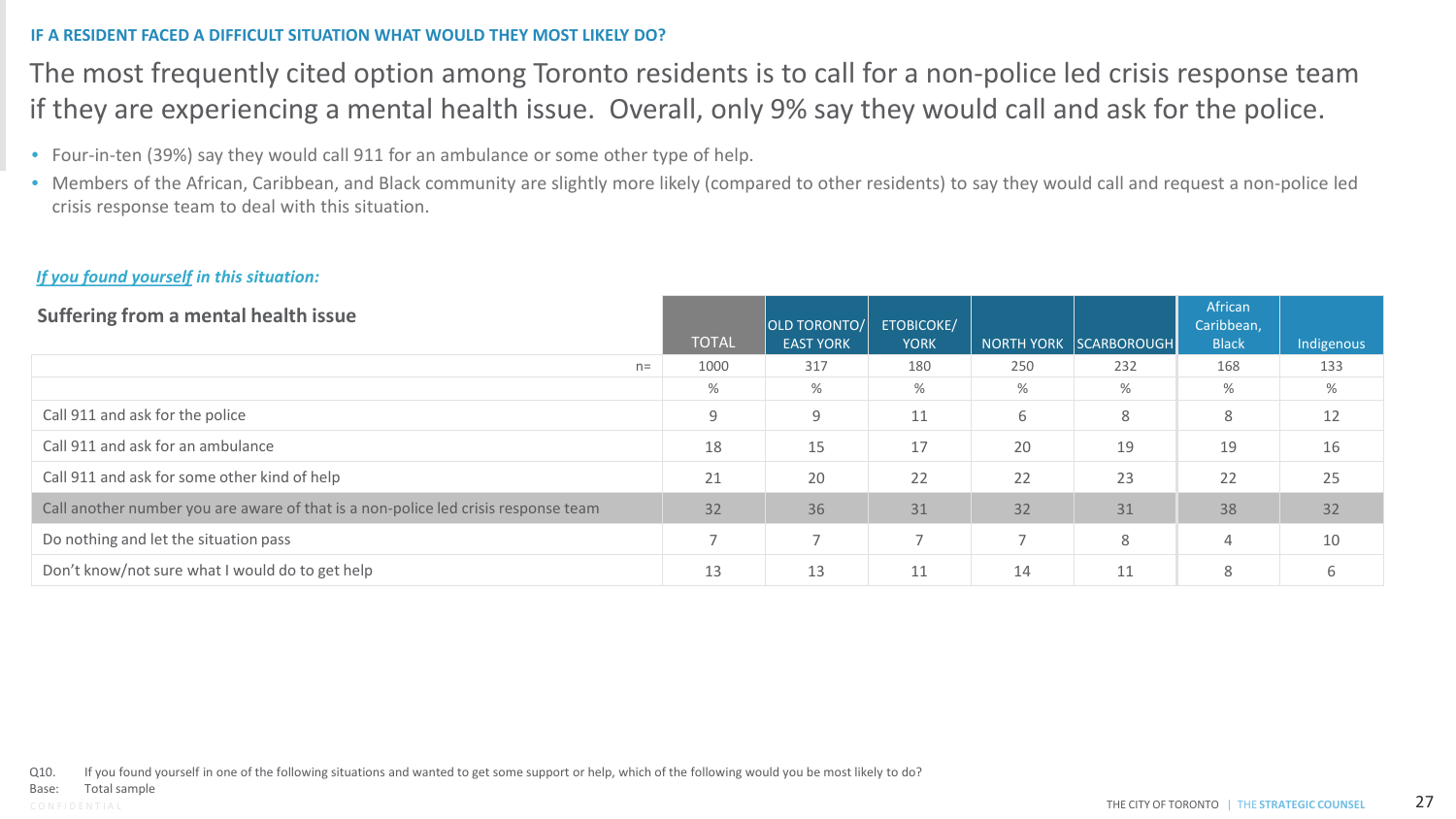#### **IF A RESIDENT FACED A DIFFICULT SITUATION WHAT WOULD THEY MOST LIKELY DO? – EXPOSURE INDEX FOR SOCIAL ISSUES**

Regardless of degree of exposure to difficult situations, Toronto residents are more inclined to call for non-policeled crisis response team if experiencing a mental health crisis.

• This is also generally true for Indigenous and African, Caribbean and Black residents.

#### *If you found yourself in this situation:*

#### **Exposure Index for Social Issues\***

| Suffering from a mental health issue                                                  |               |     |                          |                          | African<br>Caribbean, |                          |        |      |            |                          |                          |      |
|---------------------------------------------------------------------------------------|---------------|-----|--------------------------|--------------------------|-----------------------|--------------------------|--------|------|------------|--------------------------|--------------------------|------|
|                                                                                       | <b>TOTAL</b>  | Low | Medium                   | High                     | <b>Black</b>          | Low                      | Medium | High | Indigenous | Low                      | Medium                   | High |
| $n=$                                                                                  | 1000          | 279 | 419                      | 257                      | 168                   | 45                       | 63     | 53   | 133        | 18 <sup>°</sup>          | 43                       | 66   |
|                                                                                       | %             | %   | $\%$                     | %                        | %                     | %                        | $\%$   | %    | $\%$       | $\%$                     | %                        | %    |
| Call 911 and ask for the police                                                       | 9             | 8   | $\overline{\phantom{0}}$ | 12                       | 8                     | 9                        | Ь      | 13   | 12         | 17                       | 9                        | 14   |
| Call 911 and ask for an ambulance                                                     | 18            | 24  | 15                       | 17                       | 19                    | 18                       | 21     | 19   | 16         | 28                       | $\overline{\phantom{a}}$ | 18   |
| Call 911 and ask for some other kind of help                                          | 21            | 24  | 19                       | 23                       | 22                    | 29                       | 21     | 19   | 25         | 22                       | 33                       | 20   |
| Call another number you are aware of that is a non-police led<br>crisis response team | 32            | 24  | 39                       | 31                       | 38                    | 38                       | 41     | 32   | 32         | 28                       | 33                       | 33   |
| Do nothing and let the situation pass                                                 | $\rightarrow$ | 5   | 8                        | 10                       | $\overline{4}$        | $\overline{\phantom{a}}$ | 5      | 8    | 10         | 6                        | 14                       | 8    |
| Don't know/not sure what I would do to get help                                       | 13            | 15  | 12                       | $\overline{\phantom{0}}$ | 8                     | $\overline{\phantom{0}}$ | 8      | 9    | 6          | $\overline{\phantom{a}}$ | 5                        | 8    |

\*Note: 'Low' references 'low exposure', 'Medium' references 'medium exposure' and 'High' references 'high exposure' to the social issues.

Q19. How much exposure or not have you had to any of the following? 'people experiencing mental health challenges' 'racism directed at people you know', 'people who use substances', and 'non-violent disputes between residents'.

Q10. If you found yourself in one of the following situations and wanted to get some support or help, which of the following would you be most likely to do?

Base: Total sample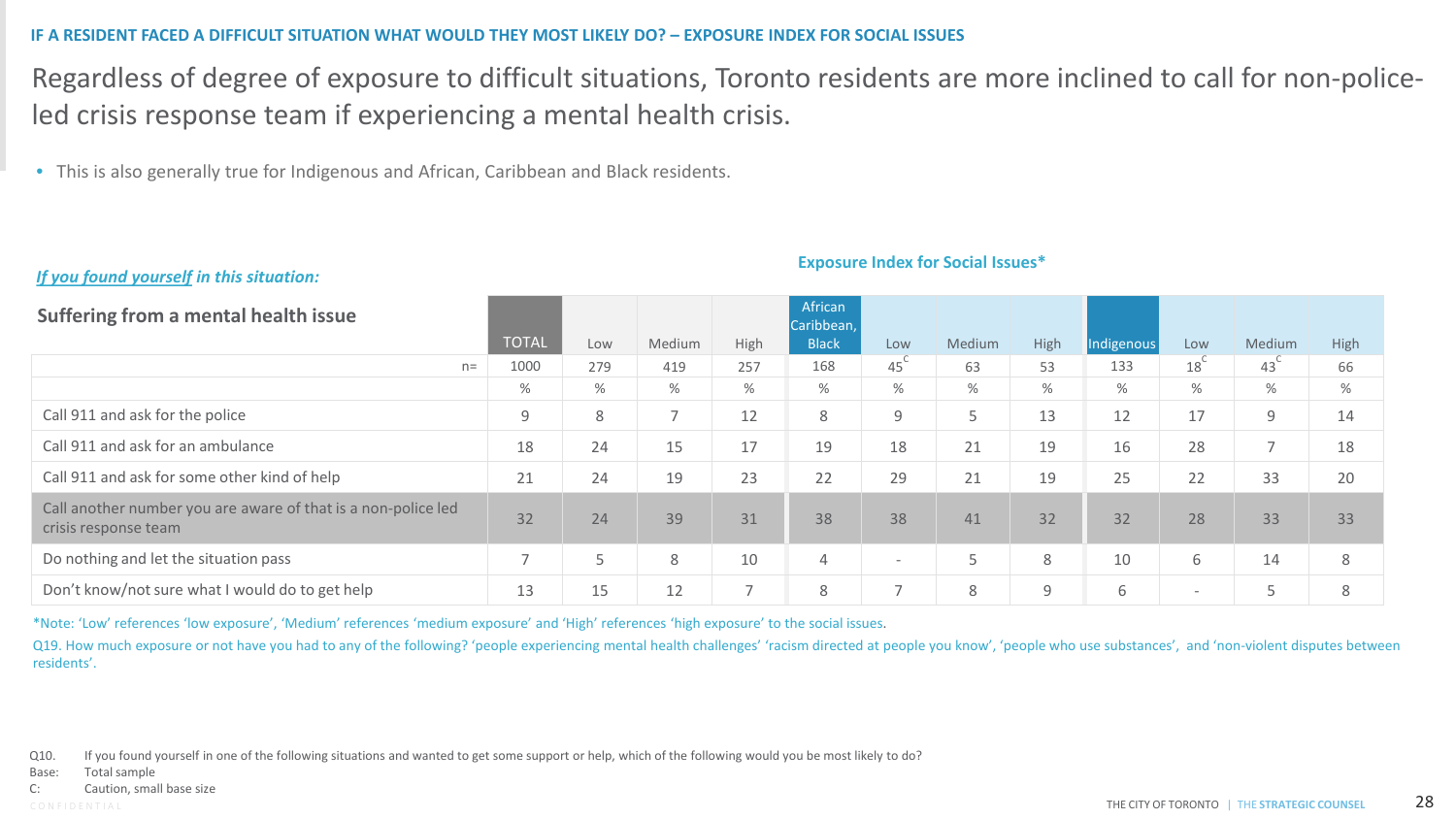# PREFERRED FIRST RESPONDERS IN CHALLENGING **SITUATIONS**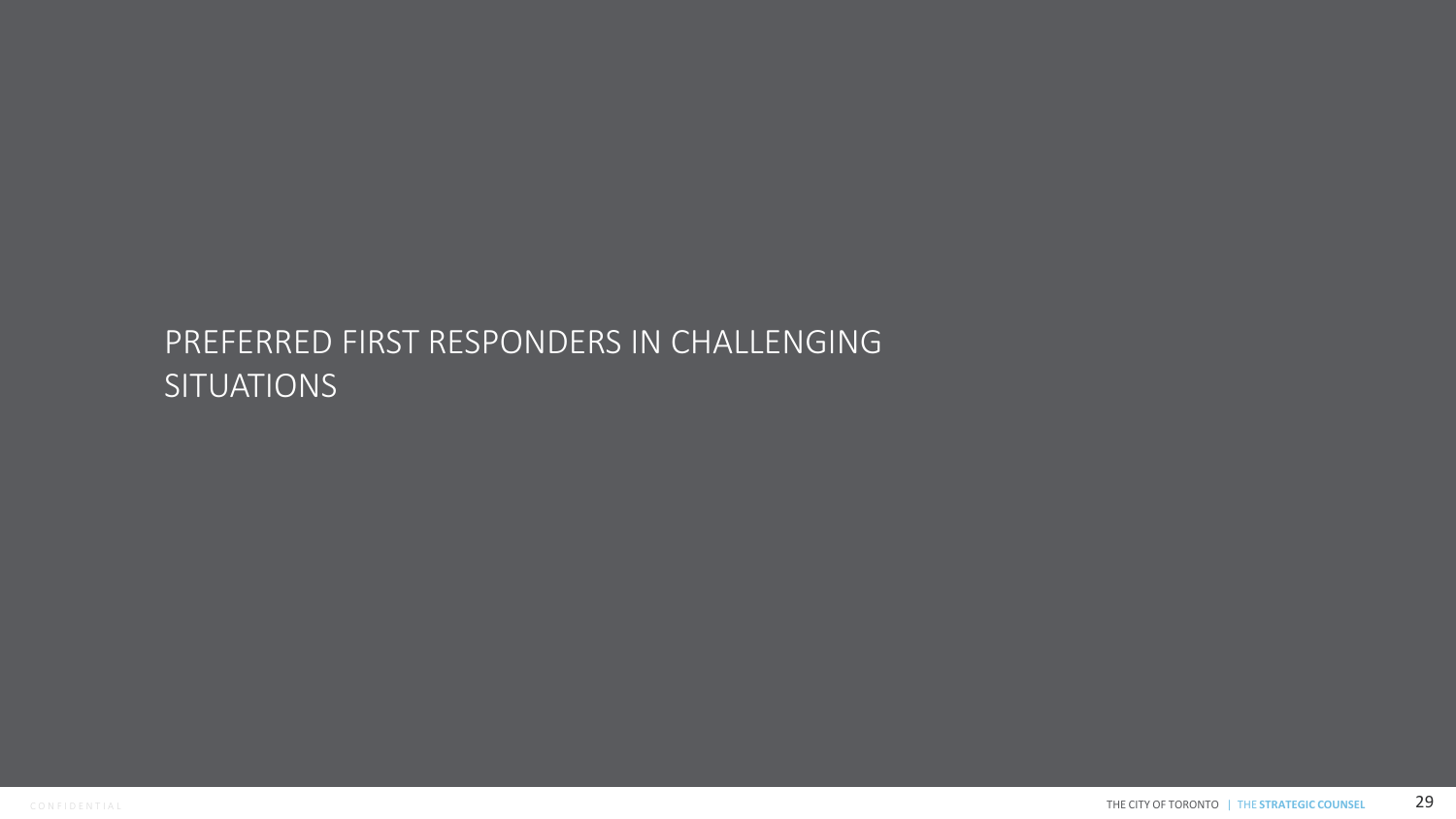#### **BEST TYPE OF FIRST RESPONDER FOR DIFFERENT SITUATIONS**

Toronto residents are most likely to believe that licensed mental health professionals or paramedics are the better first responder when the situation involves a health-related issue.

• Having said this, City residents believe the police are better at being the first responder to deal with non-violent disputes requiring de-escalation.



Q11. Which of the following do you feel would be the best type of person to be a first responder for the following types of situations?

Base: Total sample (n=1000)

CONFIDENTIAL **CONTINUES INTERFERATEGIC COUNSEL 30** \*Full text: A non-violent dispute between residents that requires de-escalation, for example a situation where a resident is refusing to leave another resident's front porch, or a resident is acting inappropriately in fron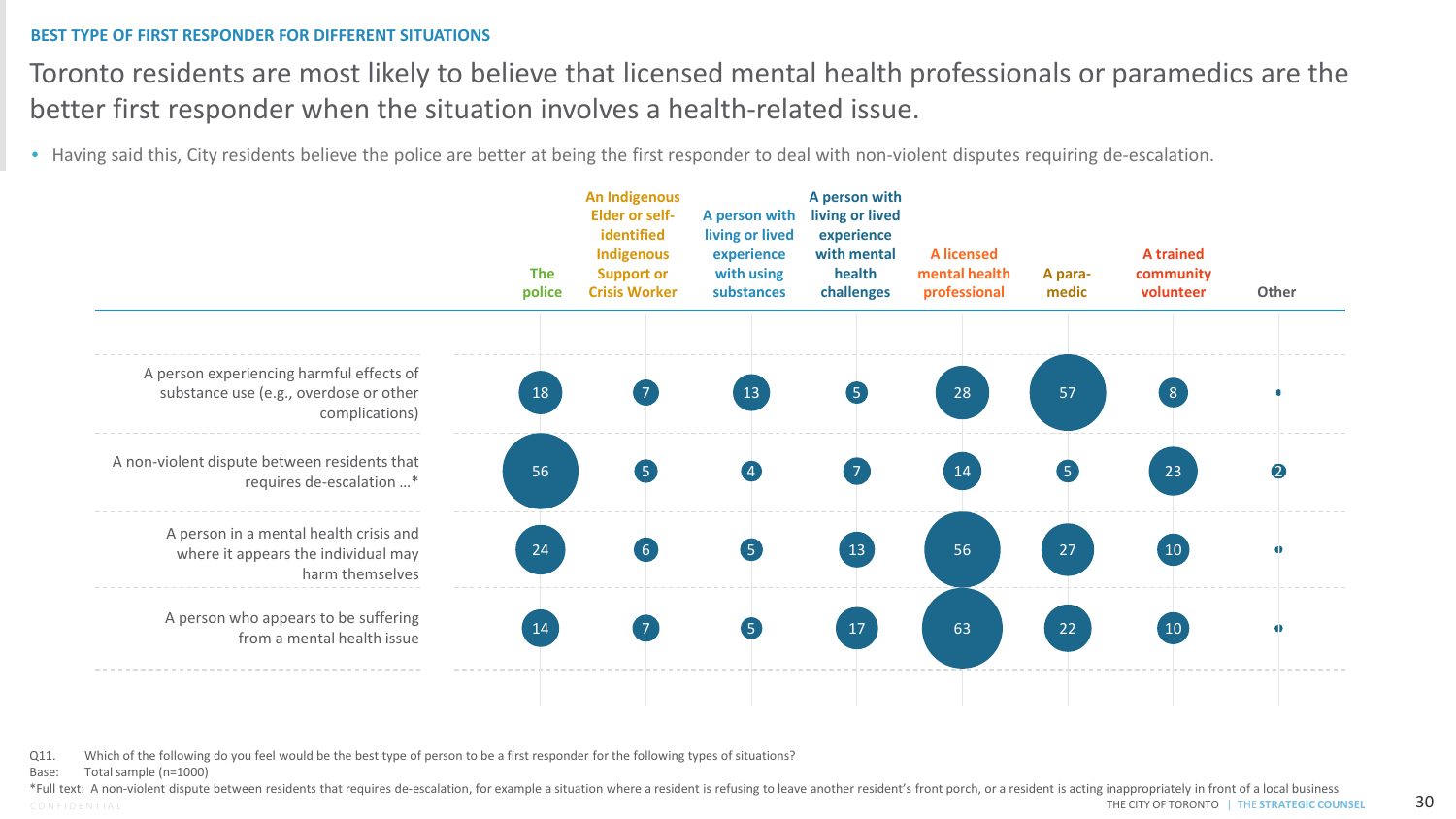### **BEST TYPE OF FIRST RESPONDER FOR DIFFERENT SITUATIONS**

### The preferred first responder for a person experiencing harmful effects of substance use is a paramedic. The second favoured option is a licensed mental health professional.

- Some 18% believe the police should be the first responder for this type of situation.
- While most members of the African, Caribbean, and Black community prefer a paramedic to be the first responder for this type of situation, this community is more likely (compared to other residents) to want a person with experience with using substances or a trained community volunteer to be the first responder.
- Indigenous residents are modestly more likely to believe that police, Indigenous Elders/support workers, and those who have experienced mental health challenges should be the first responders.

| overdose or other complications)                                           | <b>TOTAL</b>             | <b>OLD TORONTO/</b><br><b>EAST YORK</b> | <b>ETOBICOKE/</b><br><b>YORK</b> | <b>NORTH YORK</b> | SCARBOROUGH    | African<br>Caribbean,<br><b>Black</b> | Indigenous |
|----------------------------------------------------------------------------|--------------------------|-----------------------------------------|----------------------------------|-------------------|----------------|---------------------------------------|------------|
| $n=$                                                                       | 1000                     | 317                                     | 180                              | 250               | 232            | 168                                   | 133        |
|                                                                            | $\%$                     | %                                       | $\%$                             | $\frac{0}{0}$     | %              | %                                     | $\%$       |
| The police                                                                 | 18                       | 20                                      | 21                               | 16                | 18             | 21                                    | 32         |
| An Indigenous Elder or self-identified Indigenous Support or Crisis Worker | $\overline{\phantom{0}}$ | $\overline{ }$                          | 10                               | 6                 | 5              | 8                                     | 18         |
| A person with living or lived experience with using substances             | 13                       | 14                                      | 15                               | 14                | 11             | 24                                    | 15         |
| A person with living or lived experience with mental health challenges     | 5                        | 4                                       |                                  | 5                 | $\overline{4}$ |                                       | 17         |
| A licensed mental health professional                                      | 28                       | 30                                      | 29                               | 32                | 22             | 29                                    | 29         |
| A paramedic                                                                | 57                       | 59                                      | 51                               | 58                | 58             | 48                                    | 38         |
| A trained community volunteer                                              | 8                        | 8                                       | 10                               | 9                 | 8              | 17                                    | 11         |
| Other                                                                      | $<$ $1$                  | $<$ 1                                   |                                  | $<$ $1$           | $<$ $1$        |                                       |            |

### **A person experiencing harmful effects of substance use (e.g., overdose or other complications)**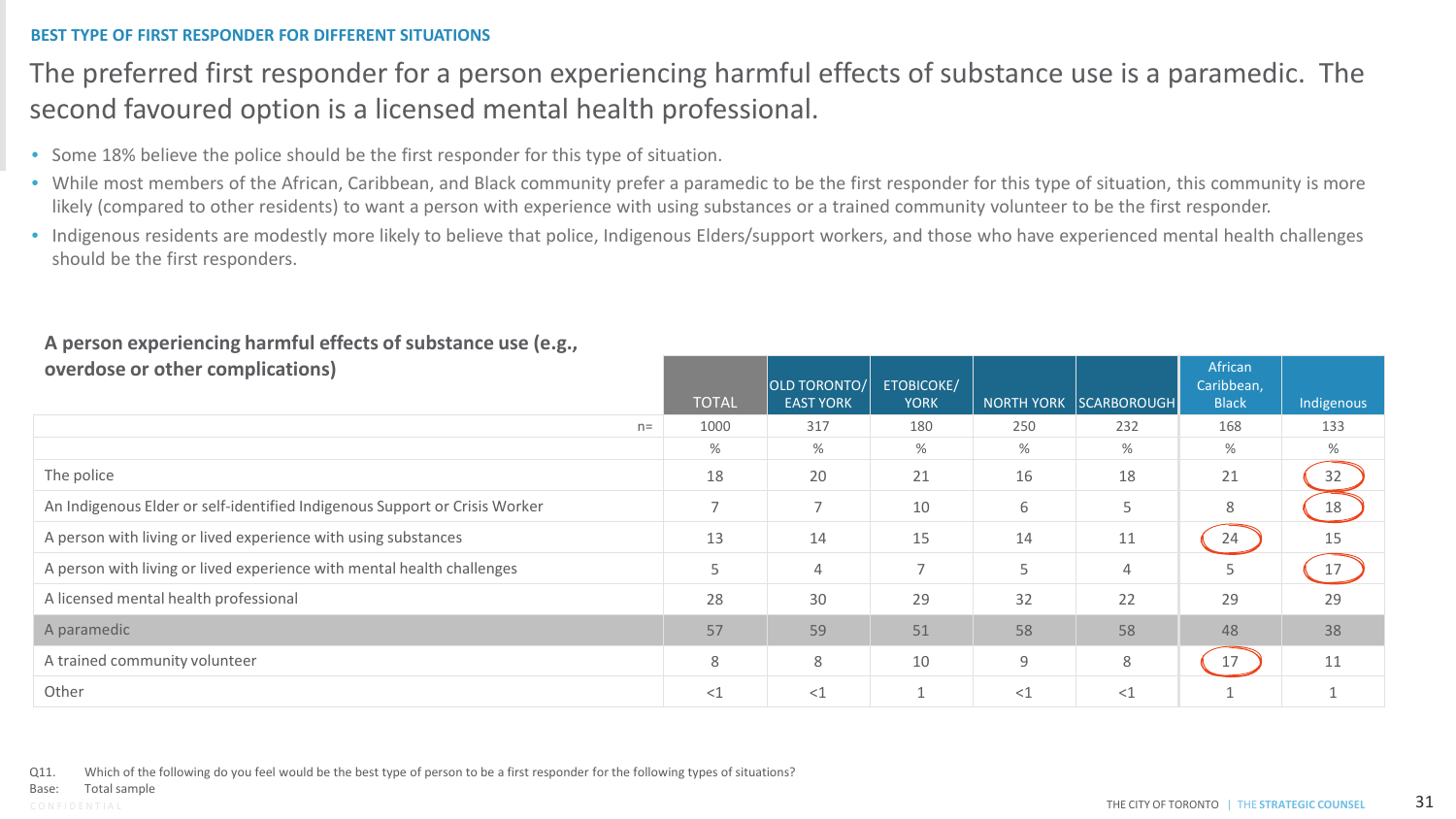### **BEST TYPE OF FIRST RESPONDER FOR DIFFERENT SITUATIONS – EXPOSURE INDEX FOR SOCIAL ISSUES**

Those with high degrees of exposure to challenging situations are less inclined to believe that a paramedic should be the first responder to deal with a person experiencing harmful effects of substance use. They are more likely to favour others to be first responders.

- Some of these in the Black, Caribbean, and African community tend to prefer police, people who are lived experiences with using substances, or licenced mental health professionals.
- However, Indigenous residents with a high degree of exposure are more likely to believe that paramedics should be the first responders for this type of situation.

**A person experiencing harmful effects of substance use (e.g., overdose or other complications)**

#### **Exposure Index for Social Issues\***

| overdose or other complications)                                              |                |     |                |      | African<br>Caribbean, |                          |                          |                          |              |                          |                          |      |
|-------------------------------------------------------------------------------|----------------|-----|----------------|------|-----------------------|--------------------------|--------------------------|--------------------------|--------------|--------------------------|--------------------------|------|
|                                                                               | <b>TOTAL</b>   | Low | Medium         | High | <b>Black</b>          | Low                      | Medium                   | High                     | Indigenous   | Low                      | Medium                   | High |
| $n =$                                                                         | 1000           | 279 | 419            | 257  | 168                   | $45^\circ$               | 63                       | 53                       | 133          | 18                       | 43 <sup>°</sup>          | 66   |
|                                                                               | %              | %   | $\%$           | $\%$ | %                     | %                        | %                        | %                        | %            | $\%$                     | %                        | $\%$ |
| The police                                                                    | 18             | 18  | 15             | 24   | 21                    | 18                       | 17                       | 30                       | 32           | 33                       | 40                       | 29   |
| An Indigenous Elder or self-identified Indigenous Support or<br>Crisis Worker | $\overline{7}$ | 4   | 4              | 14   | 8                     | $\overline{7}$           | 11                       | $\overline{4}$           | 18           | 17                       | 19                       | 20   |
| A person with living or lived experience with using substances                | 13             | 10  | 13             | 18   | 24                    | 16                       | 30                       | 23                       | 15           | 6                        | 19                       | 15   |
| A person with living or lived experience with mental health<br>challenges     | 5              | 3   | $\overline{4}$ | 9    | 5                     | $\overline{\phantom{0}}$ | 3                        | 6                        | 17           | 17                       | 9                        | 20   |
| A licensed mental health professional                                         | 28             | 28  | 32             | 25   | 29                    | 13                       | 38                       | 34                       | 29           | 33                       | 28                       | 29   |
| A paramedic                                                                   | 57             | 61  | 60             | 47   | 48                    | 49                       | 56                       | 36                       | 38           | 39                       | 23                       | 47   |
| A trained community volunteer                                                 | 8              | 8   | 8              | 10   | 17                    | 16                       | 21                       | 15                       | 11           | 6                        | 9                        | 9    |
| Other                                                                         | $<$ 1          |     |                |      | 1                     | $\overline{\phantom{a}}$ | $\overline{\phantom{0}}$ | $\overline{\phantom{a}}$ | $\mathbf{1}$ | $\overline{\phantom{0}}$ | $\overline{\phantom{a}}$ |      |

\*Note: 'Low' references 'low exposure', 'Medium' references 'medium exposure' and 'High' references 'high exposure' to the social issues.

Q19. How much exposure or not have you had to any of the following? 'people experiencing mental health challenges' 'racism directed at people you know', 'people who use substances', and 'non-violent disputes between residents'.

- Base: Total sample
- Caution, small base size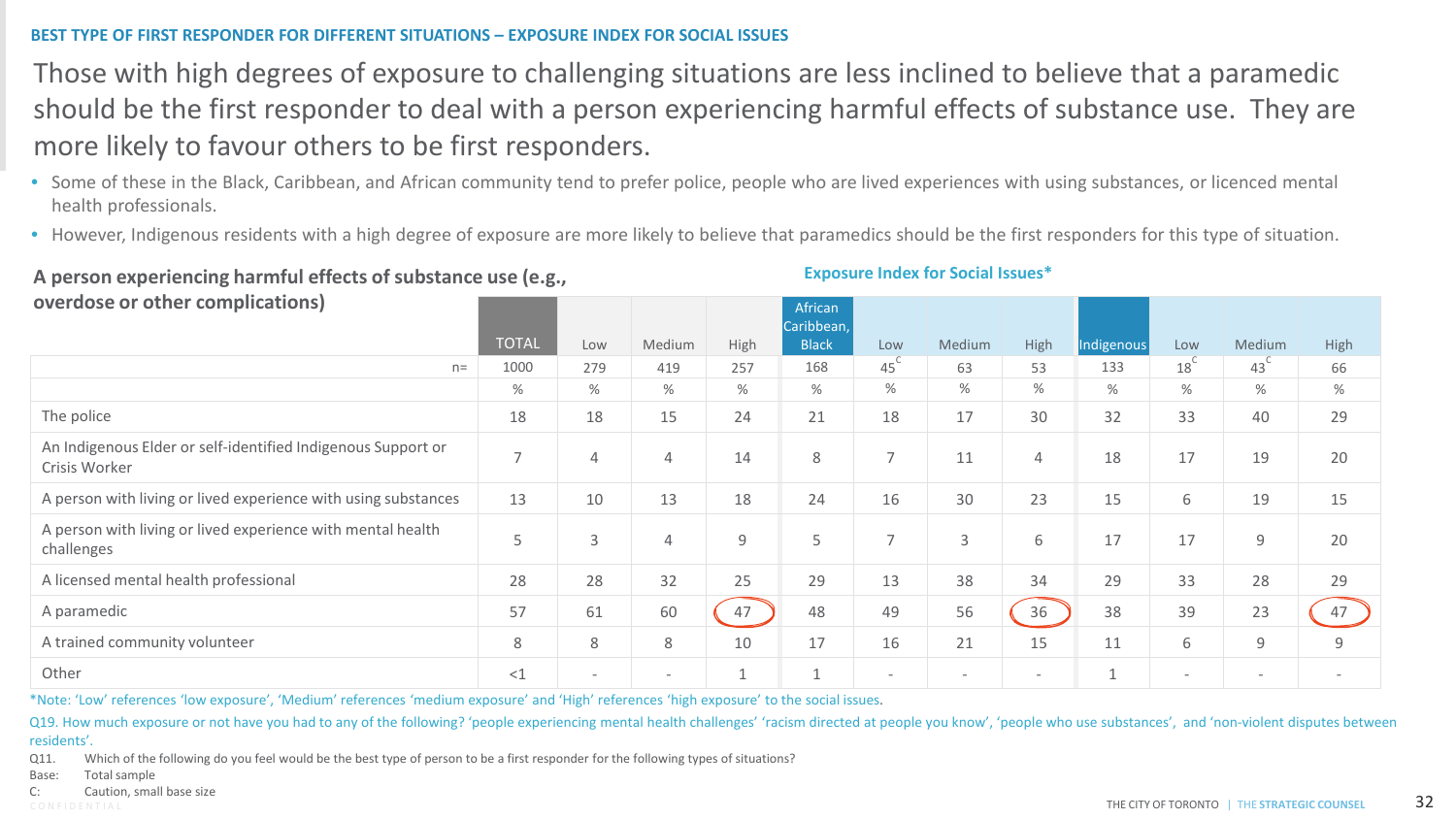### **BEST TYPE OF FIRST RESPONDERS FOR DIFFERENT SITUATIONS**

### Most Toronto residents believe the police should be the first responder to deal with non-violent disputes requiring de-escalation.

- Some 23% think that a trained community volunteer should be the first responder for this type of situation.
- While most members of the African, Caribbean, and Black community believe the police should be the first responder, this community is slightly less likely (compared to other residents) to want the police to be the first responder to deal with this type of situation.
- Many Indigenous residents of Toronto also favour police as the first responders, but they are more likely to cite others such as those experienced with mental health challenges, licenced health professional, paramedics, someone experienced with using substances, and Indigenous Elders/support workers.

| front porch, or a resident is acting inappropriately in front of a local business |                          | <b>OLD TORONTO/</b> | <b>ETOBICOKE/</b> |                |                        | African<br>Caribbean, |            |
|-----------------------------------------------------------------------------------|--------------------------|---------------------|-------------------|----------------|------------------------|-----------------------|------------|
|                                                                                   | <b>TOTAL</b>             | <b>EAST YORK</b>    | <b>YORK</b>       |                | NORTH YORK SCARBOROUGH | <b>Black</b>          | Indigenous |
| $n =$                                                                             | 1000                     | 317                 | 180               | 250            | 232                    | 168                   | 133        |
|                                                                                   | %                        | %                   | %                 | $\%$           | %                      | %                     | %          |
| The police                                                                        | 56                       | 60                  | 47                | 57             | 57                     | 48                    | 38         |
| An Indigenous Elder or self-identified Indigenous Support or Crisis Worker        | 5                        | 6                   | 8                 | 4              | 4                      | 6                     | 8          |
| A person with living or lived experience with using substances                    | 4                        | 5                   | 6                 | 3              | 3                      | 6                     | 10         |
| A person with living or lived experience with mental health challenges            | $\overline{\phantom{0}}$ | 8                   | 9                 | 6              | 8                      | 8                     | 14         |
| A licensed mental health professional                                             | 14                       | 14                  | 15                | 15             | 13                     | 18                    | 22         |
| A paramedic                                                                       | 5                        | $\overline{2}$      | 9                 | $\overline{4}$ | 6                      | 9                     | 11         |
| A trained community volunteer                                                     | 23                       | 25                  | 20                | 25             | 23                     | 26                    | 25         |
| Other                                                                             | $\overline{2}$           | $\overline{2}$      |                   | 3              | $\overline{2}$         |                       |            |

**A non-violent dispute between residents that requires de-escalation, for example a situation where a resident is refusing to leave another resident's**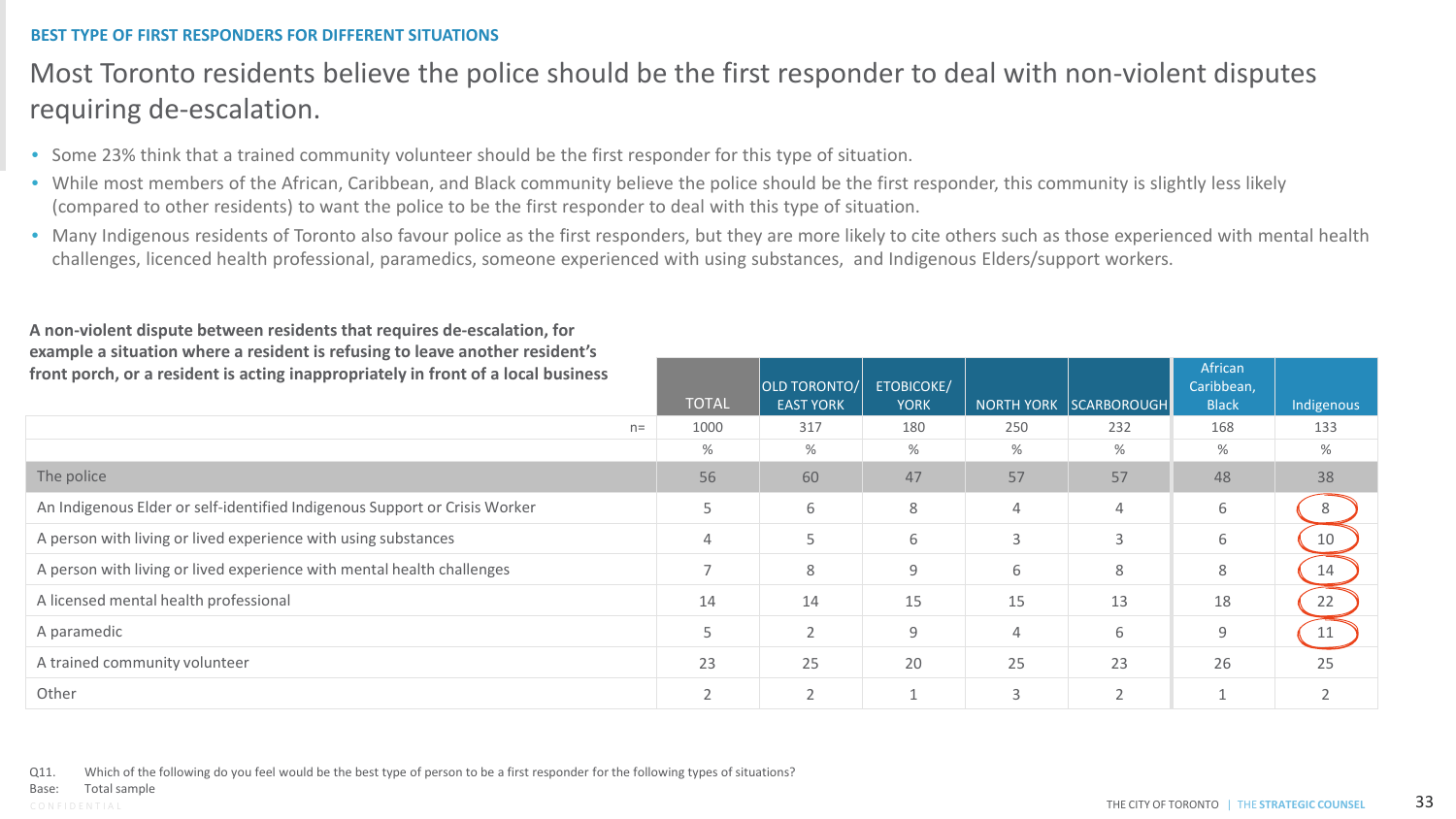### **BEST TYPE OF FIRST RESPONDERS FOR DIFFERENT SITUATIONS – EXPOSURE INDEX FOR SOCIAL ISSUES**

Consistent with other findings, those with higher degrees of exposure to challenging situations are less inclined to call the police if they are witnessing a non-violent situation requiring de-escalation and opting for a different course of action.

• This is also true for those in the African Caribbean, and Black community.

**A non-violent dispute between residents that requires** 

| de-escalation, for example a situation where a resident<br>is refusing to leave another resident's front porch, or a<br>resident is acting inappropriately in front of a local |                          |                |                |      | African<br>Caribbean, |                          |                |                          |                |                          |                          |      |
|--------------------------------------------------------------------------------------------------------------------------------------------------------------------------------|--------------------------|----------------|----------------|------|-----------------------|--------------------------|----------------|--------------------------|----------------|--------------------------|--------------------------|------|
| business                                                                                                                                                                       | <b>TOTAL</b>             | Low            | Medium         | High | <b>Black</b>          | Low                      | Medium         | High                     | Indigenous     | Low                      | Medium                   | High |
| $n =$                                                                                                                                                                          | 1000                     | 279            | 419            | 257  | 168                   | $45^{\circ}$             | 63             | 53                       | 133            | 18 <sup>C</sup>          | $43^\circ$               | 66   |
|                                                                                                                                                                                | $\%$                     | %              | %              | %    | %                     | %                        | $\%$           | %                        | $\%$           | $\%$                     | %                        | $\%$ |
| The police                                                                                                                                                                     | 56                       | 67             | 59             | 43   | 48                    | 51                       | 52             | 42                       | 38             | 61                       | 28                       | 38   |
| An Indigenous Elder or self-identified Indigenous Support or<br>Crisis Worker                                                                                                  | 5                        | 4              | 3              | 10   | 6                     | $\overline{7}$           | 5              | 6                        | 8              | 11                       | $\overline{7}$           | 8    |
| A person with living or lived experience with using substances                                                                                                                 | $\overline{4}$           | 4              | $\overline{2}$ | 8    | 6                     | 4                        | $\overline{2}$ | 13                       | 10             | 11                       | $\overline{2}$           | 12   |
| A person with living or lived experience with mental health<br>challenges                                                                                                      | $\overline{\phantom{0}}$ | 6              | 6              | 12   | 8                     | 9                        | 8              | 6                        | 14             | 11                       | 19                       | 11   |
| A licensed mental health professional                                                                                                                                          | 14                       | 11             | 14             | 18   | 18                    | 18                       | 16             | 23                       | 22             | 17                       | 23                       | 23   |
| A paramedic                                                                                                                                                                    | 5                        | $\overline{2}$ | 4              | 11   | $\overline{9}$        | 4                        | 10             | 13                       | 11             | $\overline{\phantom{a}}$ | 16                       | 11   |
| A trained community volunteer                                                                                                                                                  | 23                       | 23             | 23             | 24   | 26                    | 18                       | 38             | 19                       | 25             | 22                       | 21                       | 24   |
| Other                                                                                                                                                                          | $\overline{2}$           |                | $\overline{2}$ | 4    | $\overline{A}$        | $\overline{\phantom{0}}$ | $\overline{2}$ | $\overline{\phantom{a}}$ | $\overline{2}$ | $\overline{\phantom{0}}$ | $\overline{\phantom{a}}$ | 3    |

**Exposure Index for Social Issues\*** 

\*Note: 'Low' references 'low exposure', 'Medium' references 'medium exposure' and 'High' references 'high exposure' to the social issues.

Q19. How much exposure or not have you had to any of the following? 'people experiencing mental health challenges' 'racism directed at people you know', 'people who use substances', and 'non-violent disputes between residents'.

Q11. Which of the following do you feel would be the best type of person to be a first responder for the following types of situations?

Base: Total sample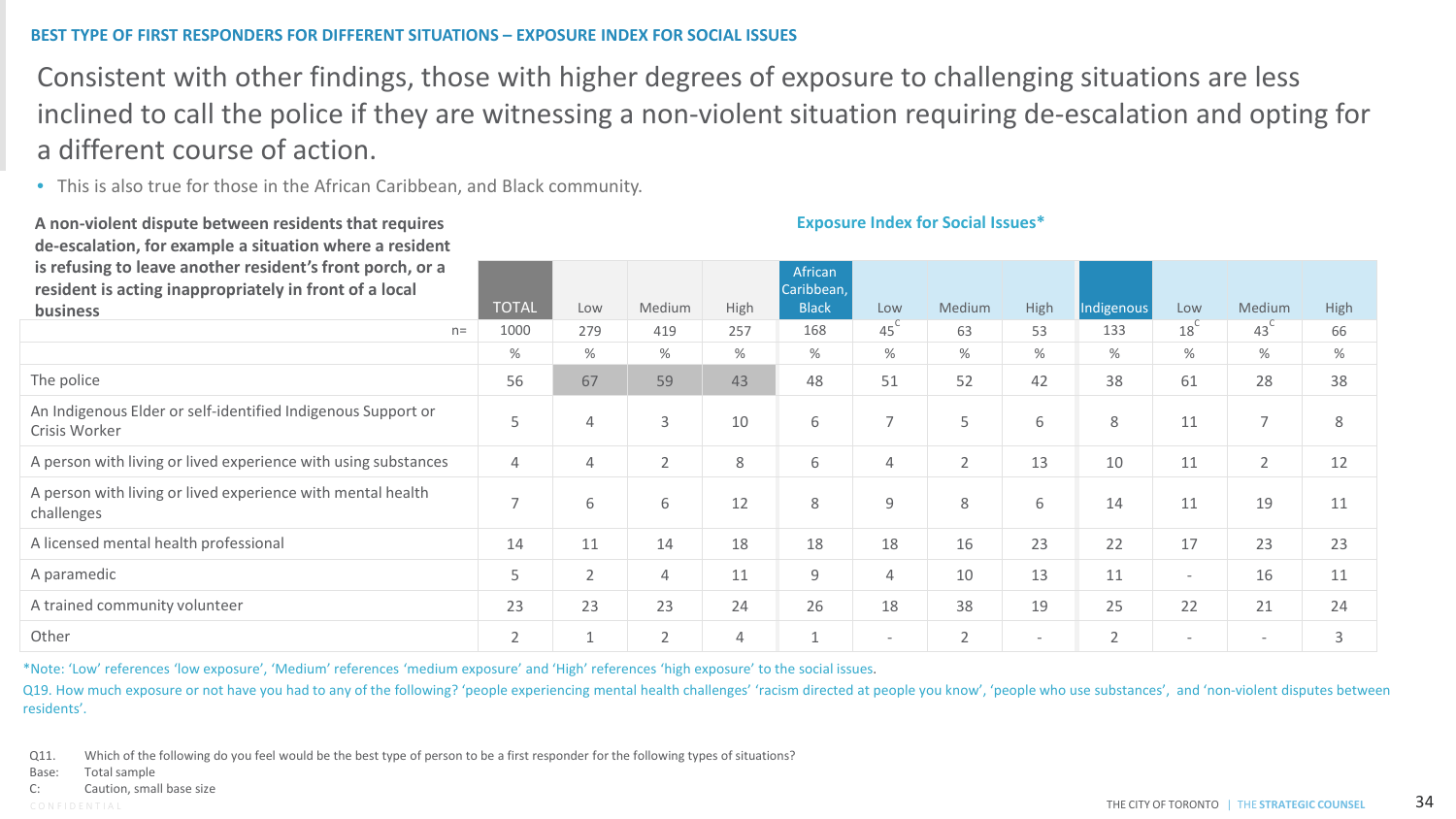### **BEST TYPE OF FIRST RESPONDERS FOR DIFFERENT SITUATIONS**

A majority of Toronto residents believe that licenced mental health professionals should be the first responders to deal with a mental health crisis where someone might harm themselves. This is followed by paramedics and the police.

- While Indigenous residents and members of the African, Caribbean, and Black community favour licensed mental health professionals to deal with this type of situation, both are more inclined (compared to other residents) to choose trained community volunteers as first responders.
- Moreover, Indigenous residents are more likely to also cite Indigenous Elders/support workers.
- Men tend to be slightly more in favour of calling a licensed mental health professional than women.

| <u>. . Person in a mental nearth and and and ance it appears the </u><br>individual may harm themselves | <b>TOTAL</b> | <b>OLD TORONTO/</b><br><b>EAST YORK</b> | <b>ETOBICOKE/</b><br><b>YORK</b> |                | NORTH YORK SCARBOROUGH   | African,<br>Caribbean,<br><b>Black</b> | Indigenous |
|---------------------------------------------------------------------------------------------------------|--------------|-----------------------------------------|----------------------------------|----------------|--------------------------|----------------------------------------|------------|
| $n=$                                                                                                    | 1000         | 317                                     | 180                              | 250            | 232                      | 168                                    | 133        |
|                                                                                                         | %            | $\%$                                    | $\%$                             | %              | %                        | $\%$                                   | %          |
| The police                                                                                              | 24           | 24                                      | 19                               | 25             | 27                       | 23                                     | 21         |
| An Indigenous Elder or self-identified Indigenous Support or Crisis Worker                              | 6            | 6                                       | $\overline{\phantom{0}}$         | $\overline{7}$ | $\mathsf{3}$             | 6                                      | 11         |
| A person with living or lived experience with using substances                                          |              | 5                                       | $\overline{\phantom{0}}$         | 6              | $\overline{4}$           | 8                                      | 11         |
| A person with living or lived experience with mental health challenges                                  | 13           | 12                                      | 13                               | 13             | 13                       | 17                                     | 14         |
| A licensed mental health professional                                                                   | 56           | 56                                      | 53                               | 57             | 56                       | 51                                     | 37         |
| A paramedic                                                                                             | 27           | 27                                      | 27                               | 28             | 27                       | 29                                     | 24         |
| A trained community volunteer                                                                           | 10           | 10                                      | 10                               | 11             | 11                       | 18                                     | 19         |
| Other                                                                                                   |              | <1                                      |                                  |                | $\overline{\phantom{a}}$ |                                        |            |

# **A person in a mental health crisis and where it appears the**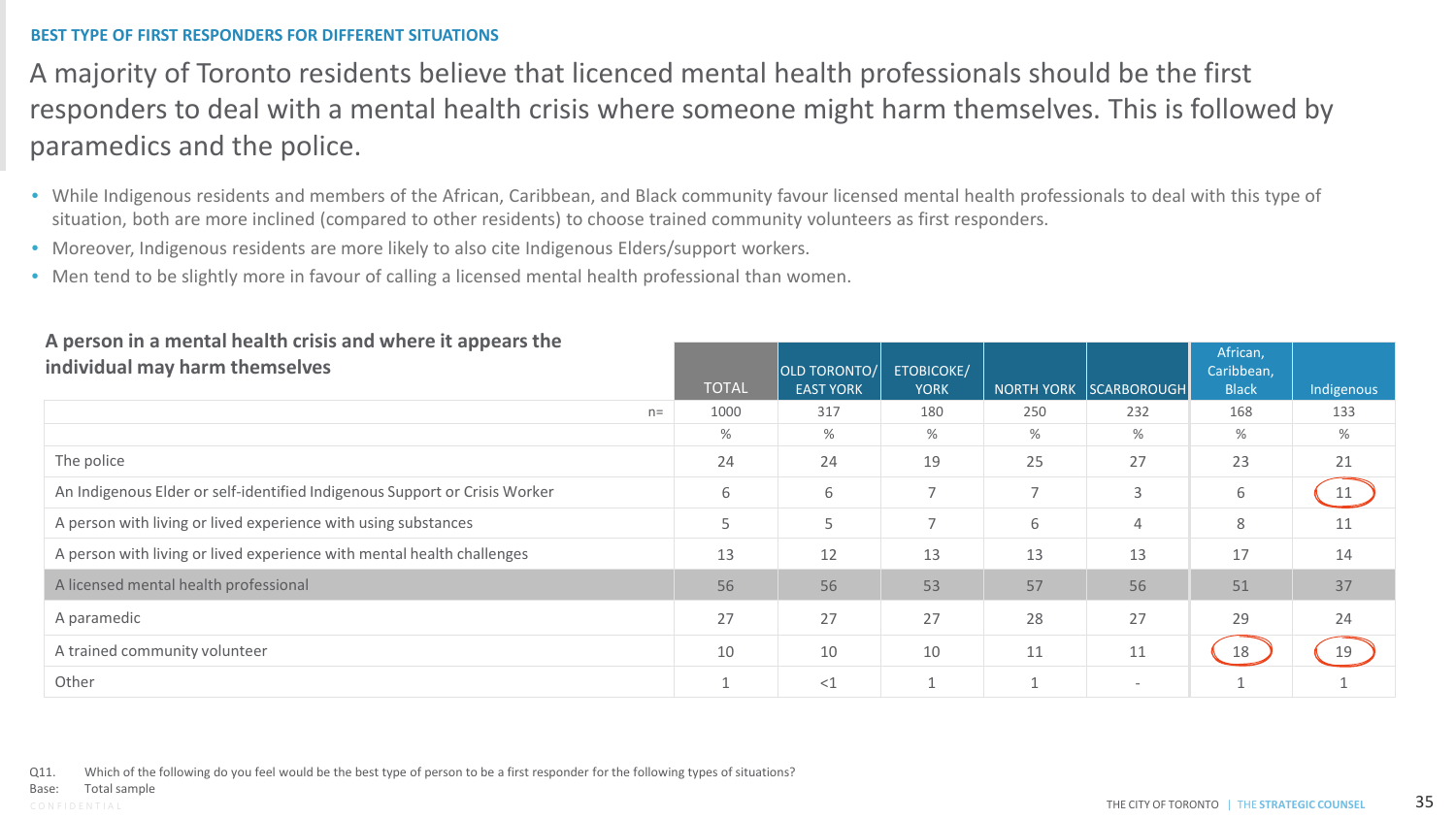### **BEST TYPE OF FIRST RESPONDERS FOR DIFFERENT SITUATIONS – EXPOSURE INDEX FOR SOCIAL ISSUES**

Regardless of exposure to challenging situations, most believe that the first responder to situations where a person in a mental health crisis might harm themselves should be licensed mental health professionals.

#### **A person in a mental health crisis and where it appears the individual may harm themselves**

#### **Exposure Index for Social Issues\***

|                                                                               |              |             |                          |                | African,<br>Caribbean, |                          |                          |                          |                           |                 |                          |                |
|-------------------------------------------------------------------------------|--------------|-------------|--------------------------|----------------|------------------------|--------------------------|--------------------------|--------------------------|---------------------------|-----------------|--------------------------|----------------|
|                                                                               | <b>TOTAL</b> | Low         | Medium                   | High           | <b>Black</b>           | Low                      | Medium                   | High                     | Indigenous                | Low             | Medium                   | High           |
| $n =$                                                                         | 1000         | 279         | 419                      | 257            | 168                    | $45^{\circ}$             | 63                       | 53                       | 133                       | 18 <sup>°</sup> | $43^{\circ}$             | 66             |
|                                                                               | %            | %           | %                        | $\%$           | %                      | %                        | %                        | %                        | %                         | $\%$            | $\%$                     | $\%$           |
| The police                                                                    | 24           | 28          | 24                       | 20             | 23                     | 18                       | 29                       | 25                       | 21                        | 22              | 21                       | 21             |
| An Indigenous Elder or self-identified Indigenous Support or<br>Crisis Worker | 6            | 5           | 4                        | 10             | 6                      | $\overline{ }$           | 6                        | $\overline{2}$           | 11                        | 22              | 5                        | 11             |
| A person with living or lived experience with using substances                | 5            | 5           | 3                        | $\overline{9}$ | 8                      | 11                       | 5                        | 8                        | 11                        | 17              | $\overline{7}$           | $\overline{9}$ |
| A person with living or lived experience with mental health<br>challenges     | 13           | $\mathsf 9$ | 11                       | 18             | 17                     | 11                       | 19                       | 17                       | 14                        | 6               | 9                        | 18             |
| A licensed mental health professional                                         | 56           | 59          | 60                       | 51             | 51                     | 44                       | 59                       | 47                       | 37                        | 17              | 37                       | 39             |
| A paramedic                                                                   | 27           | 27          | 29                       | 26             | 29                     | 29                       | 30                       | 28                       | 24                        | 22              | 21                       | 26             |
| A trained community volunteer                                                 | 10           | 10          | $\overline{7}$           | 15             | 18                     | 13                       | 21                       | 17                       | 19                        | 17              | 14                       | 23             |
| Other                                                                         |              |             | $\overline{\phantom{a}}$ | $\overline{A}$ | $\overline{A}$<br>T.   | $\overline{\phantom{0}}$ | $\overline{\phantom{a}}$ | $\overline{\phantom{a}}$ | $\overline{a}$<br>$\perp$ | 6               | $\overline{\phantom{a}}$ |                |

\*Note: 'Low' references 'low exposure', 'Medium' references 'medium exposure' and 'High' references 'high exposure' to the social issues.

Q19. How much exposure or not have you had to any of the following? 'people experiencing mental health challenges' 'racism directed at people you know', 'people who use substances', and 'non-violent disputes between residents'.

Q11. Which of the following do you feel would be the best type of person to be a first responder for the following types of situations?

Base: Total sample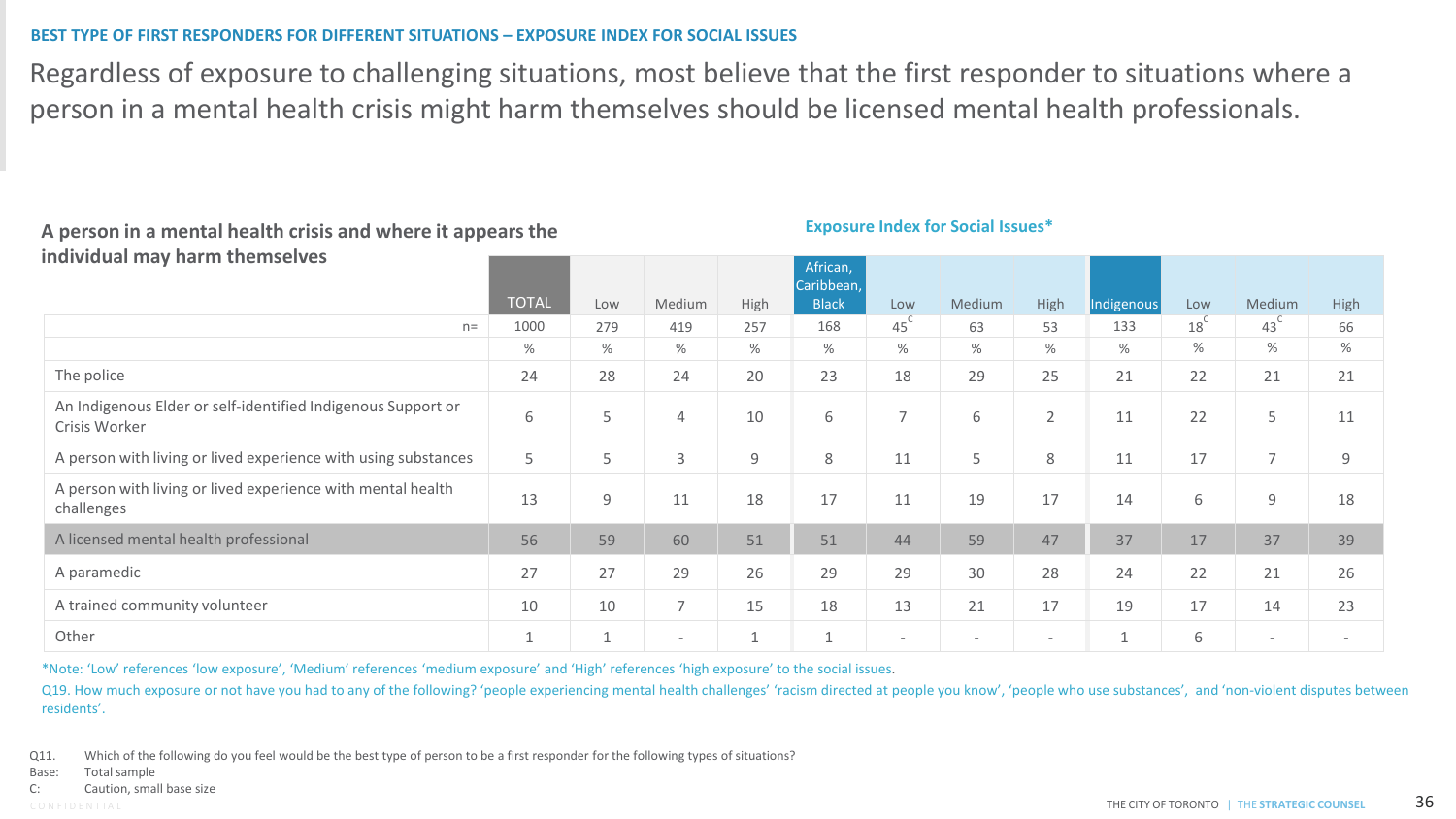### **BEST TYPE OF FIRST RESPONDERS FOR DIFFERENT SITUATIONS**

### Similarly, many Toronto residents believe that licenced mental health professionals should be the first responder for situations where a person is suffering from a mental health issue. The next most frequently cited first responder is paramedics.

- Indigenous residents are just modestly less likely to think that licensed mental health professionals should be the first responders for this type of situation. Moreover, they are more likely to believe (compared to other residents) that the best type of first responders for this situation are Indigenous Elders/support workers.
- Men, and those over the age of 65, tend to be more in favour of calling a licenced mental health professional.

| A person who appears to be suffering from a mental health issue            |      | <b>TOTAL</b>             | <b>OLD TORONTO/</b><br><b>EAST YORK</b> | <b>ETOBICOKE/</b><br><b>YORK</b> | <b>NORTH YORK</b> | <b>SCARBOROUGH</b>       | African<br>Caribbean,<br><b>Black</b> | Indigenous |
|----------------------------------------------------------------------------|------|--------------------------|-----------------------------------------|----------------------------------|-------------------|--------------------------|---------------------------------------|------------|
|                                                                            | $n=$ | 1000                     | 317                                     | 180                              | 250               | 232                      | 168                                   | 133        |
|                                                                            |      | $\%$                     | %                                       | %                                | $\%$              | %                        | %                                     | %          |
| The police                                                                 |      | 14                       | 13                                      | 12                               | 13                | 17                       | 13                                    | 18         |
| An Indigenous Elder or self-identified Indigenous Support or Crisis Worker |      | $\overline{\phantom{0}}$ | $\overline{ }$                          | 8                                | 8                 | 5                        | 11                                    | 14         |
| A person with living or lived experience with using substances             |      | 5                        | 4                                       | 5                                | 6                 | 5                        | 5                                     | 12         |
| A person with living or lived experience with mental health challenges     |      | 17                       | 15                                      | 24                               | 18                | 15                       | 26                                    | 21         |
| A licensed mental health professional                                      |      | 63                       | 66                                      | 56                               | 65                | 61                       | 59                                    | 46         |
| A paramedic                                                                |      | 22                       | 20                                      | 21                               | 22                | 25                       | 22                                    | 12         |
| A trained community volunteer                                              |      | 10                       | 11                                      | 8                                | 12                | 9                        | 17                                    | 13         |
| Other                                                                      |      |                          |                                         |                                  |                   | $\overline{\phantom{0}}$ |                                       |            |

Q11. Which of the following do you feel would be the best type of person to be a first responder for the following types of situations?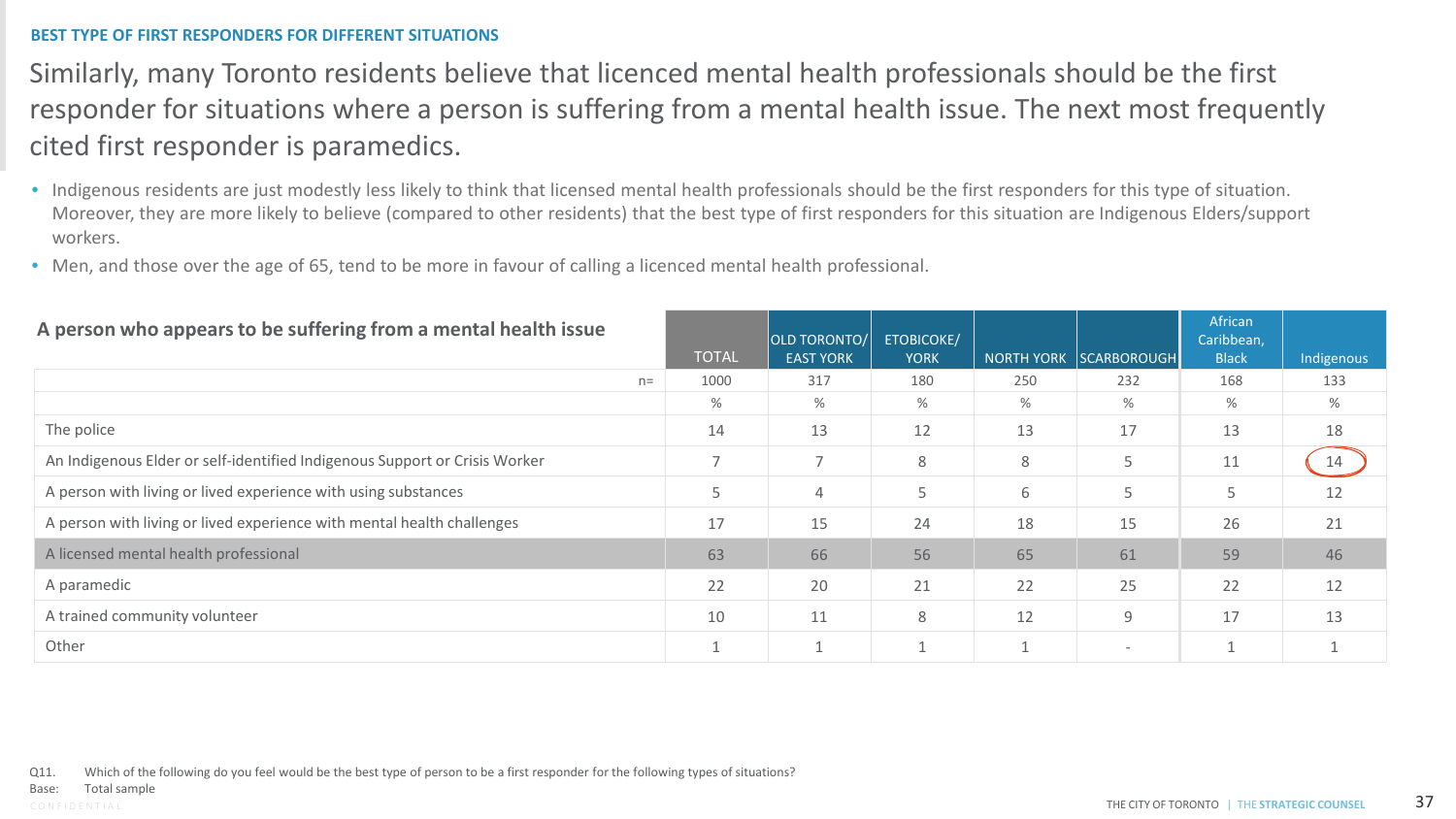### **BEST TYPE OF FIRST RESPONDERS FOR DIFFERENT SITUATIONS – EXPOSURE INDEX FOR SOCIAL ISSUES**

### Those with a high degree of exposure to challenging situations are less inclined to believe that licensed mental health professionals should be the first responders to deal with a situation where a person is suffering from a mental health issue.

• However, they are more likely to think that Indigenous Elders and those with living/lived experience with mental health challenges should be the first responders.

### **A person who appears to be suffering from a mental health issue**

### **Exposure Index for Social Issues\***

|                                                                               |                |                          |                          |                | African<br>Caribbean, |                          |                          |                          |              |                          |                          |             |
|-------------------------------------------------------------------------------|----------------|--------------------------|--------------------------|----------------|-----------------------|--------------------------|--------------------------|--------------------------|--------------|--------------------------|--------------------------|-------------|
|                                                                               | <b>TOTAL</b>   | Low                      | Medium                   | High           | <b>Black</b>          | Low                      | Medium                   | High                     | Indigenous   | Low                      | Medium                   | High        |
| $n =$                                                                         | 1000           | 279                      | 419                      | 257            | 168                   | $45^\circ$               | 63                       | 53                       | 133          | 18 <sup>C</sup>          | 43 <sup>°</sup>          | 66          |
|                                                                               | %              | %                        | %                        | %              | %                     | %                        | %                        | %                        | $\%$         | %                        | %                        | $\%$        |
| The police                                                                    | 14             | 15                       | 13                       | 12             | 13                    | 13                       | 10                       | 13                       | 18           | 39                       | 19                       | 11          |
| An Indigenous Elder or self-identified Indigenous Support or<br>Crisis Worker | $\overline{7}$ | 4                        | 5                        | 14             | 11                    | 7                        | 11                       | 15                       | 14           | 17                       | 9                        | 15          |
| A person with living or lived experience with using substances                | 5              | 4                        | 3                        | 8              | 5                     | 9                        | 3                        | $\overline{2}$           | 12           | 6                        | 16                       | $\mathsf 9$ |
| A person with living or lived experience with mental health<br>challenges     | 17             | 12                       | 16                       | 25             | 26                    | 13                       | 32                       | 26                       | 21           | 6                        | 21                       | 24          |
| A licensed mental health professional                                         | 63             | 65                       | 70                       | 53             | 59                    | 56                       | 68                       | 49                       | 46           | 33                       | 47                       | 48          |
| A paramedic                                                                   | 22             | 23                       | 22                       | 22             | 22                    | 18                       | 27                       | 23                       | 12           | 6                        | $\overline{ }$           | 17          |
| A trained community volunteer                                                 | 10             | 10                       | 8                        | 13             | 17                    | 7                        | 21                       | 19                       | 13           | 11                       | $\overline{9}$           | 12          |
| Other                                                                         | $\overline{ }$ | $\overline{\phantom{a}}$ | $\overline{\phantom{a}}$ | $\overline{2}$ | $\mathbf{1}$          | $\overline{\phantom{0}}$ | $\overline{\phantom{a}}$ | $\overline{\phantom{a}}$ | $\mathbf{1}$ | $\overline{\phantom{0}}$ | $\overline{\phantom{a}}$ |             |

\*Note: 'Low' references 'low exposure', 'Medium' references 'medium exposure' and 'High' references 'high exposure' to the social issues.

Q19. How much exposure or not have you had to any of the following? 'people experiencing mental health challenges' 'racism directed at people you know', 'people who use substances', and 'non-violent disputes between residents'.

Q11. Which of the following do you feel would be the best type of person to be a first responder for the following types of situations?

Base: Total sample

C: Caution, small base size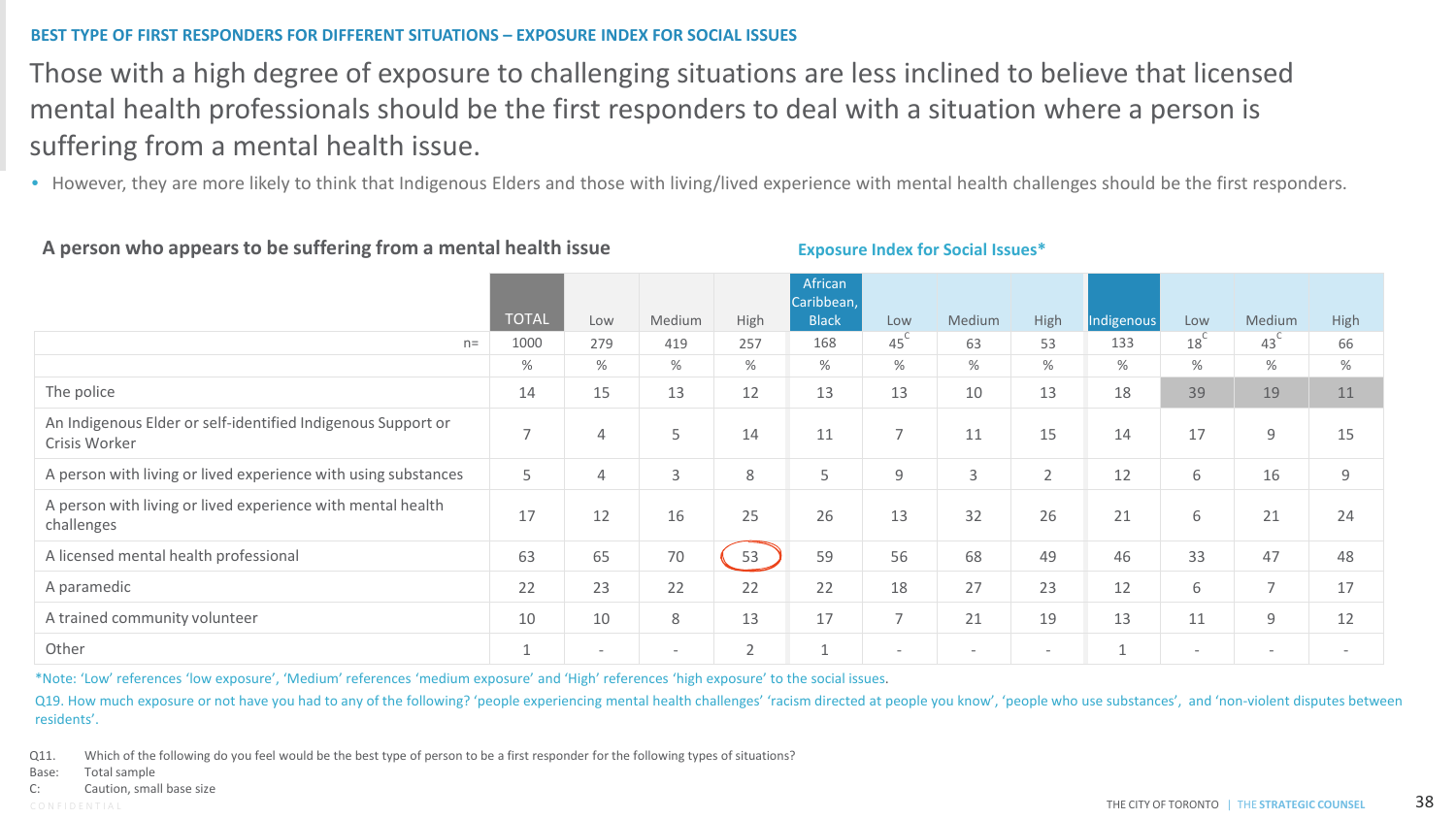### **SUPPORT FOR APPROACH OF USING MENTAL HEALTH PROFESSONALS EXPERIENCED IN DEALING WITH MENTAL HEALTH/SUBSTANCE USE ISSUES**

Toronto residents express high levels for support for licenced mental health professionals together with those who have experienced mental health/substance use to be the first responders to deal with people experiencing mental health/substance use issues.

- While Indigenous residents also voice support for this approach, they express a lower level of support.
- Men, those over the age of 65, retirees, and those with high levels of income tend to be the most supportive of this approach.

| $n=$                                                                                                                                                                                                                                                                                                                                       |    | <b>TOTAL</b><br>1000<br>% |    | <b>TOTAL</b><br>1000<br>% | <b>OLD</b><br>TORONTO/<br><b>EAST YORK</b><br>317<br>$\%$ | ETOBICOKE/<br><b>YORK</b><br>180<br>$\%$ | NORTH YORK<br>250<br>% | SCAR-<br><b>BOROUGH</b><br>232<br>% | African<br>Caribbean,<br><b>Black</b><br>168<br>$\%$ | Indigenous<br>133<br>$\%$ |
|--------------------------------------------------------------------------------------------------------------------------------------------------------------------------------------------------------------------------------------------------------------------------------------------------------------------------------------------|----|---------------------------|----|---------------------------|-----------------------------------------------------------|------------------------------------------|------------------------|-------------------------------------|------------------------------------------------------|---------------------------|
| Alongside a licensed mental health worker, those<br>employed and trained to act as first responders for<br>substance use or mental health issues could have lived<br>experience with these challenges. In these mental health<br>and substance use situations, this team of first responders<br>would be called on rather than the police. | 37 | 39                        | 13 | 76                        | 79                                                        | 75                                       | 78                     | 74                                  | 70                                                   | 62                        |

**Supportive (7,6,5)**

- Very supportive (7)
- $(6,5)$
- $\Box$  Neither (4)
- $(3,2)$
- $\blacksquare$  Not at all supportive (1)
- Don't know

Q17. The City of Toronto is considering introducing a new approach to dealing with mental health and substance use issues where trained community workers, rather than the police, would be first responders in such cases. Ho each of the following elements of the proposed approach?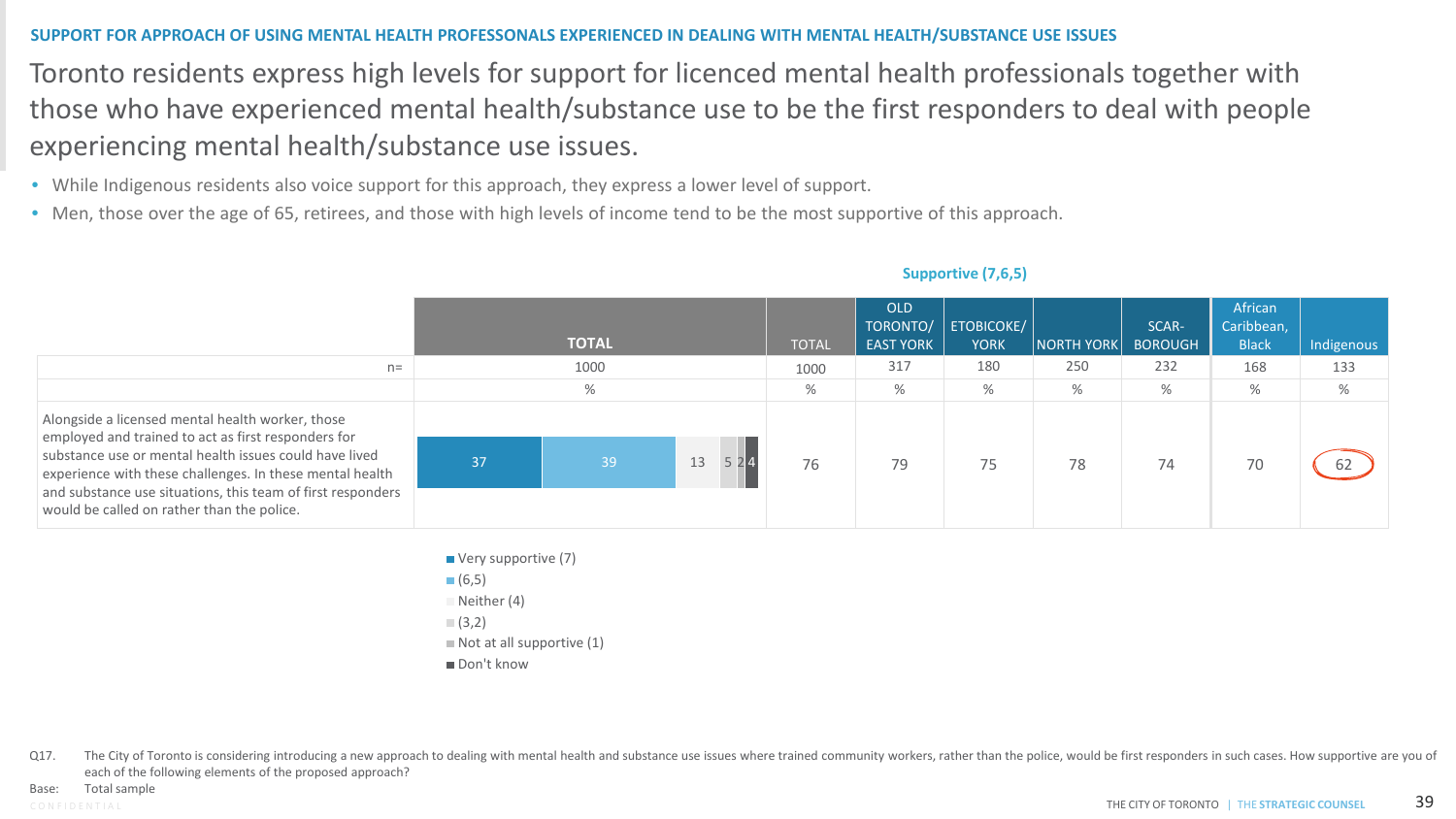### **SUPPORT FOR USING MENTAL HEALTH PROFESSONALS EXPERIENCED IN MENTAL HEALTH/SUBSTANCE USE ISSUES – EXPOSURE INDEX FOR SOCIAL ISSUES**

Those with higher levels of exposure to challenging situations are more likely to believe that those who have experienced mental health/substance use should be part of the team along with licensed mental health workers to respond to these situations.

• Indigenous residents and members of the African, Caribbean, and Black community who have high exposure are more likely to believe this is the right approach .

| $n =$                                                                                                                                                                                                                                                                                                                                      | <b>TOTAL*</b><br>1000 | Low<br>279 | Medium<br>419 | High<br>257 | African<br>Caribbean,<br><b>Black</b><br>168 | Low<br>45 <sup>c</sup> | Medium<br>63 | High<br>53 | Indigenous<br>133 | Low<br>18 <sup>C</sup> | Medium<br>43 <sup>c</sup> | High<br>66 |
|--------------------------------------------------------------------------------------------------------------------------------------------------------------------------------------------------------------------------------------------------------------------------------------------------------------------------------------------|-----------------------|------------|---------------|-------------|----------------------------------------------|------------------------|--------------|------------|-------------------|------------------------|---------------------------|------------|
|                                                                                                                                                                                                                                                                                                                                            | $\%$                  | $\%$       | $\%$          | $\%$        | %                                            | %                      | %            | %          | $\%$              | $\%$                   | %                         | $\%$       |
| Alongside a licensed mental health worker, those<br>employed and trained to act as first responders for<br>substance use or mental health issues could have lived<br>experience with these challenges. In these mental<br>health and substance use situations, this team of first<br>responders would be called on rather than the police. | 76                    | 71         | 78            | 84          | 70                                           | 51                     | 73           | 83         | 62                | 22                     | 56                        | 79         |

### **Exposure Index for Social Issues\***

**Supportive (7,6,5)**

\*Note: 'Low' references 'low exposure', 'Medium' references 'medium exposure' and 'High' references 'high exposure' to the social issues.

Q19. How much exposure or not have you had to any of the following? 'people experiencing mental health challenges' 'racism directed at people you know', 'people who use substances', and 'non-violent disputes between residents'.

Q17. The City of Toronto is considering introducing a new approach to dealing with mental health and substance use issues where trained community workers, rather than the police, would be first responders in such cases. Ho each of the following elements of the proposed approach?

Base: Total sample

C: Caution, small base size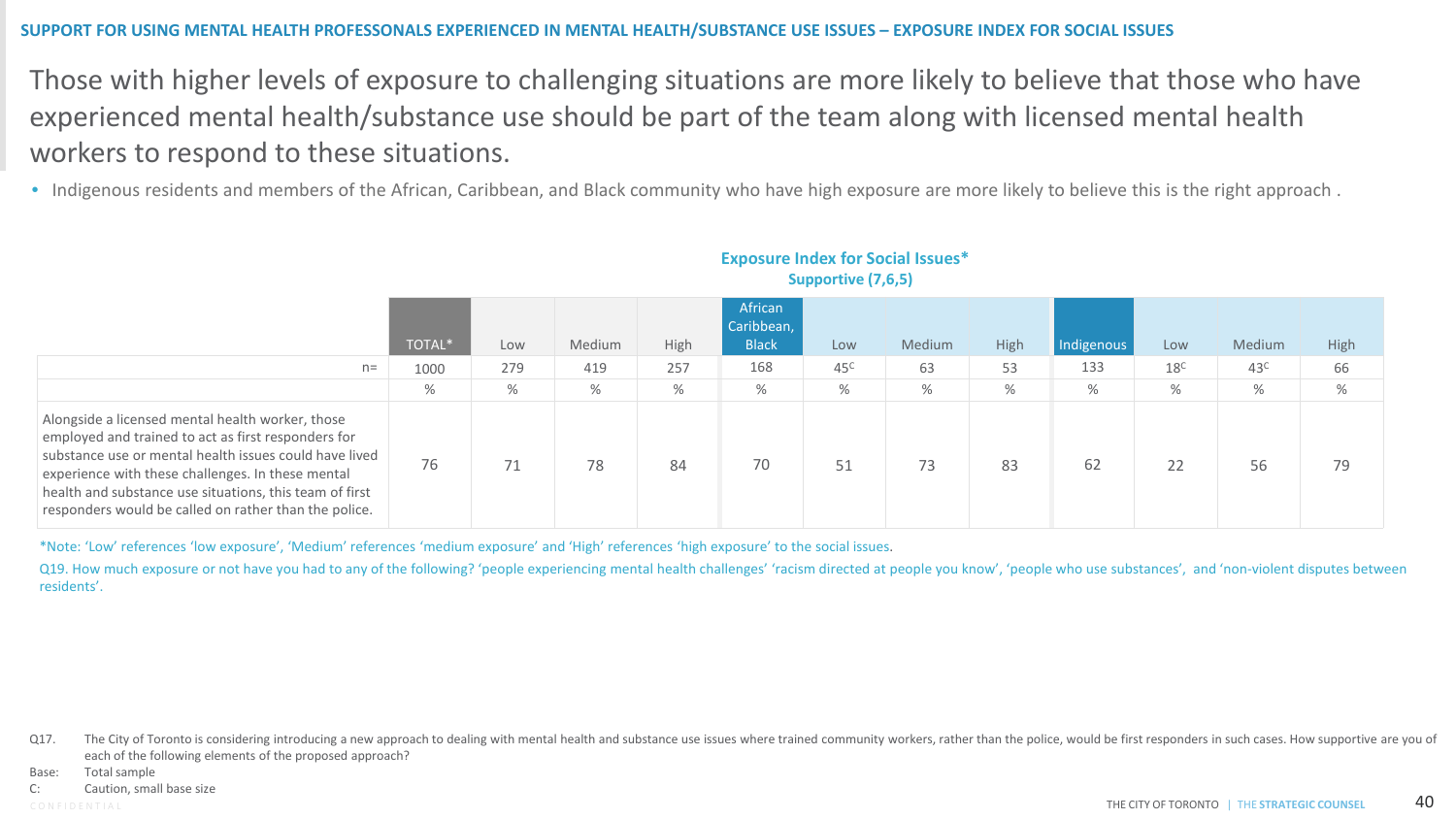## PREFERRED RESPONSE – POLICE VERSUS COMMUNITY RESPONSE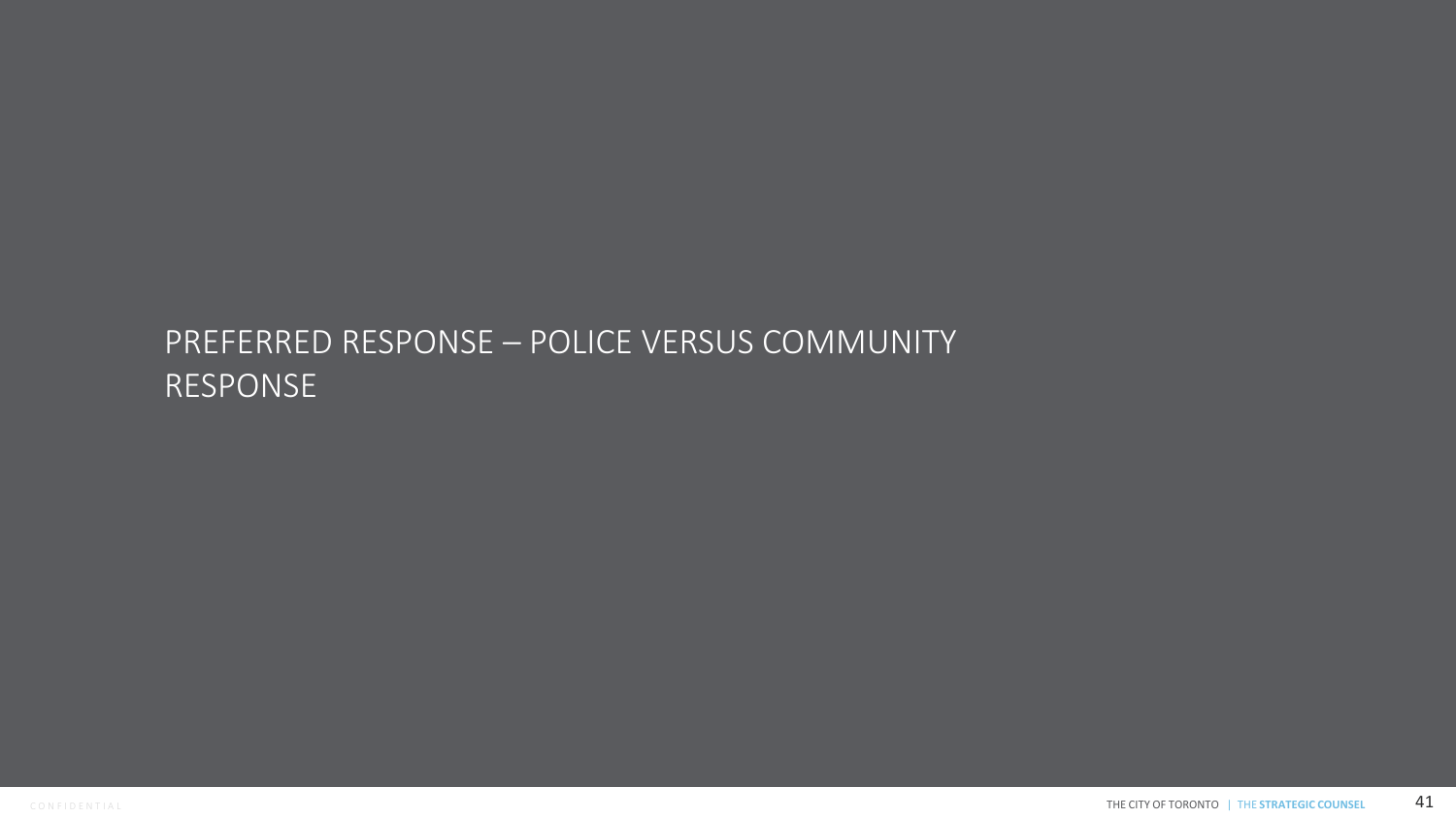### **BENEFIT FROM A COMMUNTY RESPONSE VERSUS POLICE RESPONSE**

### Toronto residents indicate that there are a variety of situations, including even non-violent disputes requiring de-escalation, that would benefit from a community response rather than a police response.

• Indigenous residents and members of the African, Caribbean, and Black community are modestly less likely to think this is true for some situations. However, Indigenous residents are more likely to feel that in a situation where a person is experiencing the harmful effects of substance use, a community response would be beneficial.

|                                                                                                  | <b>TOTAL</b> | OLD TORONTO/<br><b>EAST YORK</b> | ETOBICOKE/<br><b>YORK</b> |     | NORTH YORK SCARBOROUGH | African<br>Caribbean,<br><b>Black</b> | Indigenous |
|--------------------------------------------------------------------------------------------------|--------------|----------------------------------|---------------------------|-----|------------------------|---------------------------------------|------------|
| $n =$                                                                                            | 1000         | 317                              | 180                       | 250 | 232                    | 168                                   | 133        |
|                                                                                                  | $\%$         | $\%$                             | %                         | %   | $\%$                   | %                                     | %          |
| A person who appears to be suffering from a mental<br>health issue                               | 63           | 63                               | 60                        | 65  | 63                     | 51                                    | 38         |
| A person in a mental health crisis and where it appears<br>the individual may harm themselves    | 53           | 54                               | 47                        | 58  | 52                     | 46                                    | 38         |
| A person experiencing harmful effects of substance use<br>(e.g. overdose or other complications) | 51           | 49                               | 53                        | 52  | 53                     | 46                                    | 59         |
| A non-violent dispute between residents that requires<br>de-escalation *                         | 50           | 51                               | 50                        | 54  | 48                     | 55                                    | 53         |
| Other                                                                                            |              | $\mathbf{1}$                     |                           |     |                        |                                       |            |
| None of the above                                                                                | 12           | 14                               | 11                        | 8   | 11                     | 10                                    | 8          |

Q12. Which of the following situations do you think would benefit from a community response rather than a police response? ACCEPT ALL THAT APPLY)

Base: Total sample

CONFIDENTIAL **CONTINUES AND RESTRATEGIC COUNSEL 42** \*Full text: A non-violent dispute between residents that requires de-escalation, for example a situation where a resident is refusing to leave another resident's front porch, or a resident is acting inappropriately in fron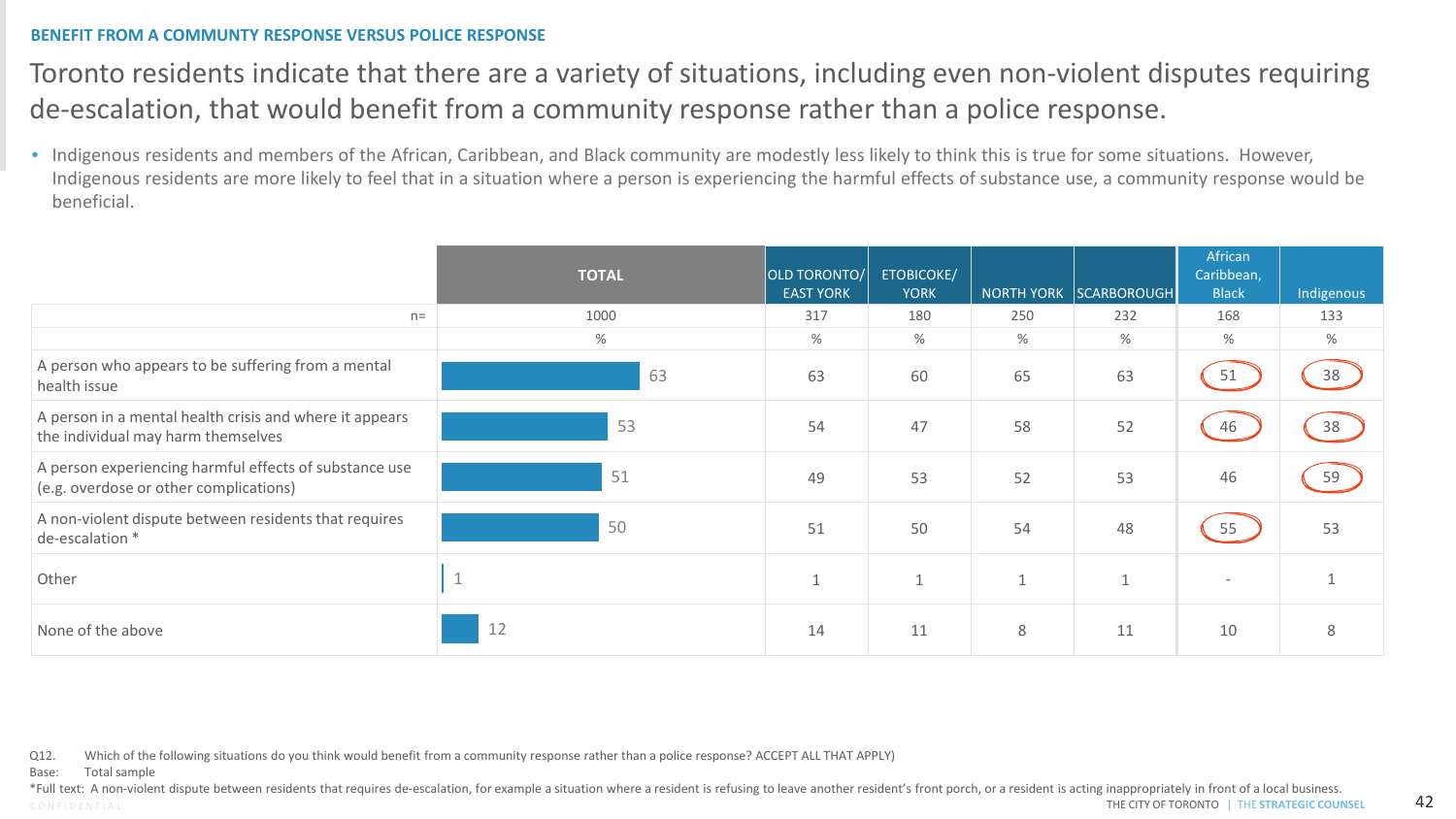### **BENEFIT FROM A COMMUNTY RESPONSE VERSUS POLICE RESPONSE - EXPOSURE INDEX FOR SOCIAL ISSUES**

Other than a non-violent dispute, those with low exposure to challenging situations are more likely to believe that a community response is better than a police response, while those with high exposure are slightly less likely to take this view.

• However, Indigenous residents and those in the African, Caribbean, and Black community with higher exposure are more likely to think the situations would benefit from a community response rather than a police response. **Exposure Index for Social Issues** 

|                                                                                                        | <b>TOTAL</b> | Low    | Medium       | High         | African<br>Caribbean,<br><b>Black</b> | Low                      | Medium | High                     | Indigenous   | Low             | Medium                   | High                     |
|--------------------------------------------------------------------------------------------------------|--------------|--------|--------------|--------------|---------------------------------------|--------------------------|--------|--------------------------|--------------|-----------------|--------------------------|--------------------------|
| $n=$                                                                                                   | 1000         | 279    | 419          | 257          | 168                                   | $45^{\circ}$             | 63     | 53                       | 133          | 18 <sup>C</sup> | $43^{\circ}$             | 66                       |
|                                                                                                        | $\%$         | $\%$   | $\%$         | $\%$         | $\%$                                  | $\%$                     | $\%$   | $\%$                     | $\%$         | $\%$            | $\%$                     | $\%$                     |
| A person who appears to be<br>suffering from a mental<br>health issue                                  | 63           | 67     | 69           | 52           | 51                                    | 36                       | 65     | 47                       | 38           | 28              | 37                       | 39                       |
| A person in a mental health<br>crisis and where it appears<br>the individual may harm<br>themselves    | 53           | 58     | 57           | 44           | 46                                    | 40                       | 48     | 47                       | 38           | 28              | 30                       | 44                       |
| A person experiencing<br>harmful effects of substance<br>use (e.g. overdose or other<br>complications) | 51           | 51     | 53           | 49           | 46                                    | 33                       | 51     | 51                       | 59           | 56              | 58                       | 62                       |
| A non-violent dispute<br>between residents that<br>requires<br>de-escalation *                         | 50           | 47     | 52           | 54           | 55                                    | 51                       | 49     | 62                       | 53           | 50              | 58                       | 47                       |
| Other                                                                                                  | $\mathbf{1}$ | ${<}1$ | $\mathbf{1}$ | $\mathbf{1}$ | $\overline{\phantom{a}}$              | $\overline{\phantom{a}}$ | $\sim$ | $\overline{\phantom{a}}$ | $\mathbf{1}$ | 6               | $\overline{\phantom{a}}$ | $\overline{\phantom{a}}$ |
| None of the above                                                                                      | 12           | 13     | 8            | 13           | 10                                    | 13                       | 8      | 8                        | 8            | 6               | $\mathsf g$              | 8                        |

Q12. Which of the following situations do you think would benefit from a community response rather than a police response? ACCEPT ALL THAT APPLY)

Base: Total sample

C: Caution, small base size

CONFIDENTIAL **CONTRATEGIC COUNSEL ASSESS** THE CITY OF TORONTO **THE STRATEGIC COUNSEL 43** \*Full text: A non-violent dispute between residents that requires de-escalation, for example a situation where a resident is refusing to leave another resident's front porch, or a resident is acting inappropriately in fron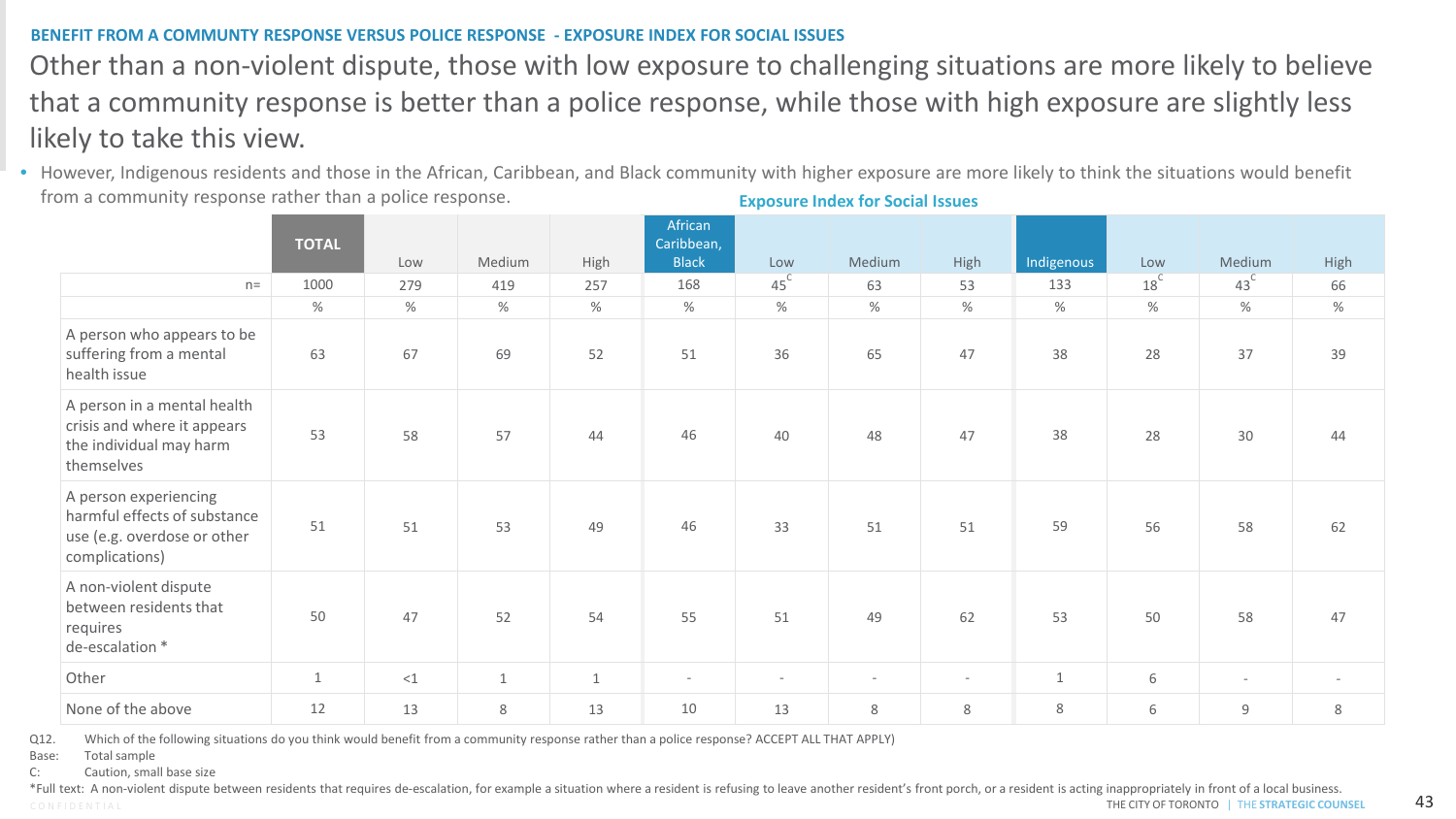### **PERCEPTIONS OF THE PERFORMANCE OF THE TORONTO POLICE SERVICE IN DEALING WITH DIFFERENT SITUATIONS**

### A slight majority of Toronto residents think the Toronto police do a good job in dealing with non-violent disputes requiring de-escalation. However, residents are less positive about its performance for situations where there are mental health or substance use issues.

- Those in the African, Caribbean, and Black community are generally even less positive (compared to other residents) about the police when it involves mental health issues.
- However, Indigenous residents give more positive scores (than other City residents) to the police on dealing with issues related to mental health.
- On balance, those who have not graduated high school and those who are employed part-time tend to be the most critical of the TPS. Alternatively, those with high-income tend to believe the TPS is doing a good job of responding to a variety of situations.

|                                                                                               | <b>TOTAL</b>                                 | <b>TOTAL</b> | <b>OLD</b><br>TORONTO/<br><b>EAST YORK</b> | <b>ETOBICOKE/</b><br><b>YORK</b> | <b>NORTH YORK</b> | SCAR-<br><b>BOROUGH</b> | African<br>Caribbean,<br><b>Black</b> | Indigenous |
|-----------------------------------------------------------------------------------------------|----------------------------------------------|--------------|--------------------------------------------|----------------------------------|-------------------|-------------------------|---------------------------------------|------------|
| $n=$                                                                                          | 1000                                         | 1000         | 317                                        | 180                              | 250               | 232                     | 168                                   | 133        |
|                                                                                               | $\%$                                         | %            | %                                          | $\%$                             | %                 | %                       | %                                     | %          |
| A non-violent dispute between residents that<br>requires de-escalation *                      | 12 <sub>l</sub><br>13<br>5<br>39<br>21<br>11 | 52           | 47                                         | 57                               | 50                | 59                      | 37                                    | 43         |
| A person experiencing harmful effects of substance<br>use                                     | 8 <sup>°</sup><br>7<br>14<br>30<br>25<br>15  | 39           | 36                                         | 41                               | 36                | 46                      | 30                                    | 36         |
| A person in a mental health crisis and where it<br>appears the individual may harm themselves | 9<br>11<br>20<br>21<br>12<br>27              | 36           | 32                                         | 44                               | 30                | 41                      | 28                                    | 44         |
| A person who appears to be suffering from a mental<br>health issue                            | 12<br>$\sqrt{7}$<br>22<br>19<br>27<br>12     | 34           | 33                                         | 40                               | 29                | 39                      | 28                                    | 47         |

A very good job (7)

 $(6,5)$ 

 $\Box$  Neither (4)

 $(3,2)$ 

 $\blacksquare$  A very poor job (1)

Don't know

Q13. Overall how good or poor of a job do you feel the Toronto Police Services do at dealing with the following types of situations?

Base: Total sample

CONFIDENTIAL **CONSERVERT OF TORONTO I**N THE CITY OF TORONTO IN THE STRATEGIC COUNSEL **44** \*Full text: A non-violent dispute between residents that requires de-escalation, for example a situation where a resident is refusing to leave another resident's front porch, or a resident is acting inappropriately in fron

**Good Job (7,6,5)**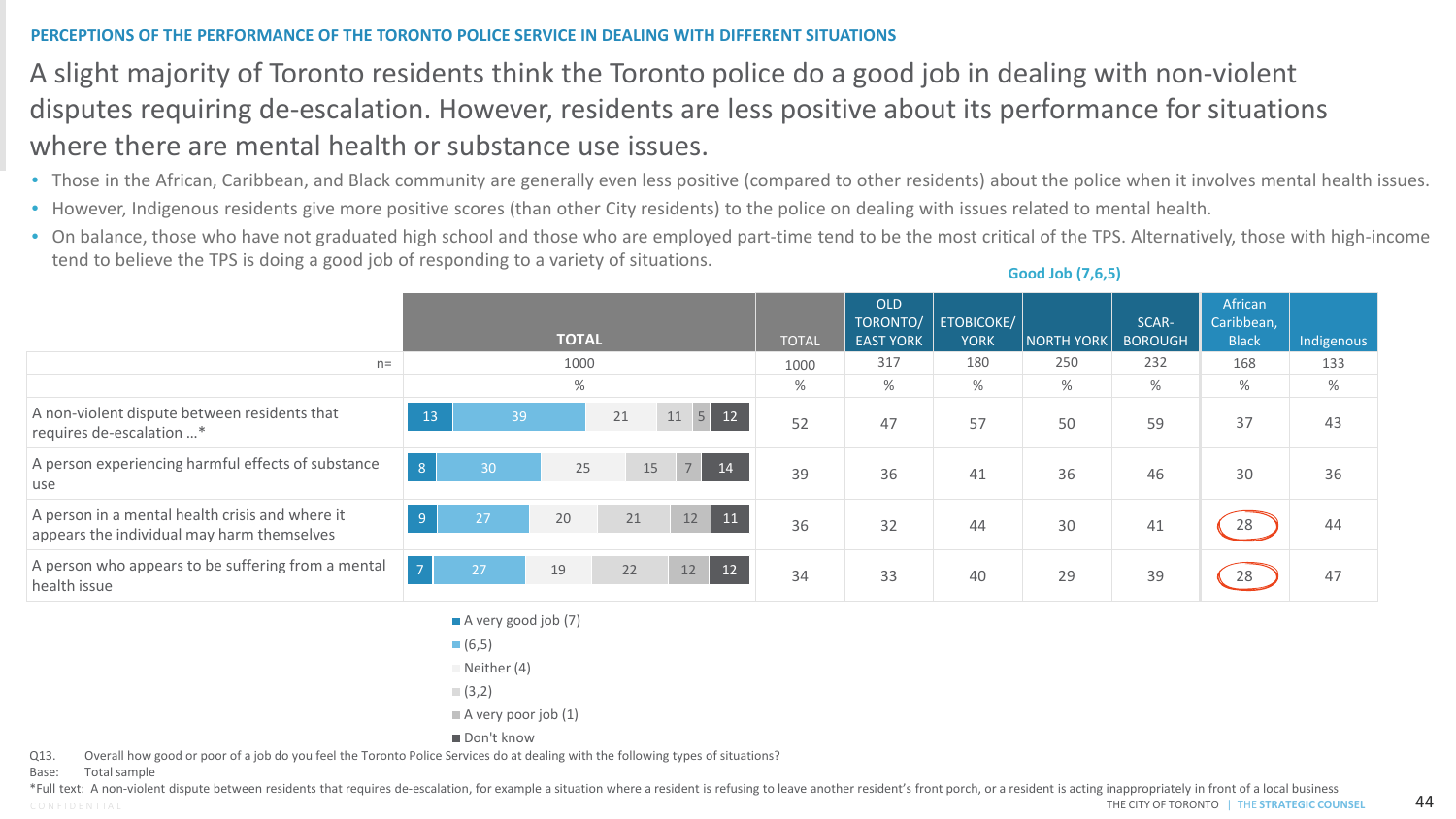### **PERCEPTIONS OF THE PERFORMANCE OF THE TORONTO POLICE SERVICE IN DEALING WITH DIFFERENT SITUATIONS –EXPOSURE INDEX FOR SOCIAL ISSUES**

Those who have a higher exposure to difficult situations are more likely to believe that the Toronto Police Services have done a good job in handling different situations. Those who have low exposure are less likely to believe that the police do a good job in these situations.

• This pattern is particularly evident among Indigenous residents and the African, Caribbean, and Black community.

|                                                                                               | TOTAL* | Low  | Medium | High | African<br>Caribbean,<br><b>Black</b> | Low             | Medium | High | Indigenous | Low             | Medium          | High |  |
|-----------------------------------------------------------------------------------------------|--------|------|--------|------|---------------------------------------|-----------------|--------|------|------------|-----------------|-----------------|------|--|
| $n =$                                                                                         | 1000   | 279  | 419    | 257  | 168                                   | 45 <sup>C</sup> | 63     | 53   | 133        | 18 <sup>C</sup> | 43 <sup>c</sup> | 66   |  |
|                                                                                               | $\%$   | $\%$ | %      | $\%$ | %                                     | %               | $\%$   | %    | %          | %               | %               | $\%$ |  |
| A non-violent dispute between residents that<br>requires de-escalation *                      | 52     | 33   | 30     | 34   | 37                                    | 29              | 32     | 55   | 43         | 17              | 37              | 56   |  |
| A person experiencing harmful effects of<br>substance use                                     | 39     | 18   | 17     | 28   | 30                                    | 20              | 19     | 53   | 36         | 11              | 28              | 50   |  |
| A person in a mental health crisis and where it<br>appears the individual may harm themselves | 36     | 19   | 18     | 26   | 28                                    | 29              | 16     | 45   | 44         | 28              | 47              | 50   |  |
| A person who appears to be suffering from a<br>mental health issue                            | 34     | 20   | 18     | 25   | 28                                    | 29              | 16     | 43   | 47         | 28              | 51              | 52   |  |
|                                                                                               |        |      |        |      |                                       |                 |        |      |            |                 |                 |      |  |

#### **Exposure Index for Social Issues\* Good Job (7,6,5)**

\*Note: 'Low' references 'low exposure', 'Medium' references 'medium exposure' and 'High' references 'high exposure' to the social issues.

Q19. How much exposure or not have you had to any of the following? 'people experiencing mental health challenges' 'racism directed at people you know', 'people who use substances', and 'non-violent disputes between residents'.

Q13. Overall how good or poor of a job do you feel the Toronto Police Services do at dealing with the following types of situations?

Base: Total sample

C: Caution, small base size

C O N F I D E N T I A L THE CITY OF TORONTO | THE **STRATEGIC COUNSEL** 45 \*Full text: A non-violent dispute between residents that requires de-escalation, for example a situation where a resident is refusing to leave another resident's front porch, or a resident is acting inappropriately in fron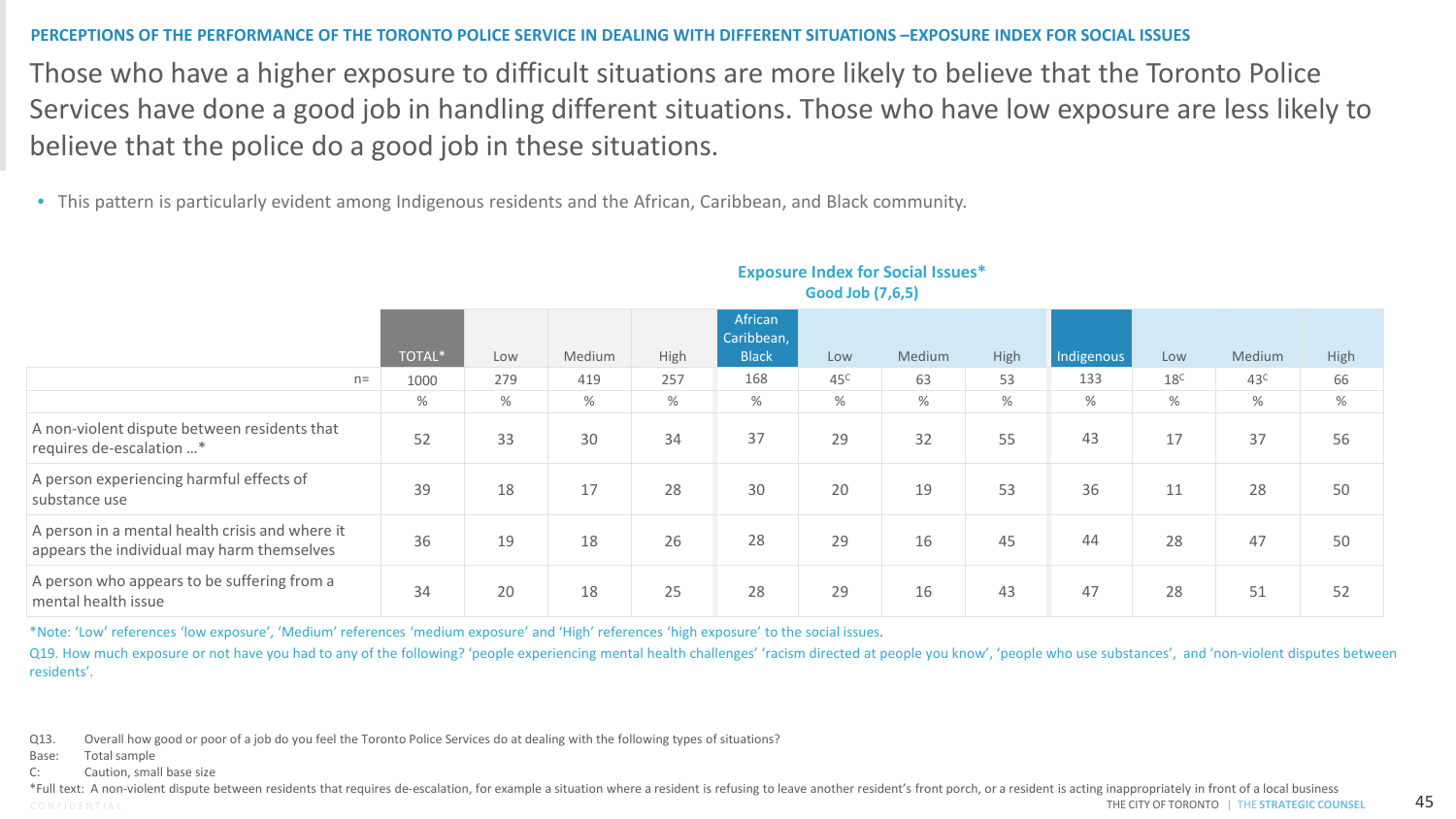### **CREATING A NON-JUDGEMENTAL ACCEPTING ENVIRONMENT FOR THOSE WHO USE SUBSTANCES**

Toronto residents support the idea that the focus should be on supporting those who use substances by creating a non-judgemental, accepting environment and not necessarily requiring they seek treatment.

- Indigenous residents are less supportive of this approach.
- Men, high income-earners, and those who have graduated college tend to be more supportive of this approach.

|                                                                                                                                                                            |    | <b>TOTAL</b> |    | <b>TOTAL</b> | OLD<br>TORONTO/<br><b>EAST YORK</b> | <b>ETOBICOKE/</b><br><b>YORK</b> | $\vert$ NORTH YORK $\vert$ | SCAR-<br><b>BOROUGH</b> | African<br>Caribbean,<br><b>Black</b> | Indigenous |
|----------------------------------------------------------------------------------------------------------------------------------------------------------------------------|----|--------------|----|--------------|-------------------------------------|----------------------------------|----------------------------|-------------------------|---------------------------------------|------------|
| $n=$                                                                                                                                                                       |    | 1000         |    | 1000         | 317                                 | 180                              | 250                        | 232                     | 168                                   | 133        |
|                                                                                                                                                                            |    | %            |    | $\%$         | $\%$                                | %                                | $\%$                       | $\%$                    | %                                     | %          |
| The focus would be on supporting those who use<br>substances by creating a non-judgemental, accepting<br>environment and not necessarily requiring they seek<br>treatment. | 29 | 38           | 16 | 68           | 70                                  | 70                               | 69                         | 65                      | 65                                    | 54         |

- Very supportive (7)
- $(6,5)$

 $N$  Neither (4)

- $(3,2)$
- $\blacksquare$  Not at all supportive (1)
- Don't know

Q17. The City of Toronto is considering introducing a new approach to dealing with mental health and substance use issues where trained community workers, rather than the police, would be first responders in such cases. Ho each of the following elements of the proposed approach?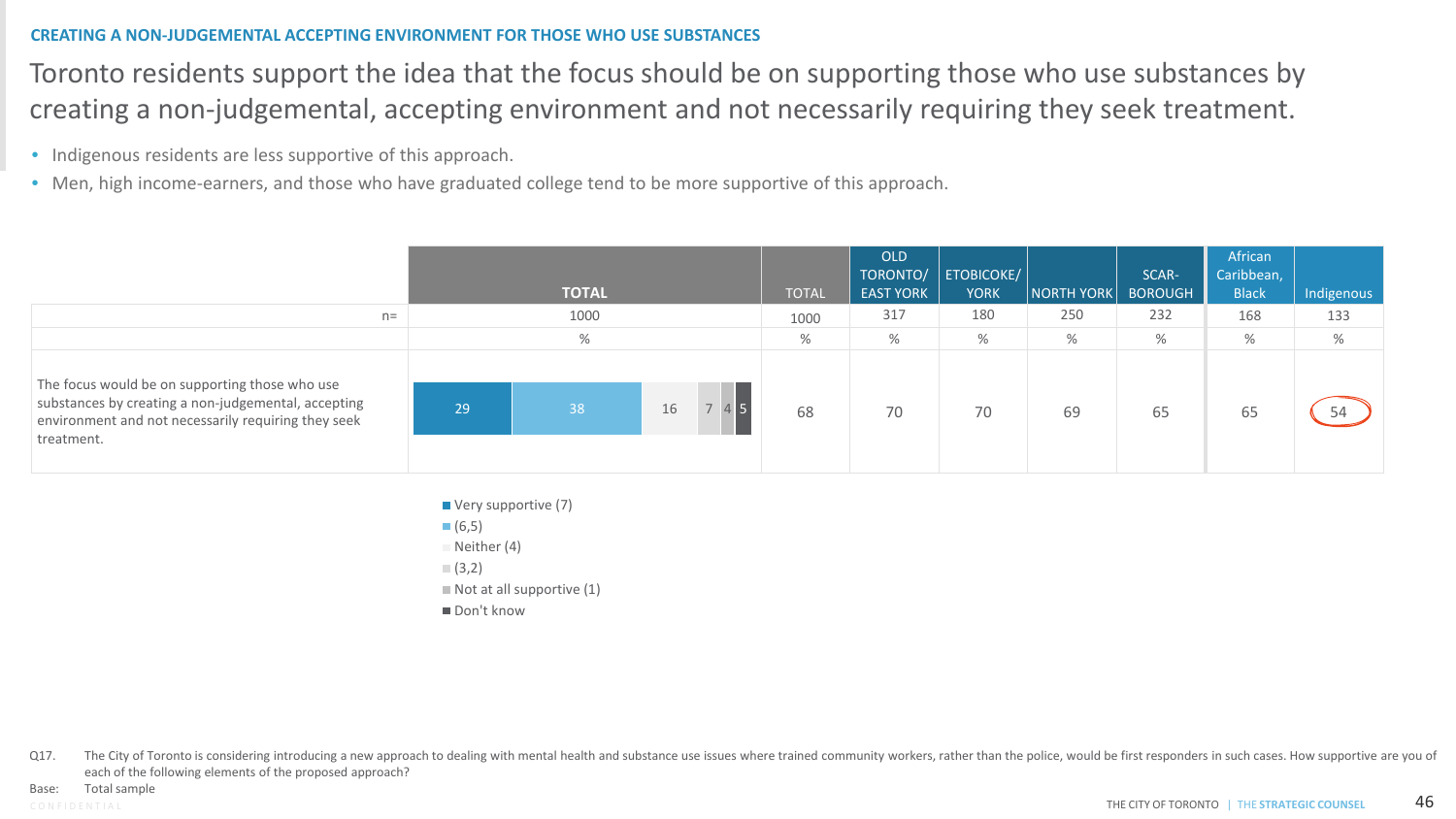### **CREATING A NON-JUDGEMENTAL ACCEPTING ENVIRONMENT FOR THOSE WHO USE SUBSTANCES – EXPOSURE INDEX FOR SOCIAL ISSUES**

Those who have a higher exposure to difficult situations are more likely to believe that the focus should be supporting those who use substances by creating a non-judgemental, accepting environment, not necessarily requiring they seek treatment.

• These results are also true for Indigenous residents and for the African, Caribbean, and Black community.

| $n=$                                                                                                                                                                       | TOTAL*<br>1000 | Low<br>279 | Medium<br>419 | High<br>257 | African<br>Caribbean,<br><b>Black</b><br>168 | Low<br>45 <sup>c</sup> | Medium<br>63 | High<br>53 | Indigenous<br>133 | Low<br>18 <sup>c</sup> | Medium<br>43 <sup>c</sup> | High<br>66 |
|----------------------------------------------------------------------------------------------------------------------------------------------------------------------------|----------------|------------|---------------|-------------|----------------------------------------------|------------------------|--------------|------------|-------------------|------------------------|---------------------------|------------|
|                                                                                                                                                                            | $\%$           | $\%$       | %             | $\%$        | %                                            | $\%$                   | %            | $\%$       | $\%$              | %                      | $\%$                      | $\%$       |
| The focus would be on supporting those who use<br>substances by creating a non-judgemental, accepting<br>environment and not necessarily requiring they seek<br>treatment. | 68             | 61         | 68            | 81          | 65                                           | 53                     | 62           | 85         | 54                | 33                     | 47                        | 67         |

### **Exposure Index for Social Issues\* Supportive (7,6,5)**

\*Note: 'Low' references 'low exposure', 'Medium' references 'medium exposure' and 'High' references 'high exposure' to the social issues.

Q19. How much exposure or not have you had to any of the following? 'people experiencing mental health challenges' 'racism directed at people you know', 'people who use substances', and 'non-violent disputes between residents'.

Q17. The City of Toronto is considering introducing a new approach to dealing with mental health and substance use issues where trained community workers, rather than the police, would be first responders in such cases. Ho each of the following elements of the proposed approach?

Base: Total sample

C: Caution, small base size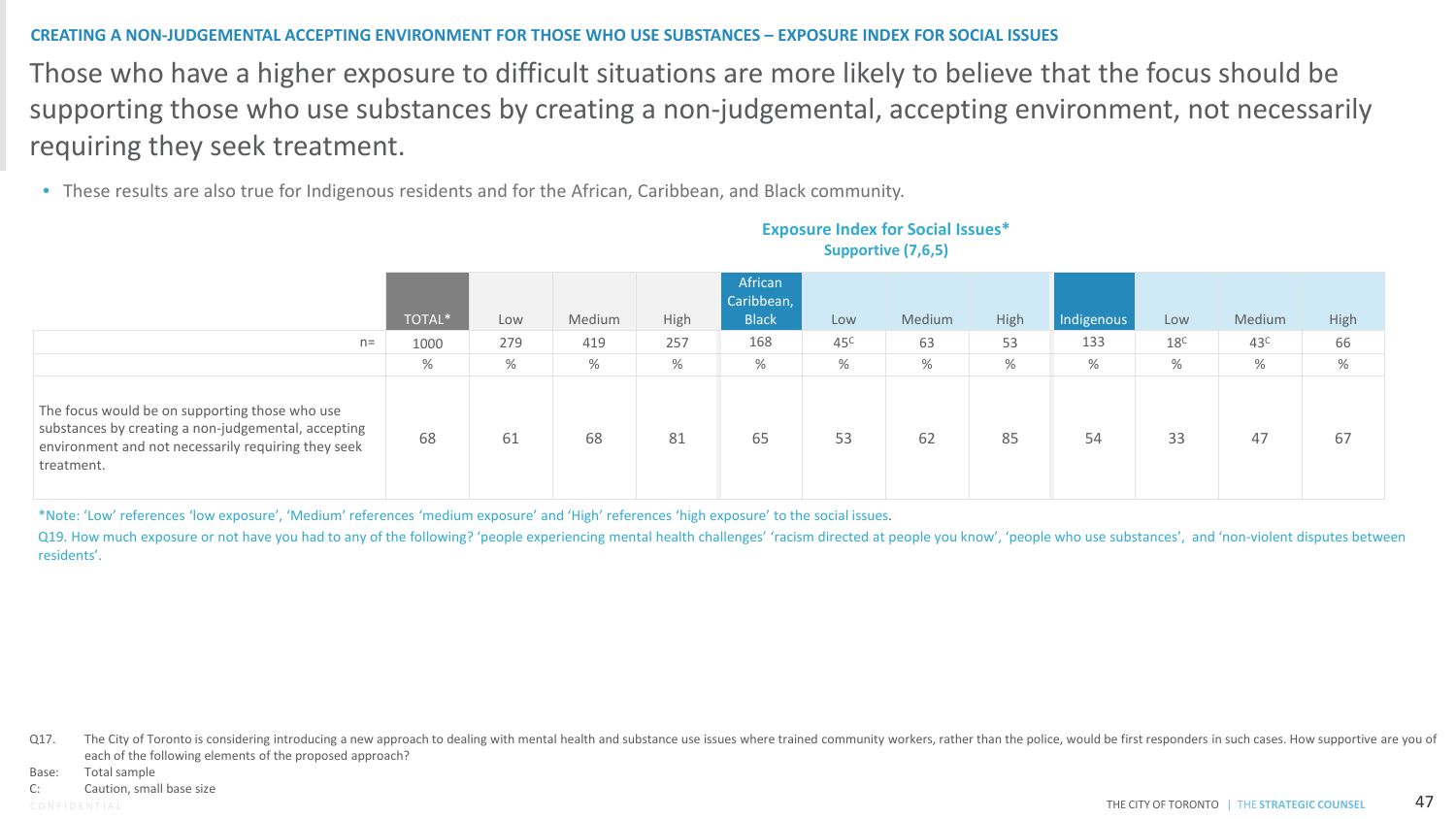## SUPPORT FOR COMMUNITY RESPONSE SERVICE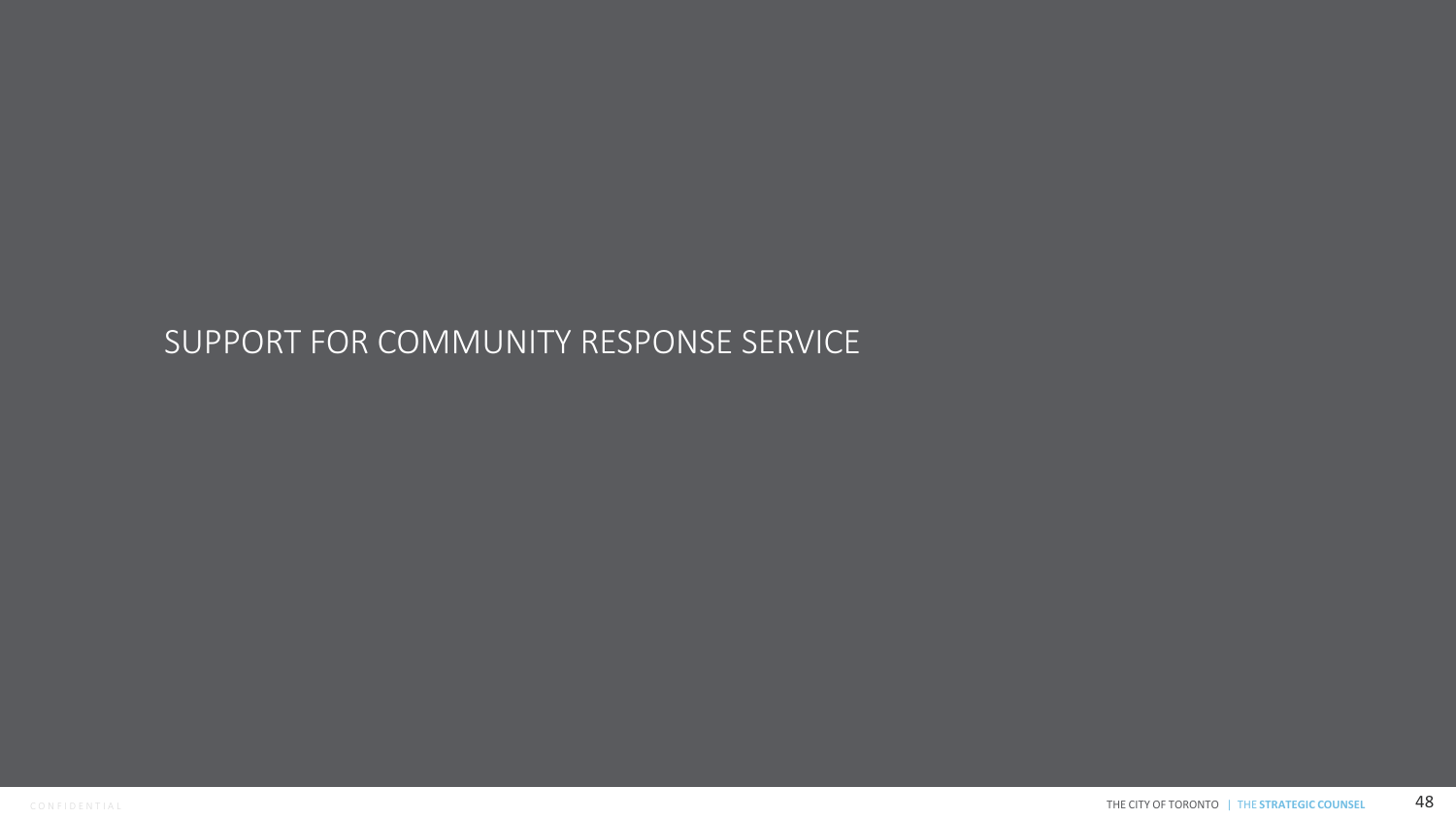### **LEVEL OF SUPPORT FOR OTHER TYPES OF COMMUNITY SUPPORT WORKERS CALLED FOR SUBSTANCE USE/MENTAL HEALTH ISSUES**

### Toronto residents strongly support the approach that community support/mental health professionals respond to situations involving mental crises and substance use.

- The support for this approach is evident across the City. Support for this approach is strongest in Etobicoke/York, but slightly weaker in Old Toronto/East York.
- Men, those over the age of 65, retirees, high-income earners, and those who have graduated from college tend to be more supportive of a community based response.

|                                         | <b>TOTAL</b>               | <b>OLD TORONTO/</b><br><b>EAST YORK</b> | <b>ETOBICOKE/</b><br><b>YORK</b> |                | NORTH YORK SCARBOROUGH | African<br>Caribbean,<br><b>Black</b> | Indigenous     |
|-----------------------------------------|----------------------------|-----------------------------------------|----------------------------------|----------------|------------------------|---------------------------------------|----------------|
| $n=$                                    | 1000                       | 317                                     | 180                              | 250            | 232                    | 168                                   | 133            |
|                                         | %                          | $\%$                                    | $\%$                             | $\%$           | %                      | %                                     | $\%$           |
| <b>TOTAL SUPPORTIVE (7,6,5)</b>         | 74                         | 69                                      | 81                               | 75             | 75                     | 76                                    | 73             |
| Very supportive (7)                     | 39                         | 43                                      | 41                               | 39             | 33                     | 44                                    | 37             |
| (6, 5)                                  | 35                         | 26                                      | 40                               | 37             | 42                     | 32                                    | 36             |
| Neither supportive nor unsupportive (4) | 15                         | 16                                      | 10                               | 14             | 16                     | 14                                    | 13             |
| (3,2)                                   |                            | 4                                       | $\overline{4}$                   | 4              | 3                      | 5                                     | $\mathsf 9$    |
| Not at all supportive (1)               | $\overline{\phantom{a}}$ 3 | 5                                       |                                  | $\overline{2}$ | $\overline{2}$         | 4                                     | $\overline{4}$ |
| <b>TOTAL NOT SUPPORTIVE (3,2,1)</b>     | $\overline{\phantom{0}}$ 7 | 9                                       | $\overline{4}$                   | 5              | 6                      | 10                                    | 13             |
| Don't know                              | $\vert$ 5                  | 5                                       | $\overline{4}$                   | 5              | 3                      |                                       | $\overline{2}$ |

Q14. At the present time, the police are often called upon to deal with issues related to mental crises and substance use. If there were another approach that was developed that involved calling and engaging with community and mental health professionals who are skilled and trained in dealing with these types of issues, how supportive, or not, would you be of reducing the police involvement in such cases and instead have these other types of workers involved?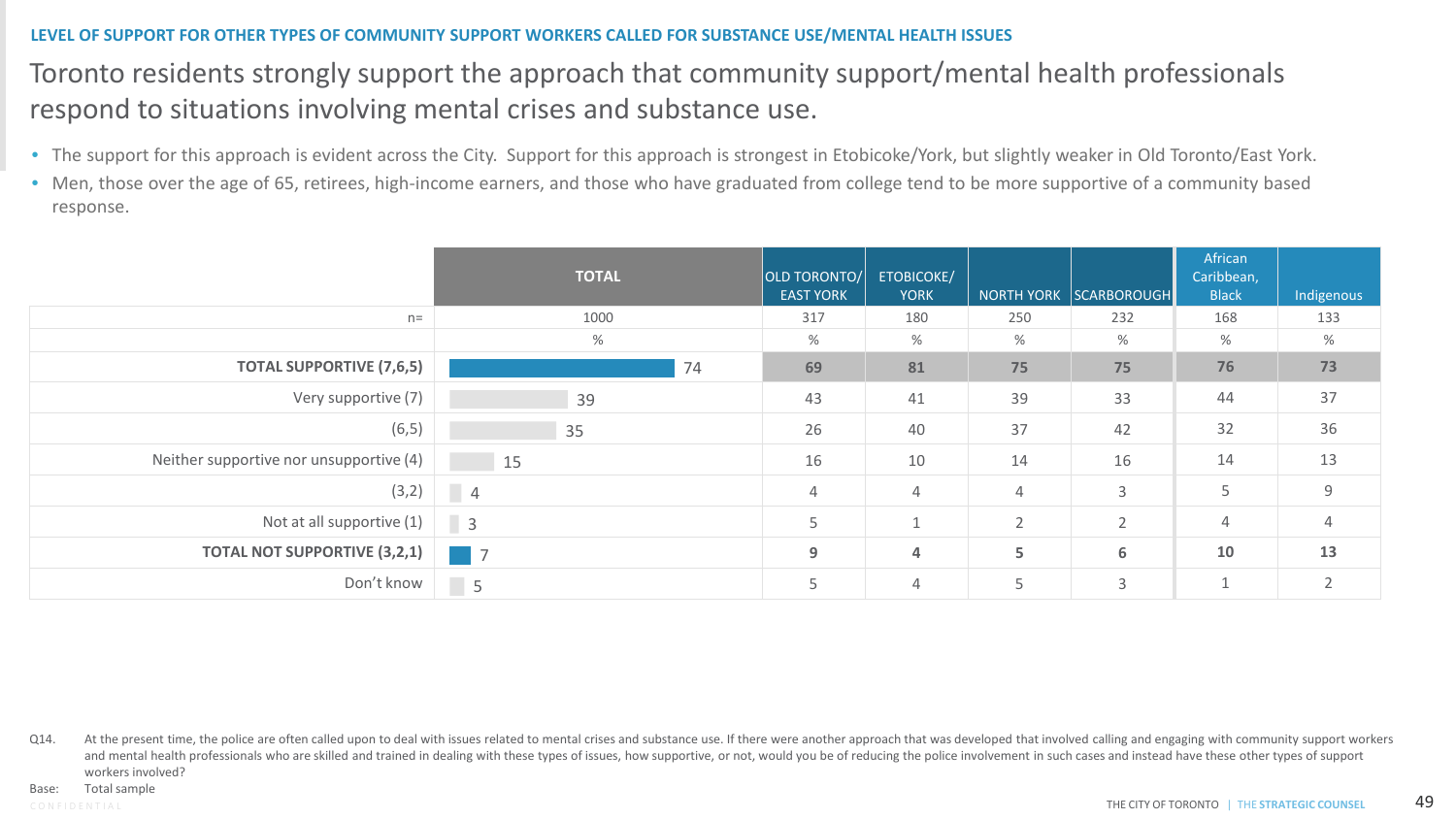Regardless of exposure to challenging situations, there is widespread support for community support workers to respond to situations involving mental health crises or substance use. **LEVEL OF SUPPORT FOR OTHER TYPES OF COMMUNITY SUPPORT WORKERS CALLED FOR SUBSTANCE USE/MENTAL HEALTH ISSUES – EXPOSURE INDEX FOR SOCIAL ISSUES** 

• The intensity of support is stronger among those who have had higher exposure to challenging situations.

|                                            | <b>TOTAL</b>   | Low  | Medium         | High           | African<br>Caribbean,<br><b>Black</b> | Low                      | Medium                   | High | Indigenous     | Low             | Medium          | High                     |
|--------------------------------------------|----------------|------|----------------|----------------|---------------------------------------|--------------------------|--------------------------|------|----------------|-----------------|-----------------|--------------------------|
| $n =$                                      | 1000           | 279  | 419            | 257            | 168                                   | 45 <sup>°</sup>          | 63                       | 53   | 133            | 18 <sup>°</sup> | 43 <sup>′</sup> | 66                       |
|                                            | %              | $\%$ | $\%$           | %              | %                                     | %                        | %                        | %    | %              | %               | $\%$            | $\%$                     |
| <b>TOTAL SUPPORTIVE (7,6,5)</b>            | 74             | 70   | 77             | 77             | 76                                    | 71                       | 81                       | 74   | 73             | 56              | 70              | 80                       |
| Very supportive (7)                        | 39             | 35   | 41             | 44             | 44                                    | 36                       | 44                       | 49   | 37             | 22              | 28              | 48                       |
| (6, 5)                                     | 35             | 35   | 36             | 34             | 32                                    | 36                       | 37                       | 25   | 36             | 33              | 42              | 32                       |
| Neither supportive nor unsupportive<br>(4) | 15             | 18   | 13             | 13             | 14                                    | 18                       | 14                       | 8    | 13             | 11              | 14              | 12                       |
| (3,2)                                      | $\overline{4}$ | 3    | $\overline{4}$ | 5              | 5                                     | 9                        | 3                        | 6    | 9              | 11              | 14              | 5                        |
| Not at all supportive (1)                  | 3              | 4    | 3              | 3              | $\overline{4}$                        | $\overline{2}$           | $\overline{2}$           | 9    | 4              | 17              | $\sim$          | 3                        |
| <b>TOTAL NOT SUPPORTIVE (3,2,1)</b>        | $\overline{7}$ | 6    | $\overline{7}$ | 8              | 10                                    | 11                       | 5                        | 15   | 13             | 28              | 14              | 8                        |
| Don't know                                 | 5              | 6    | 3              | $\overline{2}$ | $\mathbf{1}$                          | $\overline{\phantom{a}}$ | $\overline{\phantom{a}}$ | 4    | $\overline{2}$ | 6               | $\overline{2}$  | $\overline{\phantom{a}}$ |

### **Exposure Index of Social Issues\***

\*Note: 'Low' references 'low exposure', 'Medium' references 'medium exposure' and 'High' references 'high exposure' to the social issues.

Q19. How much exposure or not have you had to any of the following? 'people experiencing mental health challenges' 'racism directed at people you know', 'people who use substances', and 'non-violent disputes between residents'.

Q14. At the present time, the police are often called upon to deal with issues related to mental crises and substance use. If there were another approach that was developed that involved calling and engaging with community and mental health professionals who are skilled and trained in dealing with these types of issues, how supportive, or not, would you be of reducing the police involvement in such cases and instead have these other types of workers involved?

Base: Total sample

C: Caution, small base size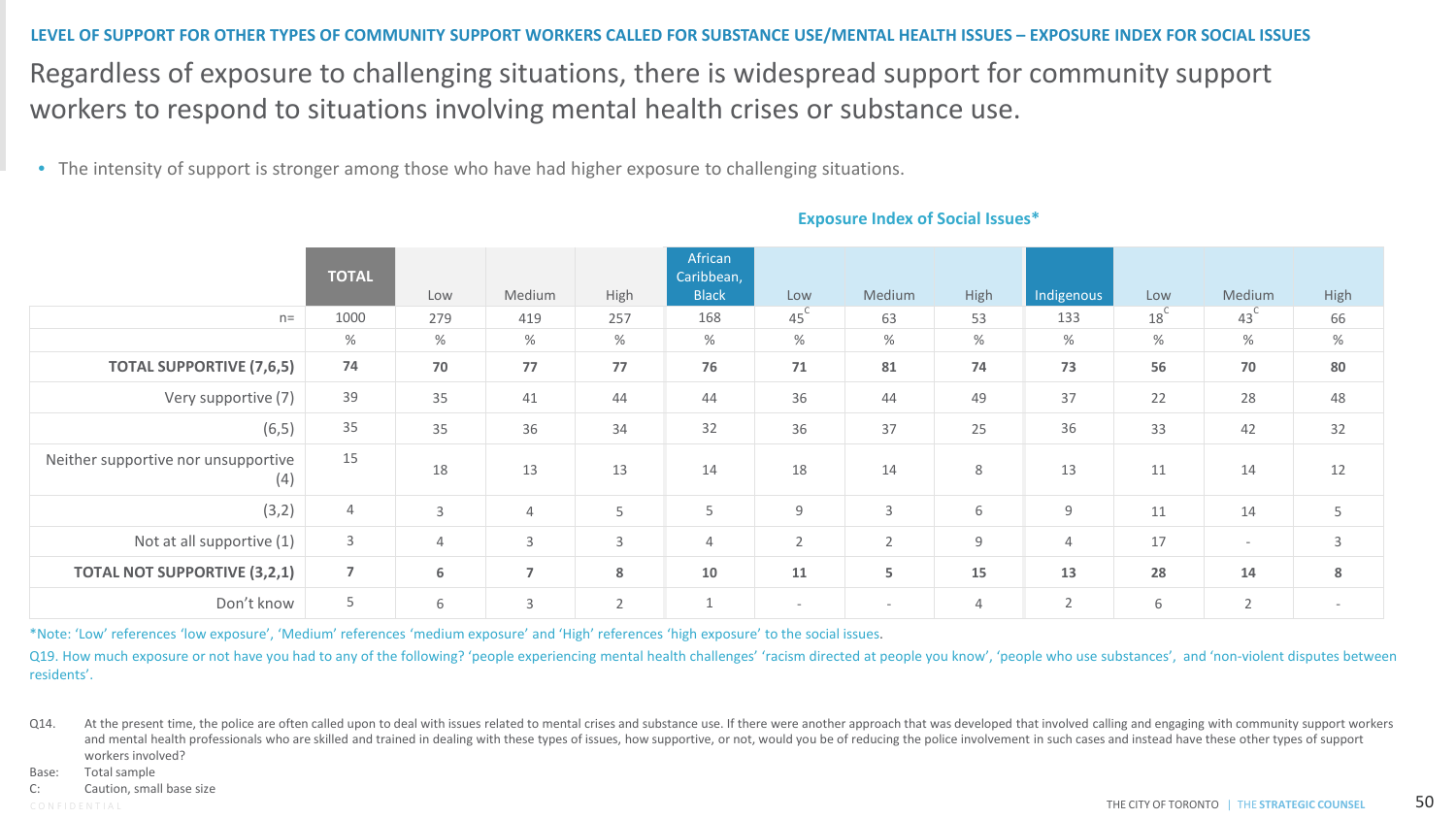### **REASONS FOR SUPPORTING OTHER TYPES OF COMMUNITY SUPPORT WORKERS CALLED FOR SUBSTANCE USE/MENTAL HEALTH ISSUES**

The prevailing reason for supporting other types of community support workers is the perception that the mental health professionals are better equipped/trained to deal with the situation and more able to avoid negative outcomes.

| <b>SUPPORTIVE (7,6,5)</b>                                                                                            | <b>TOTAL</b> | African Caribbean, Black | Indigenous |
|----------------------------------------------------------------------------------------------------------------------|--------------|--------------------------|------------|
| $n =$                                                                                                                | 737          | 127                      | 97         |
|                                                                                                                      | %            | %                        | $\%$       |
| Mental health professionals are better equipped/trained to deal with the situation                                   | 44           | 35                       | 24         |
| Involve mental health professionals to avoid a deadly outcome/de-escalation skills/police are too quick to use force | 16           | 25                       |            |
| Police have other/more important issues to deal with                                                                 | 11           | 8                        | 6          |
| Positive mention (general)                                                                                           | 10           | $\overline{7}$           | 23         |
| Police should be still be involved/should be in conjunction with the police                                          |              | 3                        | 6          |
| Police are needed because of physical risk/risk of violence                                                          | $\vert$ 3    | $\overline{2}$           |            |
| Trust issues with police/intimidating                                                                                | $\vert$ 3    | $\overline{2}$           |            |
| Depends on the situation                                                                                             | $\mathbf{1}$ |                          |            |
| Police are doing a good job                                                                                          | $\mathbf{1}$ | $\overline{2}$           |            |
| Police are better equipped/trained to deal with the situation                                                        | $\mathbf{1}$ |                          |            |
| Police should be first respondents/faster                                                                            | $\mathbf{1}$ |                          |            |
| Call police now and involve other resources later                                                                    | ${<}1$       |                          |            |
| Other                                                                                                                | $\vert$ 2    | 5                        | 6          |
| Don't know/not sure                                                                                                  |              | 22                       | 36         |

Q15. And what is the main reason you gave a (NUMBER SELECTED AT Q14) regards support or not for reducing police involvement in the types of cases we have been discussing?

Selection at Q14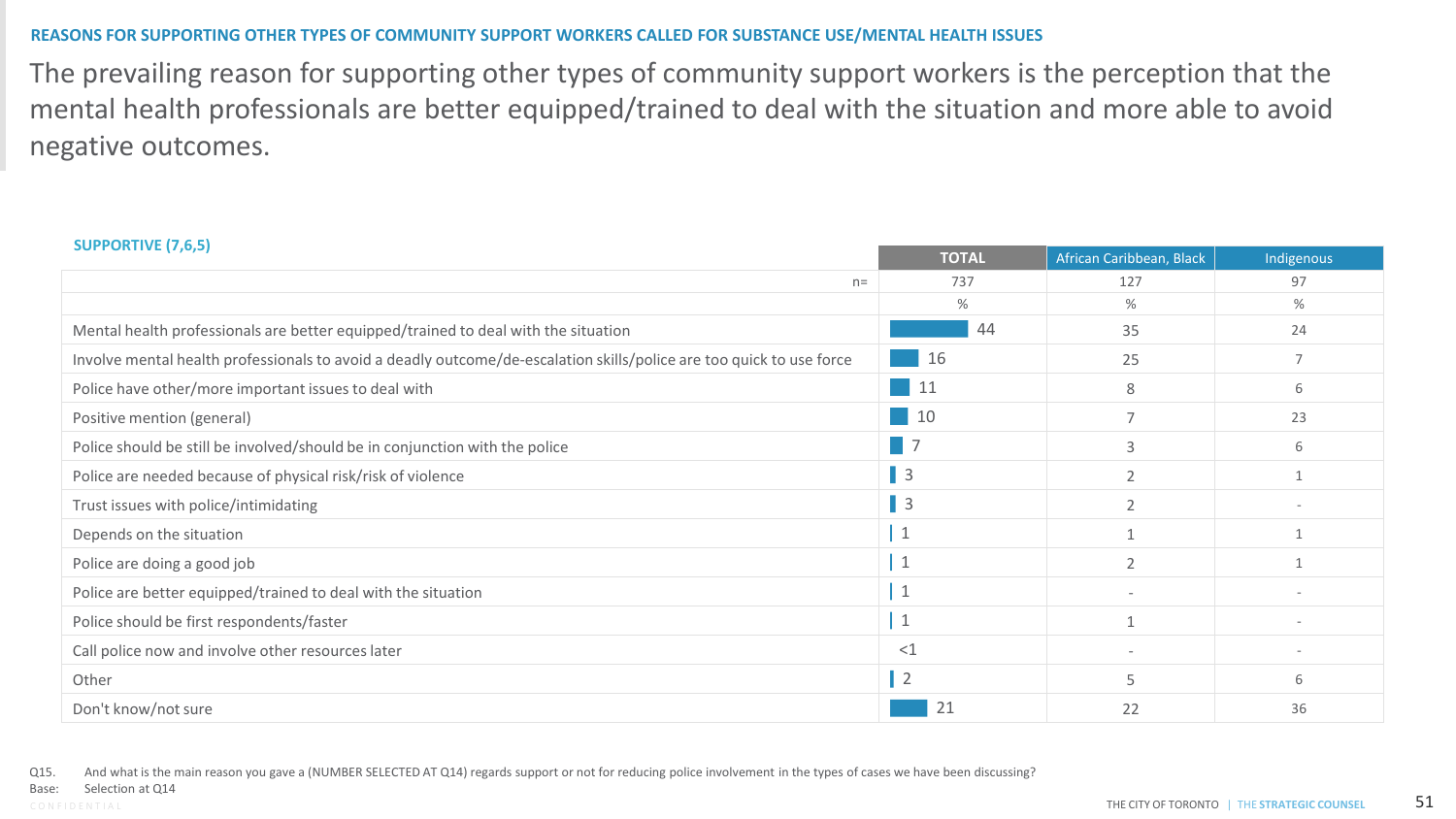### **LEVEL OF SUPPORT FOR SHIFTING FUNDS FROM TORONTO POLICE FORCE TO COMMUNITY-BASED SERVICES**

### Toronto residents strongly support the proposal to shift funds from police services to a community-based alternative services to respond to different types of issues.

- Those from the African, Caribbean, and Black community are more likely to support this approach.
- Torontonians age 20-54, along with men, high income earners, and college graduates tend to be more supportive of this approach, with the unemployed the least supportive.

|                                                                                                                                                                                                                               |    | <b>TOTAL</b> |         | <b>TOTAL</b> | OLD<br>TORONTO/<br><b>EAST YORK</b> | ETOBICOKE/<br><b>YORK</b> | NORTH YORK | SCAR-<br><b>BOROUGH</b> | African<br>Caribbean,<br><b>Black</b> | Indigenous |
|-------------------------------------------------------------------------------------------------------------------------------------------------------------------------------------------------------------------------------|----|--------------|---------|--------------|-------------------------------------|---------------------------|------------|-------------------------|---------------------------------------|------------|
| $n=$                                                                                                                                                                                                                          |    | 1000         |         | 1000         | 317                                 | 180                       | 250        | 232                     | 168                                   | 133        |
|                                                                                                                                                                                                                               |    | $\%$         |         | %            | $\%$                                | $\%$                      | $\%$       | %                       | %                                     | $\%$       |
| City Council approval of the proposal to have money that<br>would have gone to the police service for responding to<br>the types of issues and instead would be transferred to<br>these community-based alternative services. | 32 | 35           | 16<br>7 | 67           | 70                                  | 76                        | 64         | 62                      |                                       | 66         |

**Supportive (7,6,5)**

- Very supportive (7)  $(6,5)$  $\blacksquare$  Neither (4)  $(3,2)$  $\blacksquare$  Not at all supportive (1)
- Don't know

Q17. The City of Toronto is considering introducing a new approach to dealing with mental health and substance use issues where trained community workers, rather than the police, would be first responders in such cases. Ho each of the following elements of the proposed approach?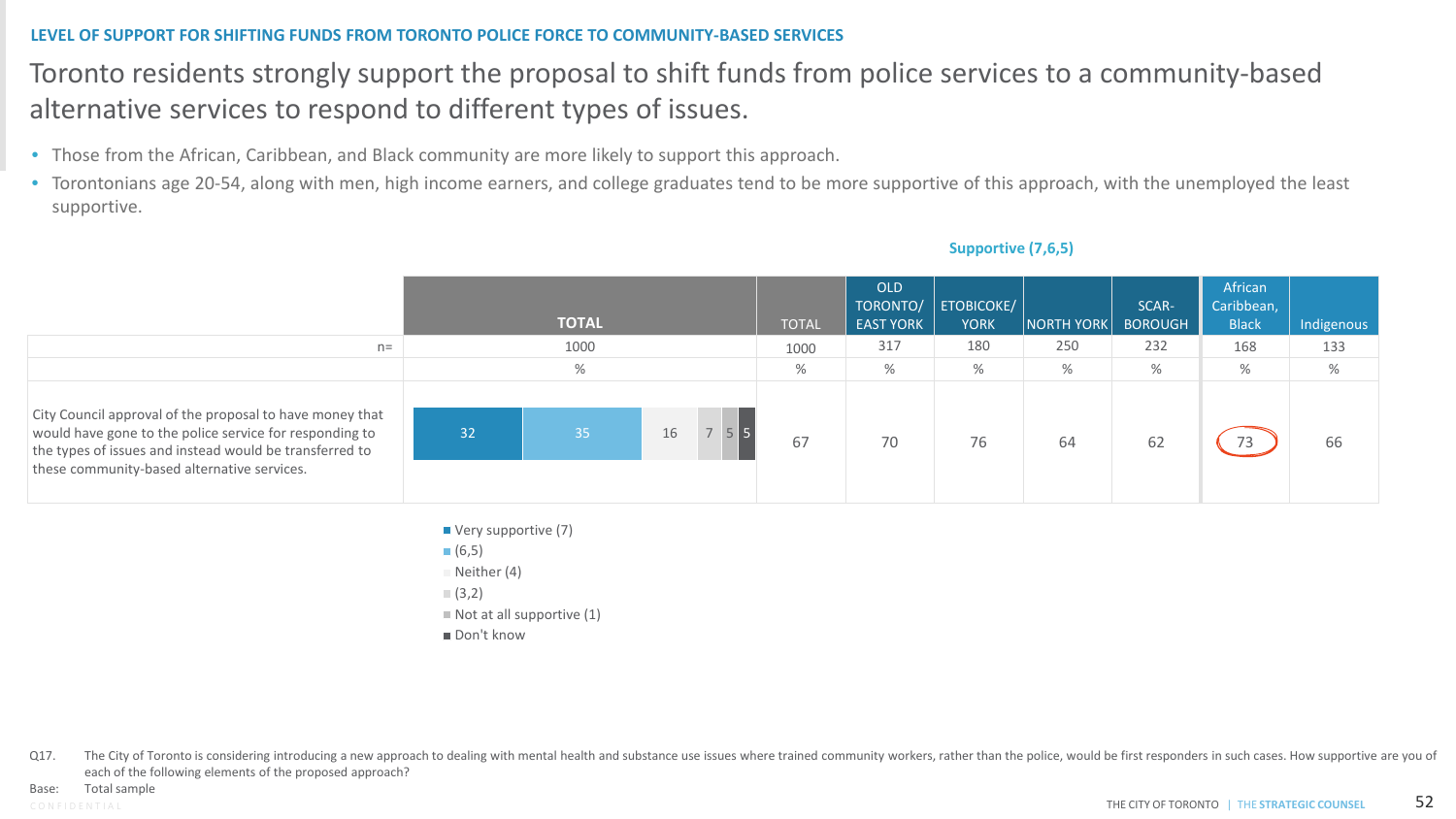### **LEVEL OF SUPPORT FOR SHIFTING FUNDS FROM TORONTO POLICE FORCE TO COMMUNITY-BASED SERVICES – EXPOSURE INDEX FOR SOCIAL ISSUES**

### There is widespread support for shifting funds from police services to community-based services, regardless of exposure to challenging situations.

• However, the intensity of support is much deeper among those who have had high exposure to challenging situations.

|                                                                                                                                                                                                                                  | <b>TOTAL</b> | Low  | Medium | High | African<br>Caribbean,<br><b>Black</b> | Low             | Medium | High | Indigenous | Low             | Medium          | High |
|----------------------------------------------------------------------------------------------------------------------------------------------------------------------------------------------------------------------------------|--------------|------|--------|------|---------------------------------------|-----------------|--------|------|------------|-----------------|-----------------|------|
| $n =$                                                                                                                                                                                                                            | 1000         | 279  | 419    | 257  | 168                                   | 45 <sup>c</sup> | 63     | 53   | 133        | 18 <sup>C</sup> | 43 <sup>c</sup> | 66   |
|                                                                                                                                                                                                                                  | $\%$         | $\%$ | $\%$   | $\%$ | $\%$                                  | %               | %      | $\%$ | $\%$       | $\%$            | %               | %    |
| City Council approval of the proposal to have money<br>that would have gone to the police service for<br>responding to the types of issues and instead would be<br>transferred to these community-based alternative<br>services. | 67           | 60   | 67     | 80   | 73                                    | 62              | 71     | 89   | 66         | 33              | 56              | 85   |

### **Exposure Index for Social Issues\* Supportive (7,6,5)**

\*Note: 'Low' references 'low exposure', 'Medium' references 'medium exposure' and 'High' references 'high exposure' to the social issues.

Q19. How much exposure or not have you had to any of the following? 'people experiencing mental health challenges' 'racism directed at people you know', 'people who use substances', and 'non-violent disputes between residents'.

Q17. The City of Toronto is considering introducing a new approach to dealing with mental health and substance use issues where trained community workers, rather than the police, would be first responders in such cases. Ho each of the following elements of the proposed approach?

Base: Total sample

C: Caution, small base size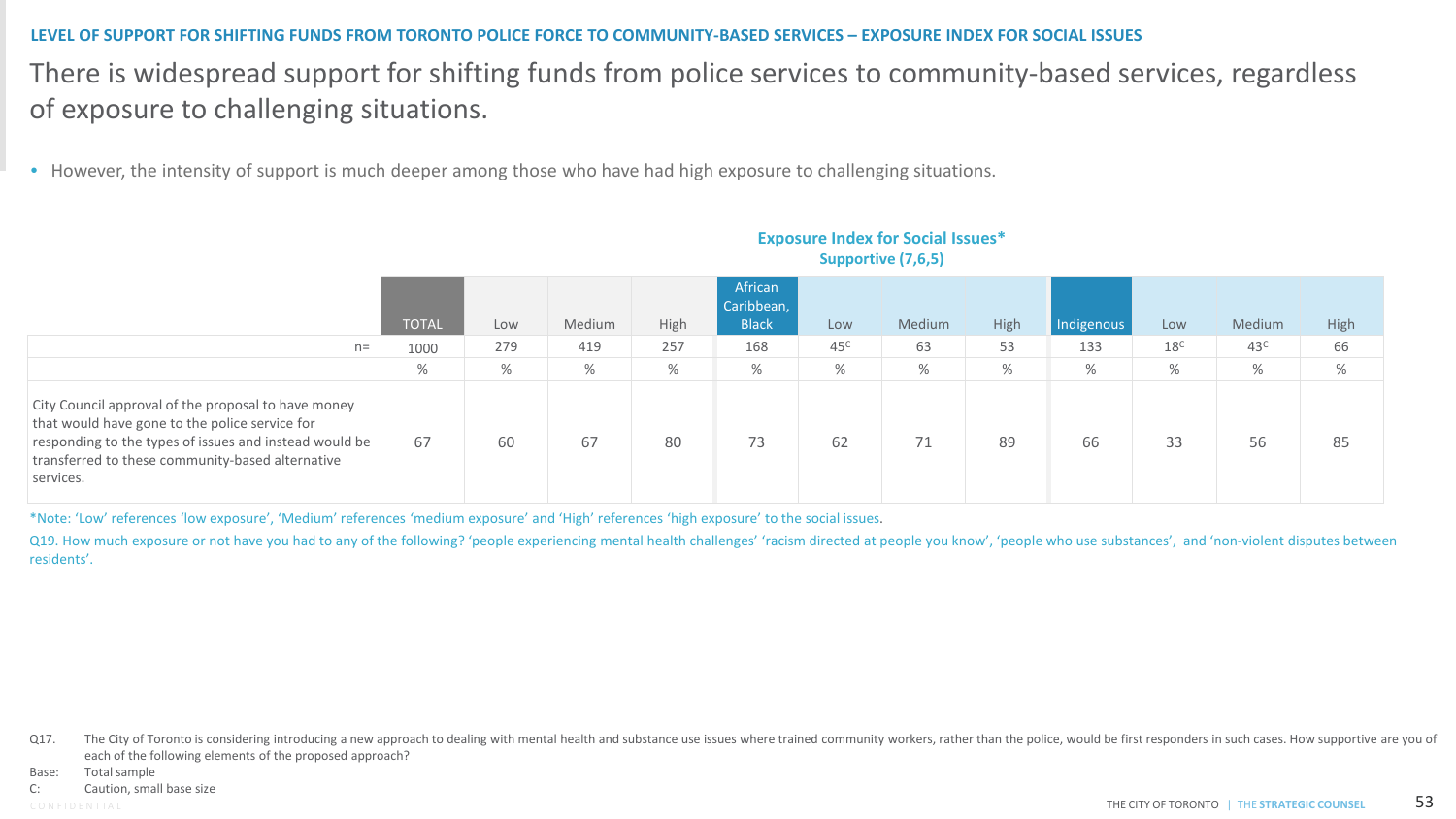### **TORONTO POLICE OPERATE INDEPENDENTLY OR IS IT OPERATED BY THE CITY OF TORONTO?**

Most Toronto residents believe that the Toronto Police Services is operated by the City of Toronto.

|                                 | <b>TOTAL</b> | OLD TORONTO/<br><b>EAST YORK</b> | <b>ETOBICOKE/</b><br><b>YORK</b> |     | NORTH YORK SCARBOROUGH | African<br>Caribbean,<br><b>Black</b> | Indigenous |
|---------------------------------|--------------|----------------------------------|----------------------------------|-----|------------------------|---------------------------------------|------------|
| $n =$                           | 1000         | 317                              | 180                              | 250 | 232                    | 168                                   | 133        |
|                                 | %            | %                                | $\%$                             | %   | %                      | %                                     | $\%$       |
| Operates independently          | 24           | 22                               | 31                               | 20  | 27                     | 19                                    | 33         |
| Operated by the City of Toronto | 58           | 61                               | 54                               | 61  | 57                     | 65                                    | 59         |
| Don't know                      | 18           | 17                               | 15                               | 19  | 16                     | 16                                    |            |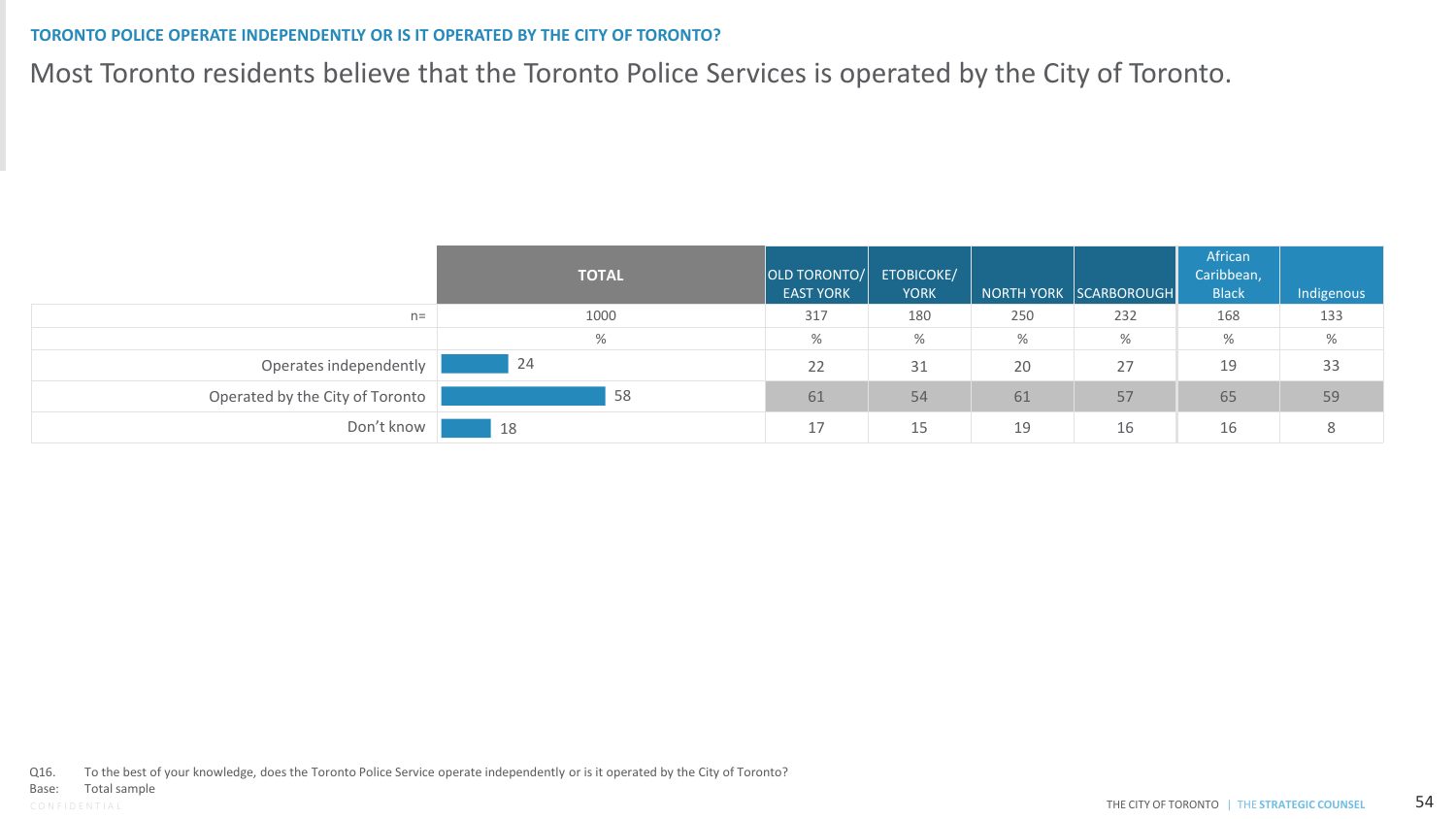### **TORONTO POLICE OPERATE INDEPENDENTLY OR IS IT OPERATED BY THE CITY OF TORONTO? – EXPOSURE INDEX FOR SOCIAL ISSUES**

### Among most Torontonians, there are no virtually no differences based exposure to difficult situations.

• Although, it seems that Indigenous residents and the African, Caribbean, and Black community with high exposure to challenging situations are more likely to think the Toronto Police Service is independently operated.

|                                 | <b>TOTAL</b> |      |        |      | African<br>Caribbean, |      |        |      |            |                 |        |      |
|---------------------------------|--------------|------|--------|------|-----------------------|------|--------|------|------------|-----------------|--------|------|
|                                 |              | Low  | Medium | High | <b>Black</b>          | Low  | Medium | High | Indigenous | Low             | Medium | High |
| $n=$                            | 1000         | 279  | 419    | 257  | 168                   | 45   | 63     | 53   | 133        | 18 <sup>°</sup> | 43     | 66   |
|                                 | $\%$         | $\%$ | $\%$   | $\%$ | $\%$                  | $\%$ | %      | %    | $\%$       | $\%$            | $\%$   | %    |
| Operates independently          | 24           | 21   | 26     | 27   | 19                    | 11   | 22     | 25   | 33         | 17              | 30     | 39   |
| Operated by the City of Toronto | 58           | 60   | 59     | 60   | 65                    | 71   | 65     | 60   | 59         | 83              | 63     | 50   |
| Don't know                      | 18           | 20   | 16     | 13   | 16                    | 18   | 13     | 15   | 8          |                 |        | 11   |

### **Exposure Index of Social Issues\***

\*Note: 'Low' references 'low exposure', 'Medium' references 'medium exposure' and 'High' references 'high exposure' to the social issues.

Q19. How much exposure or not have you had to any of the following? 'people experiencing mental health challenges' 'racism directed at people you know', 'people who use substances', and 'non-violent disputes between residents'.

Q16. To the best of your knowledge, does the Toronto Police Service operate independently or is it operated by the City of Toronto?

Base: Total sample

C: Caution, small base size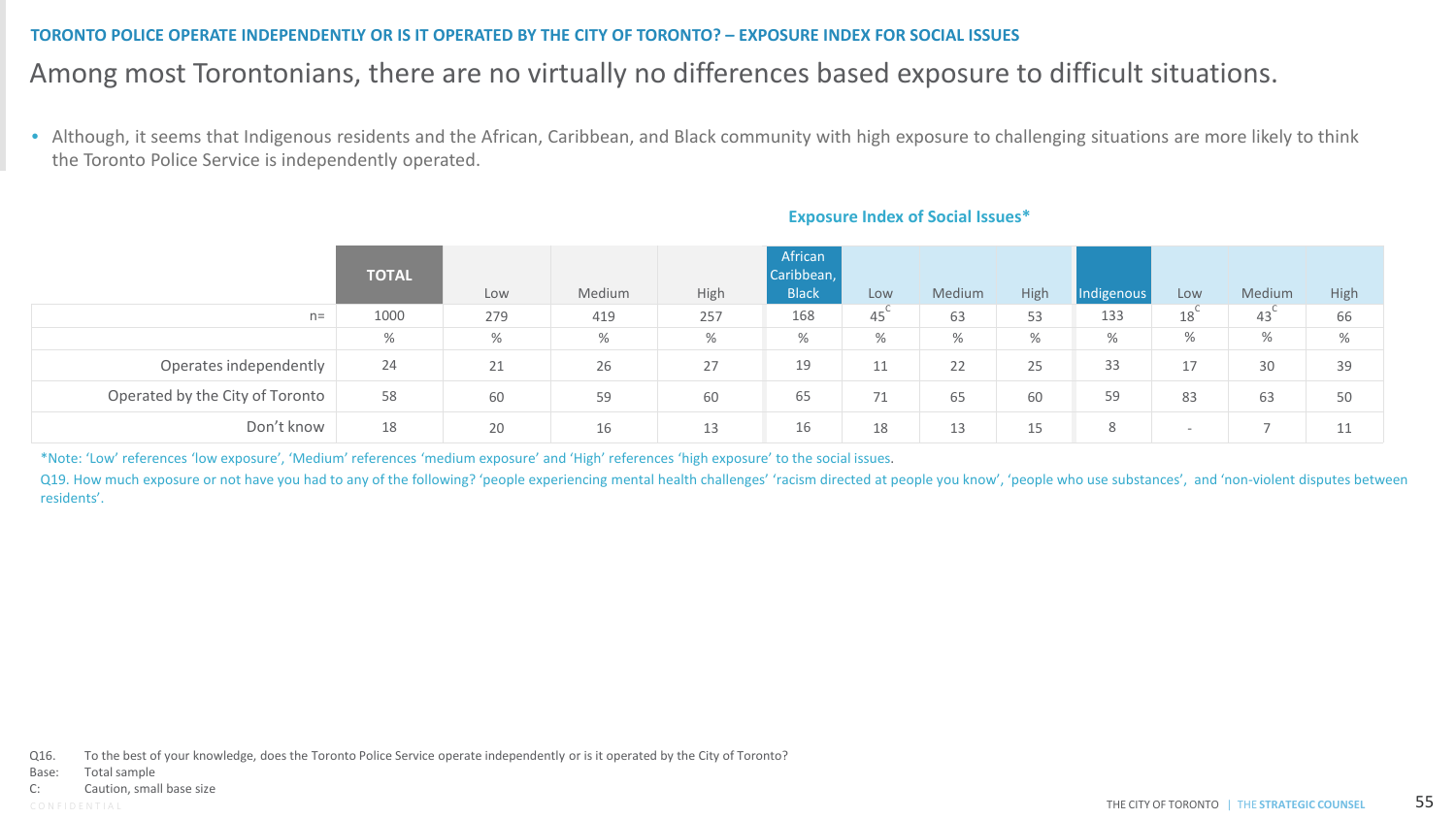## EXPOSURE TO MENTAL HEALTH, RACIAL, SUBSTANCE USE, NON-VIOLENT DISPUTE SITUATIONS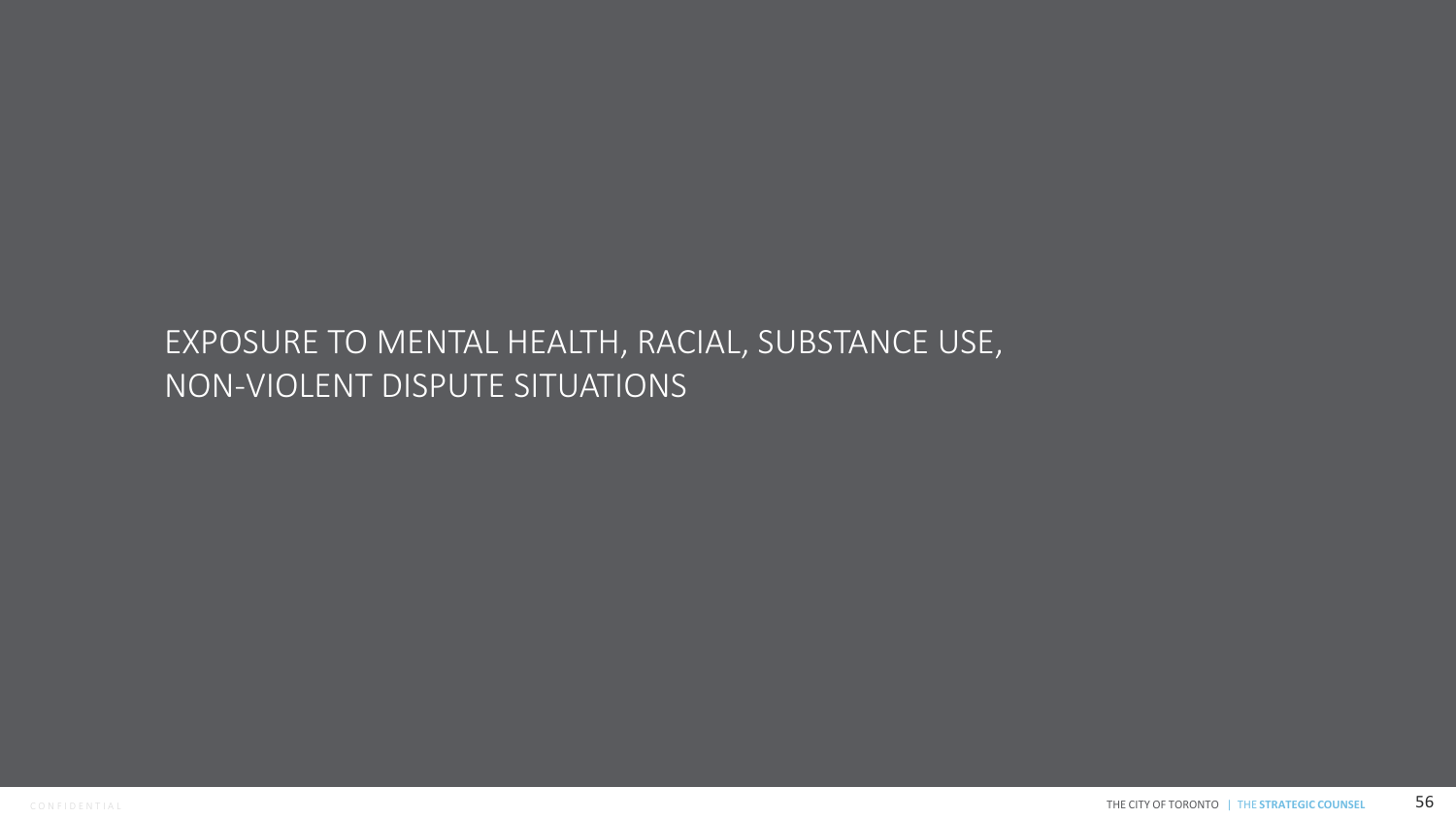### **EXPOSURE TO MENTAL HEALTH, RACIAL, SUBSTANCE USE, AND NON-VIOLENT DISPUTE SITUATIONS**

About one-quarter to over one-third have had some exposure to situations where people are facing racism, experiencing mental health challenges, using substances, and non-violent disputes between residents.

• Indigenous residents and the African, Caribbean, and Black community are significantly more likely to indicate that they have had exposure to these types of issues.

|                                              |                |    | <b>TOTAL</b> |    |                      | <b>TOTAL</b> | OLD<br>TORONTO/<br><b>EAST YORK</b> | <b>ETOBICOKE/</b><br><b>YORK</b> | NORTH YORK | SCAR-<br><b>BOROUGH</b> | African<br>Caribbean,<br><b>Black</b> | Indigenous |
|----------------------------------------------|----------------|----|--------------|----|----------------------|--------------|-------------------------------------|----------------------------------|------------|-------------------------|---------------------------------------|------------|
|                                              | $n=$           |    | 1000         |    |                      | 1000         | 317                                 | 180                              | 250        | 232                     | 168                                   | 133        |
|                                              |                |    | $\%$         |    |                      | %            | $\%$                                | $\%$                             | %          | %                       | $\%$                                  | $\%$       |
| People experiencing mental health challenges | 13             | 23 | 28           | 18 | $\overline{2}$<br>15 | 36           | 44                                  | 35                               | 34         | 30                      | 42                                    | 54         |
| Racism directed at people you know           | 10             | 25 | 21           | 23 | 3 <br>18             | 34           | 38                                  | 41                               | 31         | 29                      | 60                                    | 56         |
| People who use substances                    | 9 <sup>°</sup> | 19 | 22           | 26 | 3 <br>21             | 28           | 34                                  | 32                               | 24         | 22                      | 39                                    | 59         |
| Non-violent disputes between residents       | $6 \mid$       | 19 | 23           | 29 | $\beta$<br>19        | 25           | 31                                  | 31                               | 21         | 18                      | 34                                    | 50         |

### **Great deal/some exposure (7,6,5)**

- A great deal of exposure (7)
- $(6,5)$
- $N$ either (4)
- $(3,2)$
- $\blacksquare$  No exposure at all (1)
- Don't know

Q19. How much exposure or not have you had to any of the following?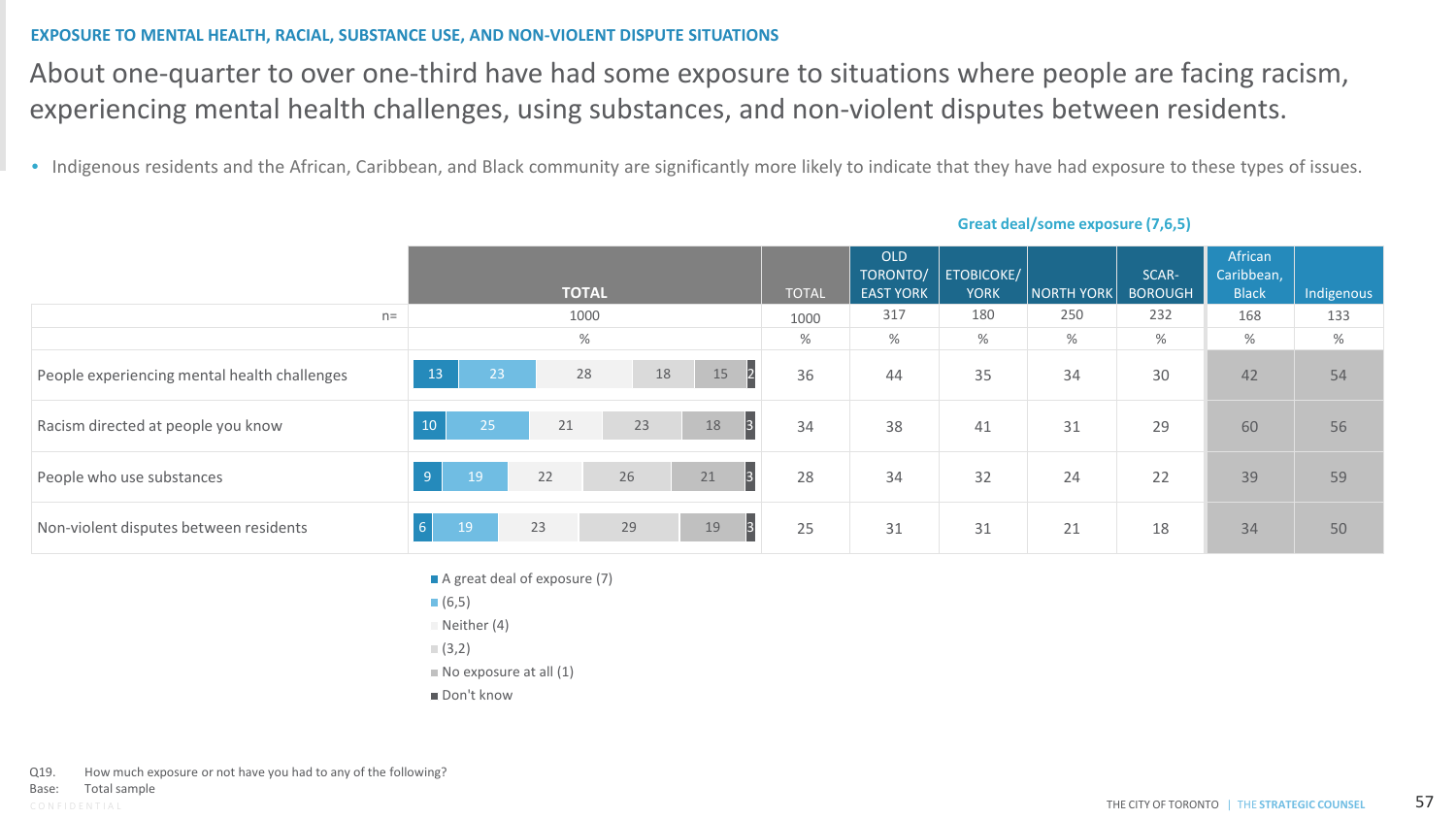## 4

## ABOUT THE RESPONDENTS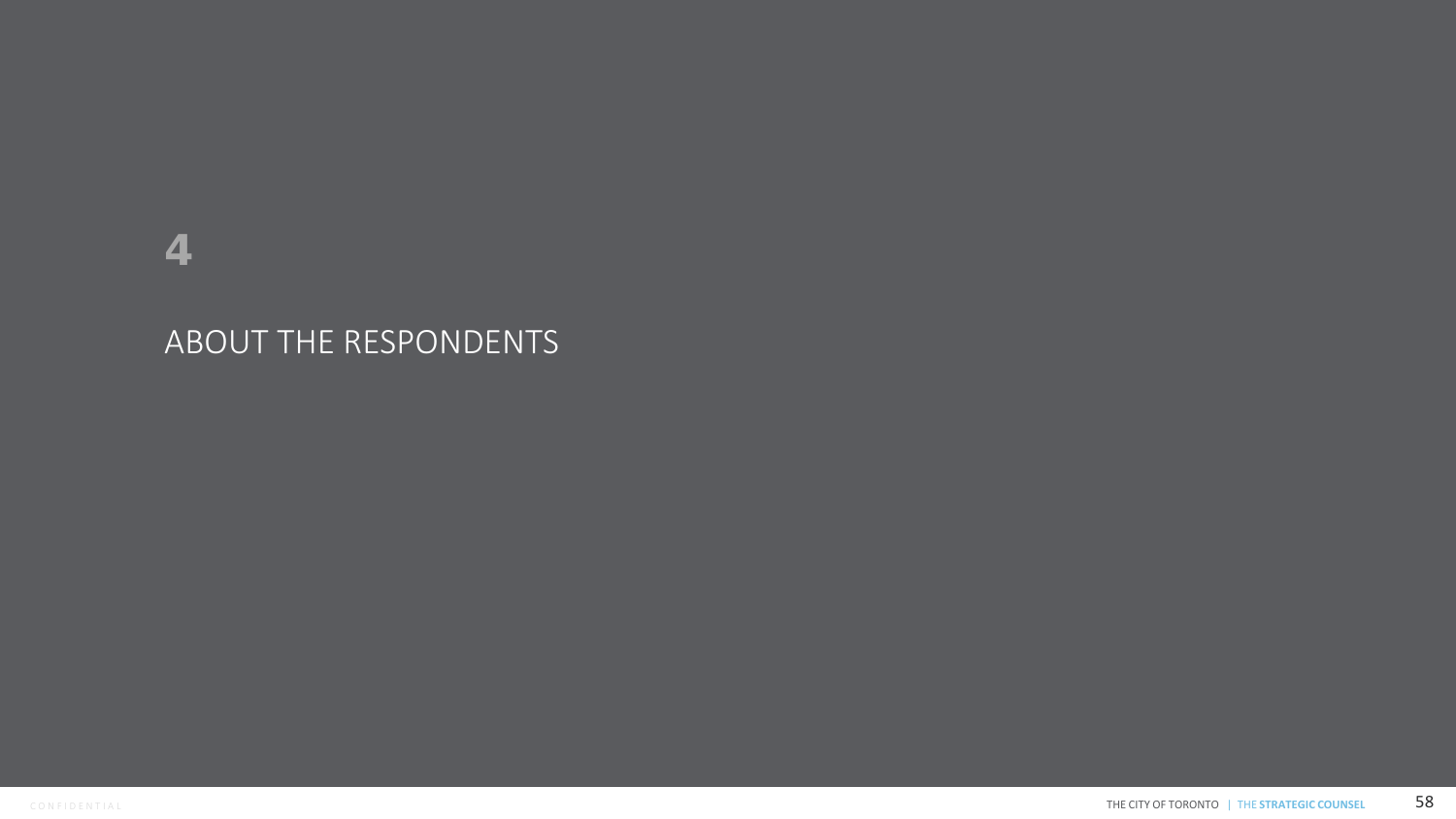#### **GENDER n=1000**

| 52%     | Woman                |
|---------|----------------------|
| 47%     | Man                  |
| $< 1\%$ | Trans woman          |
| < 1%    | Trans man            |
| $<$ 1%  | Gender non-binary    |
| $< 1\%$ | Two-Spirit           |
| $< 1\%$ | Not listed           |
| < 1%    | Prefer not to answer |
|         |                      |

### **AGE n=1000**

| 20%     | $20 - 29$            |  |
|---------|----------------------|--|
| 46%     | $30 - 54$            |  |
| 15%     | $55 - 64$            |  |
| 19%     | 65 and over          |  |
| $< 1\%$ | Prefer not to answer |  |

### **NUMBER OF PEOPLE IN HOUSEHOLD n=1000**

| 25% |                      |
|-----|----------------------|
| 33% | $\mathcal{P}$        |
| 20% | 3                    |
| 14% |                      |
| 5%  | 5                    |
| 2%  | 6+                   |
| 1%  | Prefer not to answer |
|     |                      |

#### **HOUSEHOLD INCOME n=1000**

| \$30,000 - \$49,999<br>13%<br>\$50,000 - \$69,999<br>14%<br>\$70,000 - \$99,999<br>19%<br>\$100,000 - \$149,999<br>20%<br>\$150,000 or more<br>11%<br>Don't know<br>1%<br>10%<br>Prefer not to answer | 12% | $0 - $29,999$ |
|-------------------------------------------------------------------------------------------------------------------------------------------------------------------------------------------------------|-----|---------------|
|                                                                                                                                                                                                       |     |               |
|                                                                                                                                                                                                       |     |               |
|                                                                                                                                                                                                       |     |               |
|                                                                                                                                                                                                       |     |               |
|                                                                                                                                                                                                       |     |               |
|                                                                                                                                                                                                       |     |               |
|                                                                                                                                                                                                       |     |               |

### **PART OF CITY OF TORONTO LIVE n=1000**

| 18% | NET ETOBICOKE/YORK        |
|-----|---------------------------|
| 7%  | Etobicoke                 |
| 11% | York                      |
| 32% | NET OLD TORONTO/EAST YORK |
| 18% | Old City of Toronto       |
| 14% | East York                 |
| 25% | North York                |
| 23% | Scarborough               |
| 2%  | Don't know/not sure       |

#### **IDENTIFY AS PERSON WITH A DISABILITY n=1000**

| 12% | Yes               |
|-----|-------------------|
| 85% | No                |
| 2%  | Don't know        |
| 1%  | Prefer not to say |

### **EMPLOYMENT STATUS n=1000**

| 52% | $Emploved - full-time$                               |
|-----|------------------------------------------------------|
| 9%  | Employed - part-time                                 |
| 2%  | Employed – casual, on-call, temporary or<br>seasonal |
| 7%  | Unemployed or looking for a job                      |
| 2%  | Stay at home caregiver                               |
| 3%  | Student                                              |
| 19% | Retired                                              |
| 3%  | Unable to work                                       |
| 2%  | Other                                                |
| 2%  | Prefer not to answer                                 |

### **EDUCATION n=1000**

| $1\%$ | Less than high school                             |
|-------|---------------------------------------------------|
| 15%   | High school or equivalent                         |
| 60%   | Degree or diploma from a college or<br>university |
| 23%   | Graduate or professional degree                   |
| 1%    | Prefer not to answer                              |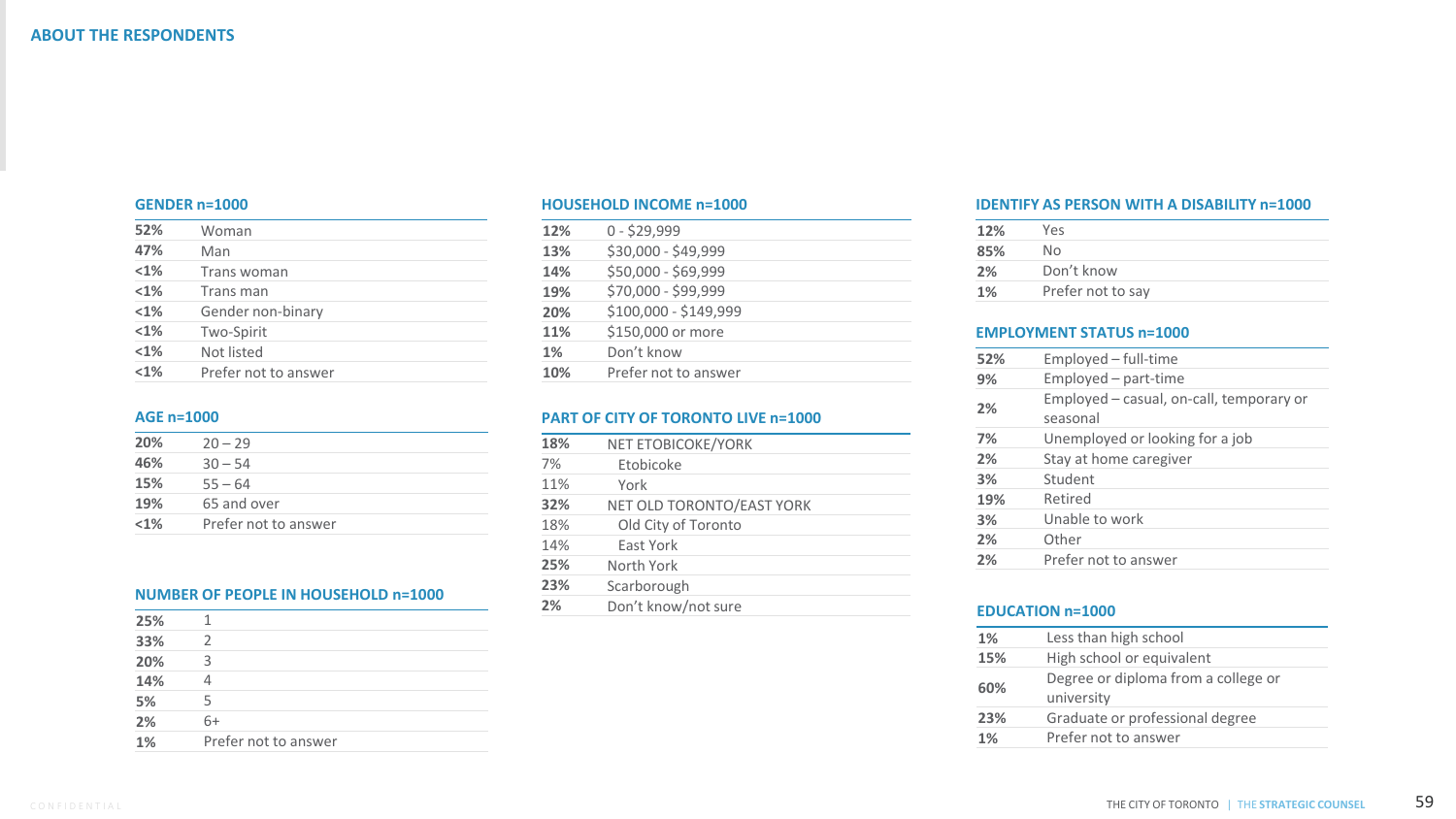#### **IDENTIFIES AS INDIGENOUS TO CANADA n=1000**

| 7%  | <b>Yes</b>           |
|-----|----------------------|
| 92% | Nο                   |
| 1%  | Prefer not to answer |

### **IDENTIFIES AS . . . (Those who identify as Indigenous) n=67**

| 48% | First Nations (examples: Ojibway, Cree,<br>Mohawk, Mi'kmag) |
|-----|-------------------------------------------------------------|
| 69% | Inuit                                                       |
| 77% | Métis                                                       |
| 82% | Prefer not to answer                                        |

#### **RACE CATEGORY n=1000**

| 54% | White (examples: English, Greek, Italian, Portuguese, Russian, Slovakian)                               |
|-----|---------------------------------------------------------------------------------------------------------|
| 17% | East Asian (examples: Chinese, Japanese, Korean)                                                        |
| 10% | South Asian or Indo-Caribbean (examples: Indian, Indo-Guyanese, IndoTrinidadian, Pakistani, Sri Lankan) |
| 7%  | Black (examples: African, African-Canadian, Afro-Caribbean)                                             |
| 3%  | Arab, Middle Eastern, or West Asian (examples: Afghan, Armenian, Iranian, Lebanese, Persian, Turkish)   |
| 3%  | Southeast Asian (examples: Filipino, Malaysian, Singaporean, Thai, Vietnamese)                          |
| 3%  | Latin American (examples: Brazilian, Colombian, Cuban, Mexican, Peruvian)                               |
| 1%  | First Nations (status, non-status, treaty or non-treaty), Inuit or Métis                                |
| 2%  | Other                                                                                                   |
| 2%  | Prefer not to answer                                                                                    |
|     |                                                                                                         |

### **DESCRIPTION BEST DESCRIBES YOU . . . n=1000**

| 95% | City of Toronto resident                                                         |
|-----|----------------------------------------------------------------------------------|
| 8%  | Person with experience with the mental health system and/or substance use system |
| 7%  | City of Toronto business owner                                                   |
| 5%  | Public service worker                                                            |
| 4%  | Healthcare provider                                                              |
| 3%  | Mental health and/or substance use advocate                                      |
| 2%  | Mental health and/or substance use educator                                      |
| 2%  | Emergency services worker                                                        |
| 1%  | Law enforcement professional                                                     |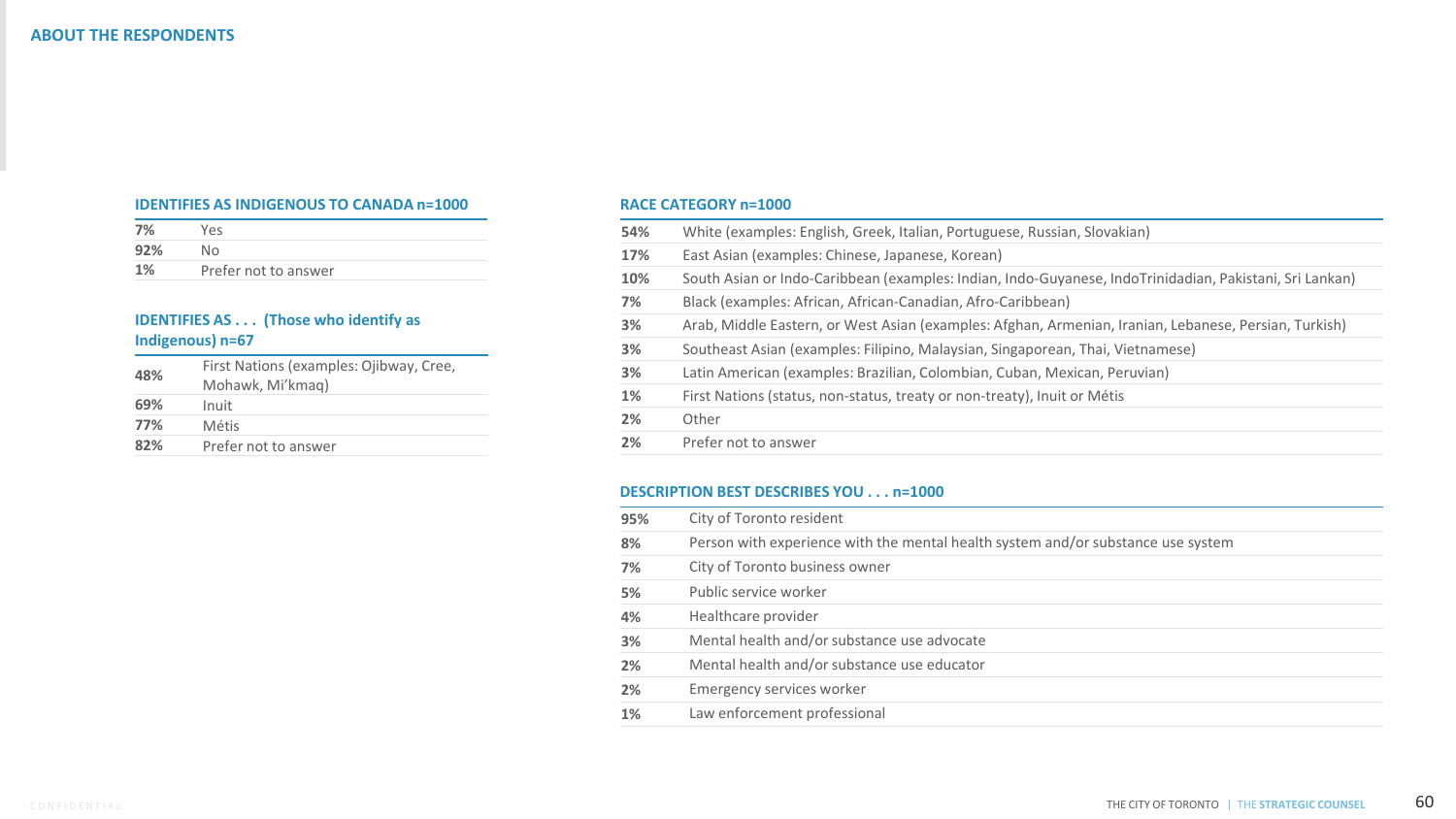### APPENDIX – DEMOGRAPHIC SUB-GROUPS ANALYSIS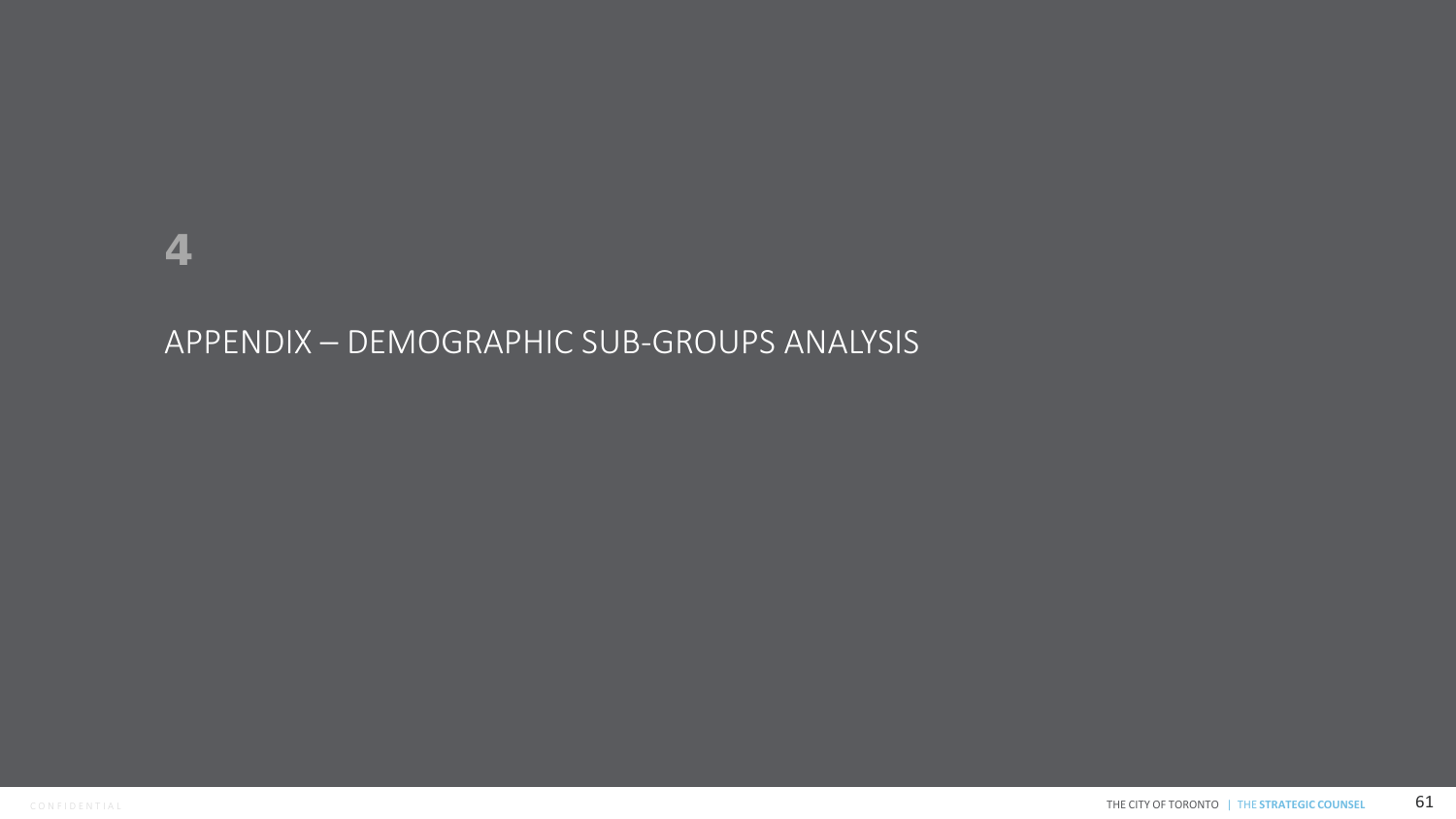**Q. How concerned, or not, are you about each of the following issues in the City of Toronto?** Demographic Highlights



| <b>Substance Use/Addition</b>                                                                                                                              | <b>Mental Health</b>                                                                                                                          | <b>Violent Crime</b>                                                                                  | <b>Speeding on City Streets</b>                                                                       |
|------------------------------------------------------------------------------------------------------------------------------------------------------------|-----------------------------------------------------------------------------------------------------------------------------------------------|-------------------------------------------------------------------------------------------------------|-------------------------------------------------------------------------------------------------------|
| Age 65+ most concerned (69%) vs. 55-64<br>$(65%)$ and 20-29 $(63%)$                                                                                        | Age 55-64 and 65+ most concerned (84%) vs.<br>77% for other groups                                                                            | Age 65+ most concerned (87%) vs. age 20-29<br>(76%)                                                   | Age 20-29 least concerned (61%) and age 65+<br>are most concerned (84%)                               |
| Men (69%) more concerned than women<br>(60%)                                                                                                               | Men (84%) more concerned than women<br>(74%)                                                                                                  | Men (85%) more concerned than women<br>(75%)                                                          | Men (77%) more concerned than women<br>(67%)                                                          |
| High income (\$100K+) most concerned<br>(72%), \$30-\$49K least concerned (52%)                                                                            | Low income (<\$30K) least concerned (69%)<br>and those earning over \$50K are equally<br>concerned (81%-83%)                                  | Income \$70-\$99K slightly more concerned<br>(84% vs. 77-79% for all other income groups)             | Income \$50-\$69K most concerned (76%) vs.<br>65-73% for other income groups                          |
| Less than high school least concerned (43%),<br>although anyone with more than high school<br>was equally concerned (HS, UG and GRAD<br>was between 64-67% | Less than high school least concerned (58%),<br>although anyone with more than high school<br>was equally concerned (HS, UG, GRAD 73-<br>81%) | <b>Graduate level education least concerned</b><br>(71%) vs. 76-83% for all other education<br>levels | Less than high school education least<br>concerned (43%) vs. 71-74% for all other<br>education levels |
| Part time employees least concerned (54%<br>PT vs. 64% FT and 66% other)                                                                                   | <b>Retirees</b> are most concerned (85%) vs. other<br>employment types (78% FT, 75% PT and 76%<br>unemployed)                                 | Retirees are most concerned (88% vs. 77-<br>81% for other employment groups)                          | Those unemployed are least concerned<br>(59%), retirees are most concerned (84%)                      |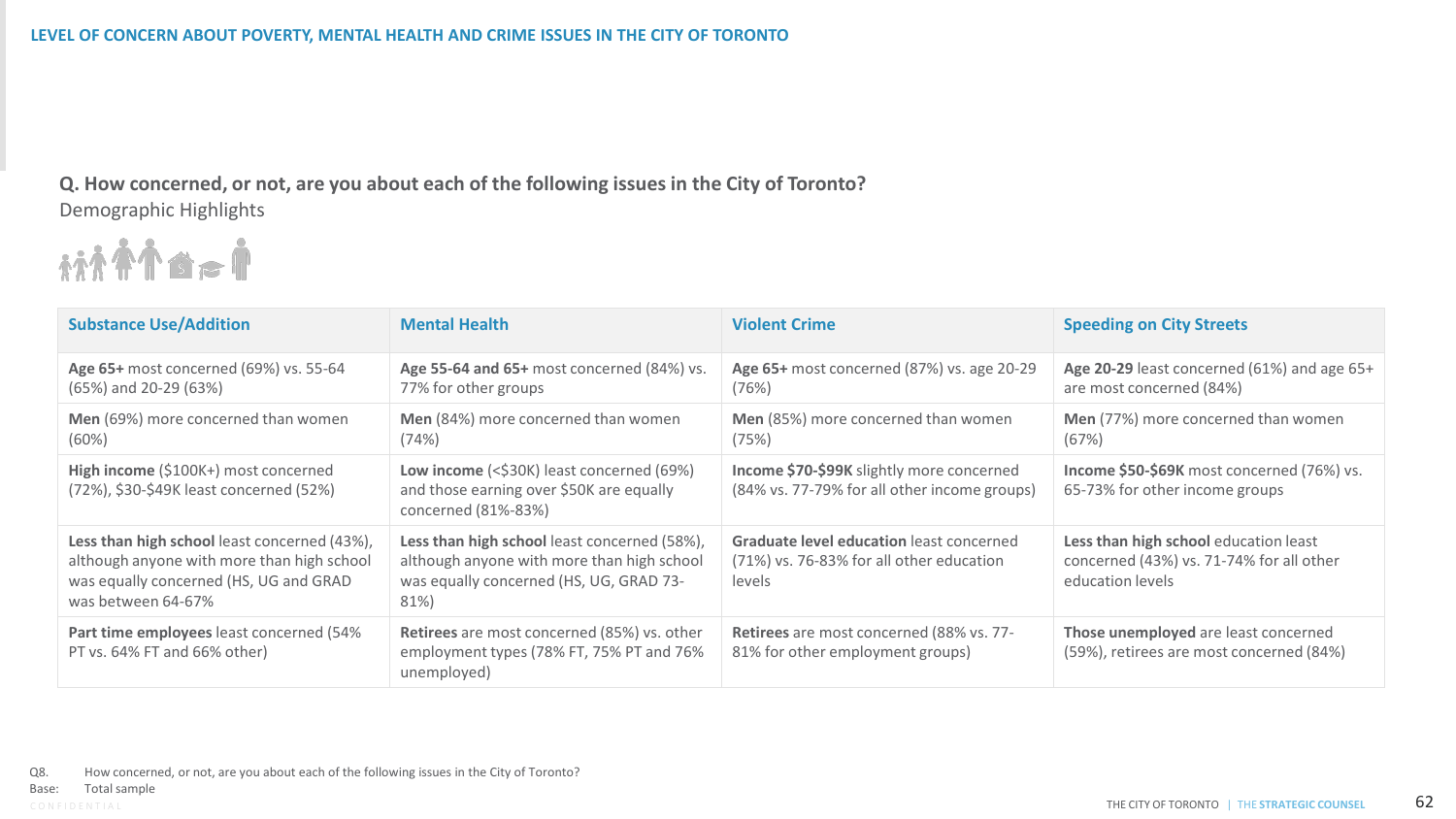**Q. How concerned, or not, are you about each of the following issues in the City of Toronto?** Demographic Highlights



| <b>Racism</b>                                                                                                                | <b>Violence towards women</b>                                                            | <b>Poverty</b>                                                                                                               | Low level non-violent disputes between<br>neighbours or within a community                                        |
|------------------------------------------------------------------------------------------------------------------------------|------------------------------------------------------------------------------------------|------------------------------------------------------------------------------------------------------------------------------|-------------------------------------------------------------------------------------------------------------------|
| Young (age 20-29 77%) and older people (age<br>65+78%) are most concerned, with middle<br>age people less concerned (69-71%) | Age 65+ most concerned (90%) vs. age 20-29<br>(70%)                                      | Age 65+ most concerned (87%), but not by<br>much in comparison to other groups (55-64<br>(84%), 30-54 (78%), and 20-29 (79%) | Age 20-29 most concerned (49%) vs. 65+<br>(34%)                                                                   |
| Men (79%) more concerned than women<br>(67%)                                                                                 | Men (85%) more concerned than women<br>(69%)                                             | Men (79%) more concerned than women<br>(67%)                                                                                 | Men (46%) slightly more concerned than<br>women (41%)                                                             |
| Those with higher incomes are more<br>concerned (74-76% \$70K+) vs. 63% under<br>\$30K                                       | Concern grows with income: 69% (<\$30K);<br>70%; 75%; 79%; and 80% (\$100K+)             | Those who earn between \$30-49K are least<br>concerned (73% vs. 78-84% for all other<br>income groups)                       | Those who earn between \$50-69K are most<br>concerned (52%) vs. those who are least<br>concerned \$30-\$49K (36%) |
| Less than high school most concerned (84%),<br>followed closely by those with grad school<br>(77%)                           | <b>Education</b> made little difference on concern<br>72%-79% (UG most concerned)        | Less than high school least concerned (76%),<br>although not by much (79-83% for other<br>education levels)                  | Less than high school least concerned by far<br>(18%) vs. 41-45% for other education levels                       |
| Those unemployed are least concerned<br>(66%) vs. retirees (77%)                                                             | Retirees, by far, most concerned (88% vs. 73-<br>78% for other employment status groups) | Retirees most concerned (87% vs. 77-82% for<br>other employment status groups)                                               | Retirees least concerned (31% vs. 42-48% for<br>all other employment status groups)                               |

Q8. How concerned, or not, are you about each of the following issues in the City of Toronto?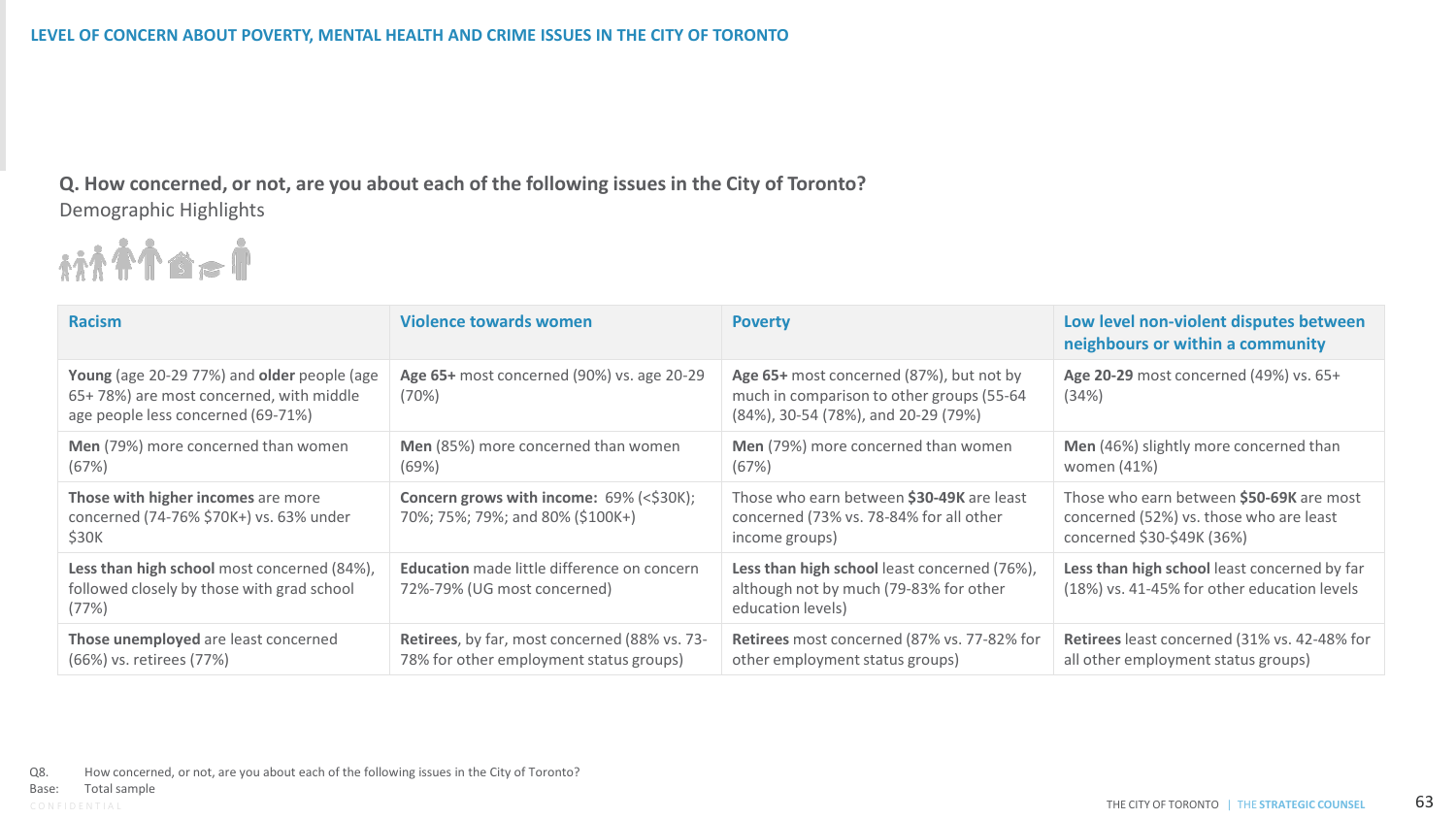**Q. If you found yourself as a bystander in one of the following situations and wanted to get the individuals some support or help, which of the following would you be most likely to do?** Demographic Highlights



### **A person experiencing harmful effects of substance use**

**All age groups said they would call 911 and ask for an ambulance, with those age 65+ feeling the strongest** 

• 56-74%, with the second most popular choice being call 911 and ask for the police

**Gender did not impact things, everyone was most likely to call 911 and ask for an ambulance** 

• 64-71% said they would call for an ambulance

**All income levels said they were most likely to call an ambulance, although this making \$70-99k felt most strongly about this, with those making \$30-49k feel the least strong and were more likely to reply with "don't know"**

• 72% of \$70-99k earners said they would call 911 and ask from an ambulance, with 57% of \$30-49k saying they would do the same, and 13% not sure who they would call

**Those with a high school education were most likely to call from an ambulance, with those with less than high school least likely to**

• 73% of those with high school education would call and ambulance, and only 57% of those with less than high school giving the same answer

**Those who are retired are the most likely to call an ambulance**

• 78% of those retired, only 51% of part time workers felt the same

Q9. If you found yourself as a bystander in one of the following situations and wanted to get the individuals some support or help, which of the following would you be most likely to do?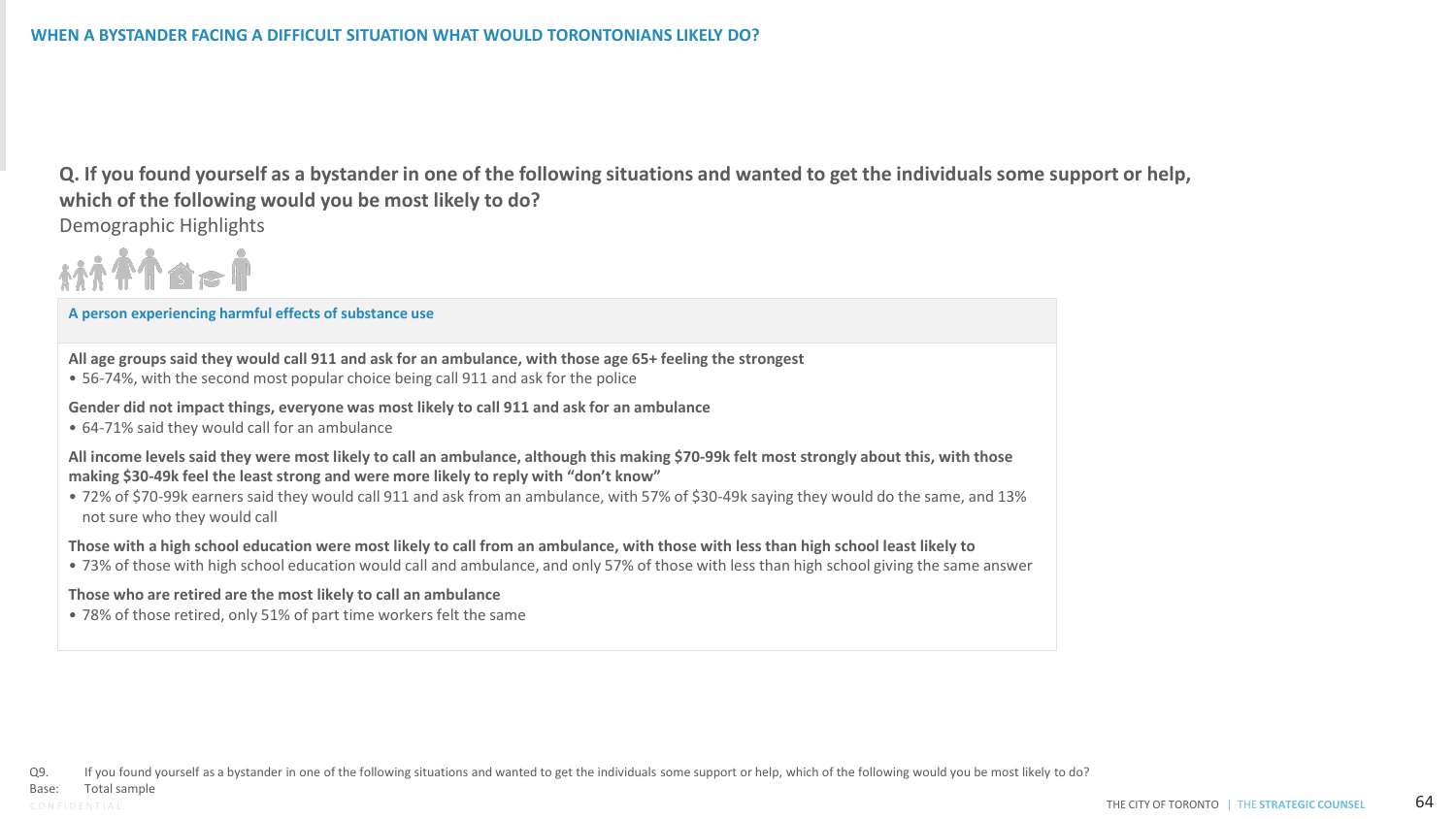**Q. If you found yourself as a bystander in one of the following situations and wanted to get the individuals some support or help, which of the following would you be most likely to do?** Demographic Highlights

### **A non-violent dispute between residents that requires de-escalation**

**Those over the age of 65 were most likely to call the police, with those aged 20-29 in agreement, but to a lesser extent** 

- 48% of those retired, and 30% aged 20-29.
	- o The second choice option was "call another number you are aware of that is a non-police led crisis response team" with 20% of 20- 29 y/o picking this option

#### **Men and women were equally likely to call the police**

• 43% of men and 42% of women said they would call the police

### **Those with incomes between \$70-99k were most likely to call an ambulance with those making less slightly less like to**

• 50% of \$70-99k earners would call for an ambulance, versus 35-42% of other incomes saying they would do the same

### **Those with less than a high school education did not know who they would call, whereas those with high levels of education were more likely to call for an ambulance**

• 47% of those with less than high school said they did not know who they would call, versus 33-44% of other education levels said they would call for an ambulance

#### **Those who are retired, work full or part time were most likely to call an ambulance, more so than those who are unemployed**

• 35% of those unemployed would call an ambulance, versus the 39-46% of other employment types saying the same thing (retired most likely to call an ambulance)

Q9. If you found yourself as a bystander in one of the following situations and wanted to get the individuals some support or help, which of the following would you be most likely to do?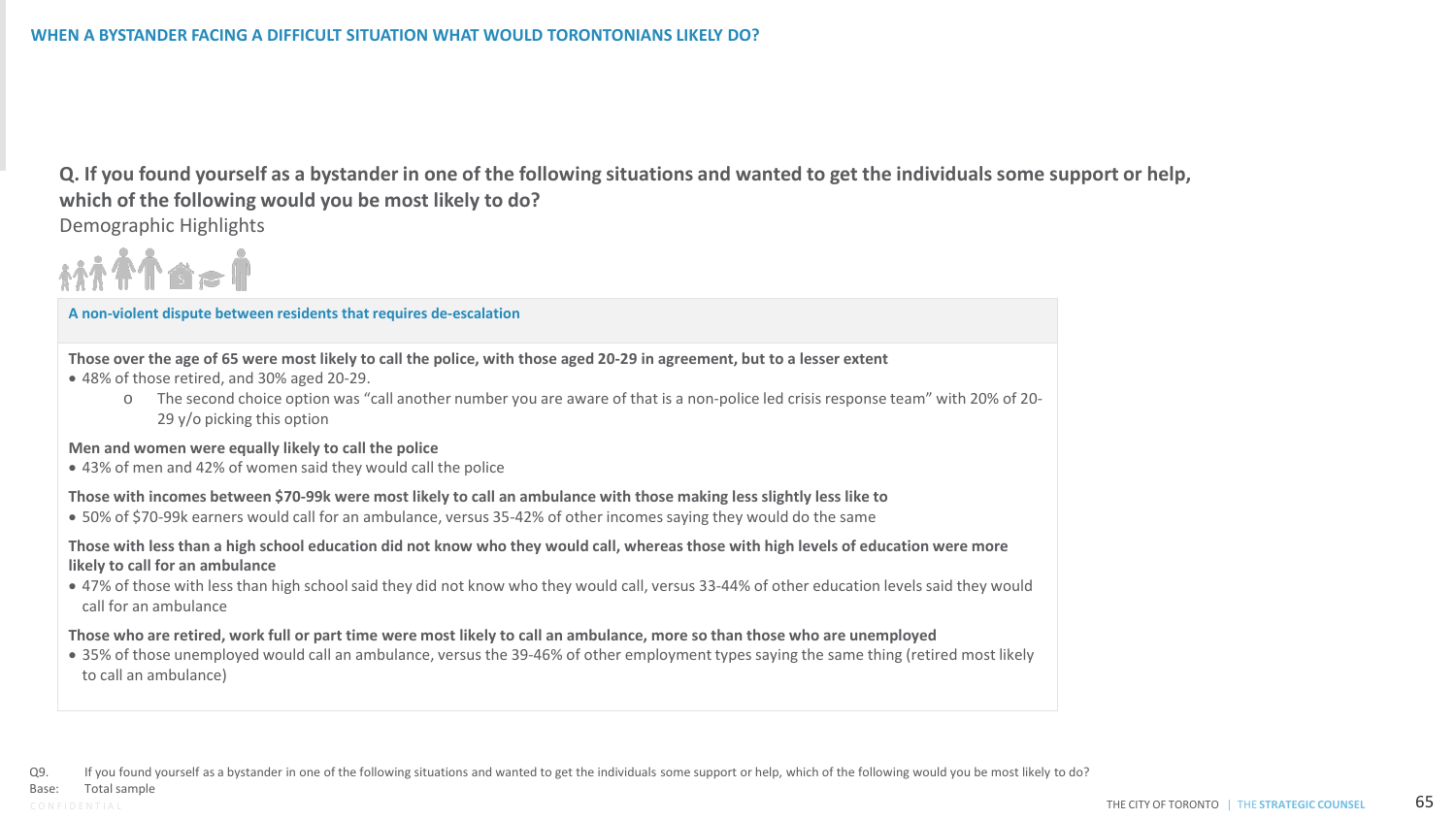**Q. If you found yourself as a bystander in one of the following situations and wanted to get the individuals some support or help, which of the following would you be most likely to do?** Demographic Highlights



| A person in a mental health crisis and where it appears the individual<br>may harm themselves | A person who appears to be suffering from a mental health issue   |
|-----------------------------------------------------------------------------------------------|-------------------------------------------------------------------|
| Ages, genders, incomes, education levels, and employment                                      | Ages, genders, incomes, education levels, and employment          |
| statuses tended to be split fairly evenly between calling 911 and                             | statuses tended to be split fairly evenly between calling 911 and |
| asking for police, ambulance, a different service or call another                             | asking for police, ambulance, a different service or call another |
| number they are aware of that is a non-police led crisis response                             | number they are aware of that is a non-police led crisis response |
| team.                                                                                         | team.                                                             |
| • Call another number you are aware of that is a non-police led                               | • Calling 911 and asking for an ambulance or other service tended |
| crisis response team was the least popular among the 4, but was                               | to be the more popular choices of the four, although police and   |
| still chosen                                                                                  | other numbers were still mentioned fairly often                   |

Q9. If you found yourself as a bystander in one of the following situations and wanted to get the individuals some support or help, which of the following would you be most likely to do?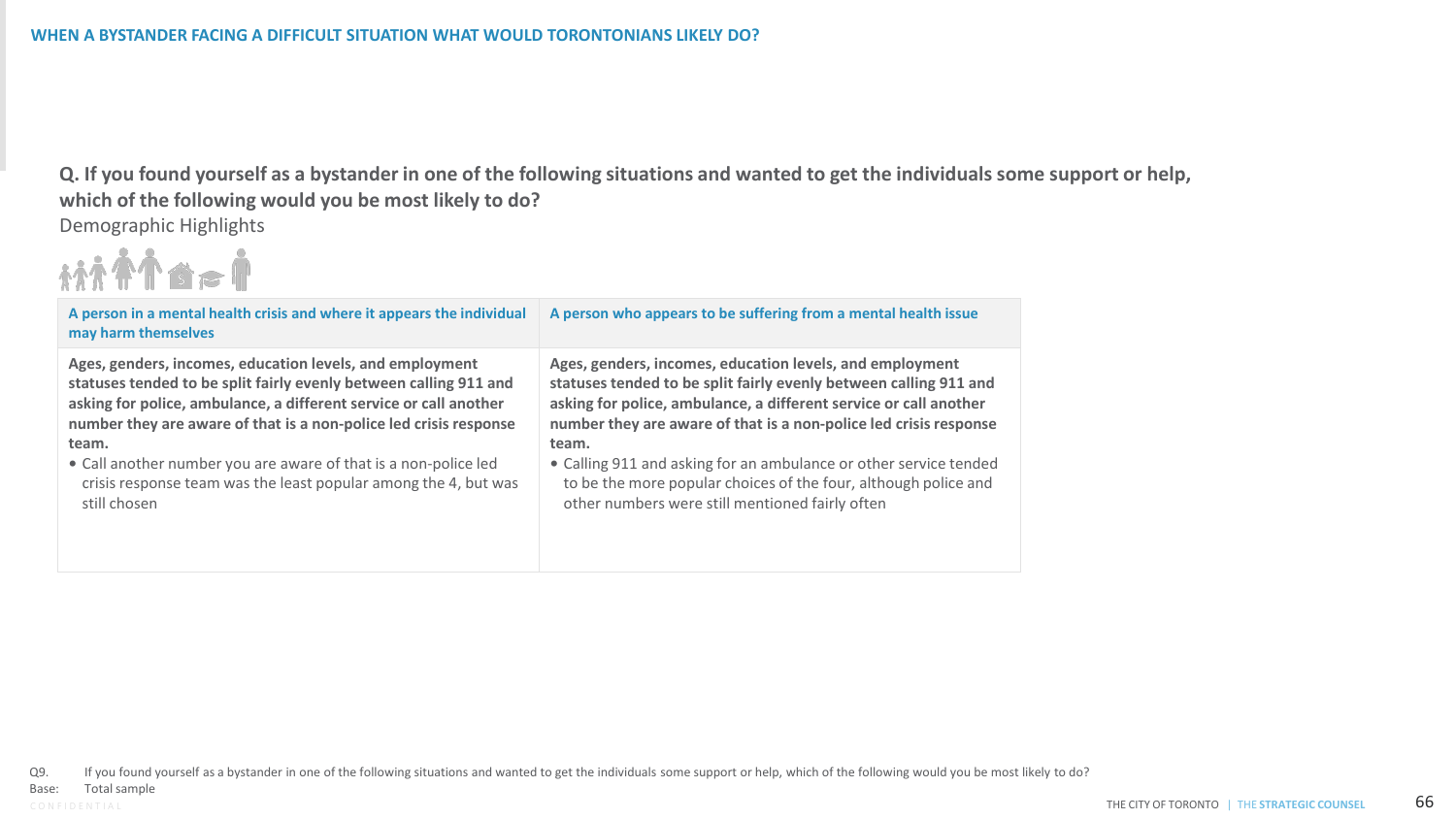**Q. If you found yourself in one of the following situations and wanted to get some support or help, which of the following would you be most likely to do?** Demographic Highlights

市会合介令杭

| <b>Experiencing substance use challenges</b>                                                                                                                                                                                                                                                                                                                                                                                                                                                                                                                                                                                                                                                                                                                                                                                                                                                                                                                                                                                                                                                                                                                                                                                                                                                  | In a non-violent dispute between yourself and another<br>residents that requires de-escalation                                                                                                                                                                                                                                                                                                                                                                                                                                            | <b>Suffering from a mental health issue</b>                                                                                                                                                                                                                                                                                                                                                                                                                                                                                                                                                                                                                                                                                                                                                                                                                                                                                                                                                                                                                                                                                                                                                      |
|-----------------------------------------------------------------------------------------------------------------------------------------------------------------------------------------------------------------------------------------------------------------------------------------------------------------------------------------------------------------------------------------------------------------------------------------------------------------------------------------------------------------------------------------------------------------------------------------------------------------------------------------------------------------------------------------------------------------------------------------------------------------------------------------------------------------------------------------------------------------------------------------------------------------------------------------------------------------------------------------------------------------------------------------------------------------------------------------------------------------------------------------------------------------------------------------------------------------------------------------------------------------------------------------------|-------------------------------------------------------------------------------------------------------------------------------------------------------------------------------------------------------------------------------------------------------------------------------------------------------------------------------------------------------------------------------------------------------------------------------------------------------------------------------------------------------------------------------------------|--------------------------------------------------------------------------------------------------------------------------------------------------------------------------------------------------------------------------------------------------------------------------------------------------------------------------------------------------------------------------------------------------------------------------------------------------------------------------------------------------------------------------------------------------------------------------------------------------------------------------------------------------------------------------------------------------------------------------------------------------------------------------------------------------------------------------------------------------------------------------------------------------------------------------------------------------------------------------------------------------------------------------------------------------------------------------------------------------------------------------------------------------------------------------------------------------|
| Most people said they would most likely to call another number<br>you are aware of that is a non-police led crisis response team. Those<br>aged 55-64 felt the most strongly about this choice (37%) and those<br>over the age 65 were more likely to call an ambulance (31% versus<br>23% calling another number)<br>Men were slightly more like than women (31% versus 25%) to call<br>another number you are aware of that is a non-police led crisis<br>response team.<br>Across all levels of income, the most prominent answer was to call<br>another number you are aware of that is a non-police led crisis<br>response team (25-29%)<br>Those who were employed full or part time responded similarly<br>(28%) to call another number you are aware of that is a non-police<br>led crisis response team, although those who were employed part<br>time who more in favour (31%) said they would call an ambulance.<br>Those who were unemployed were split between to call another<br>number you are aware of that is a non-police led crisis response<br>team (26%) and not knowing who to call (20%). Those who are<br>retired were split between calling an ambulance (29%) and calling<br>another number you are aware of that is a non-police led crisis<br>response team (29%) | All age groups said they would call the police (41-48%) with those<br>age 65+ with the strongest feelings<br>Men and woman were similarly in favour of calling the police (46%)<br>Those who made between \$70-99k felt the strongest (50%) vs.<br>those who earned $$30-49k$ (37%)<br>High school graduates reported the highest levels of support (50%)<br>vs. those without high school education (25%)<br>All employment statuses said they were most likely to call the<br>police, with those retired being the most in favour (50%) | All age categories reported being split between calling 911 and<br>asking for a different service (20-23%) or, call another number you<br>are aware of that is a non-police led crisis response team (29-36%)<br><b>Men</b> were split between calling 911 and asking for a different<br>service (23%) or, call another number you are aware of that is a<br>non-police led crisis response team (36%) whereas women were<br>split between calling for an ambulance (20%), calling 911 and asking<br>for a different service (20%) or, call another number you are aware<br>of that is a non-police led crisis response team (28%)<br>Across all income brackets, calling another number they are aware<br>of that is a non-police led crisis response team (26-35%) was the<br>most common answer, with those making \$70-99k feeling the<br>strongest.<br>Across all education statuses, calling another number they are<br>aware of that is a non-police led crisis response team (28-34%) was<br>the most common answer.<br>Across all employment statuses, calling another number they are<br>aware of that is a non-police led crisis response team (27-34%) was<br>the most common answer |

Q10. If you found yourself in one of the following situations and wanted to get some support or help, which of the following would you be most likely to do?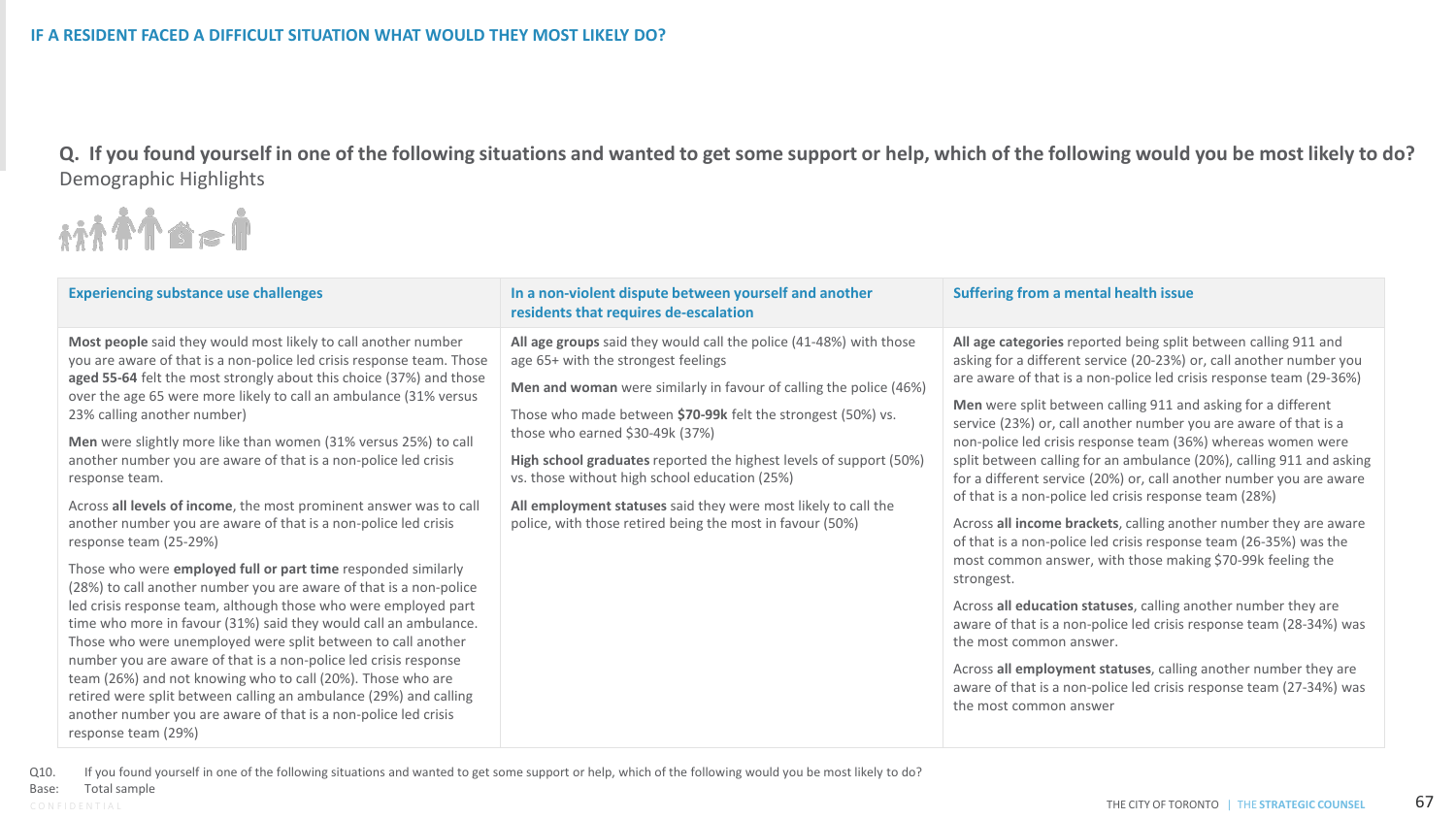**Q. Which of the following do you feel would be the best type of person to be a first responder for the following types of situations?** Demographic Highlights



| A person experiencing harmful effects of substance use (e.g. overdose or other complications)                                                                            | A non-violent dispute between residents that requires de-escalation                            |
|--------------------------------------------------------------------------------------------------------------------------------------------------------------------------|------------------------------------------------------------------------------------------------|
| Across all age groups the most common answer was a paramedic, with those aged 55-64                                                                                      | Across all age groups the most common answer was call the police, with those aged 55-64        |
| feeling the most strongly (66%) vs. those aged 20-29 (42%)                                                                                                               | feeling the most strongly (66%) vs. those aged 20-29 (46%)                                     |
| Men (58%) and women (55%) tended to equally agree a paramedic should be called in this                                                                                   | Men (56%) and women (56%) tended to equally agree the police should be called in this          |
| situation                                                                                                                                                                | situation                                                                                      |
| All income brackets agreed that a paramedic should be called, with those earning \$30-49k<br>feeling the strongest about this (65%) vs. those who earn over \$100k (51%) | All income brackets agreed that the police should be called (52%-60%)                          |
| All education statuses agreed that a paramedic should be called, with those with less than                                                                               | All education statuses agreed that the police should be called, with those with less than high |
| high school feeling strongest about this (66%) vs. who with GRAD education (54%)                                                                                         | school feeling strongest about this (67%) vs. who with GRAD education (46%)                    |
| All employment statuses agreed that a paramedic should be called, with those unemployed                                                                                  | All employment statuses agreed that the police should be called (52-61%). With those           |
| feeling the strongest about this (74%) vs. those who work full/part time (51%)                                                                                           | unemployed feeling the strongest                                                               |

Q11. Which of the following do you feel would be the best type of person to be a first responder for the following types of situations?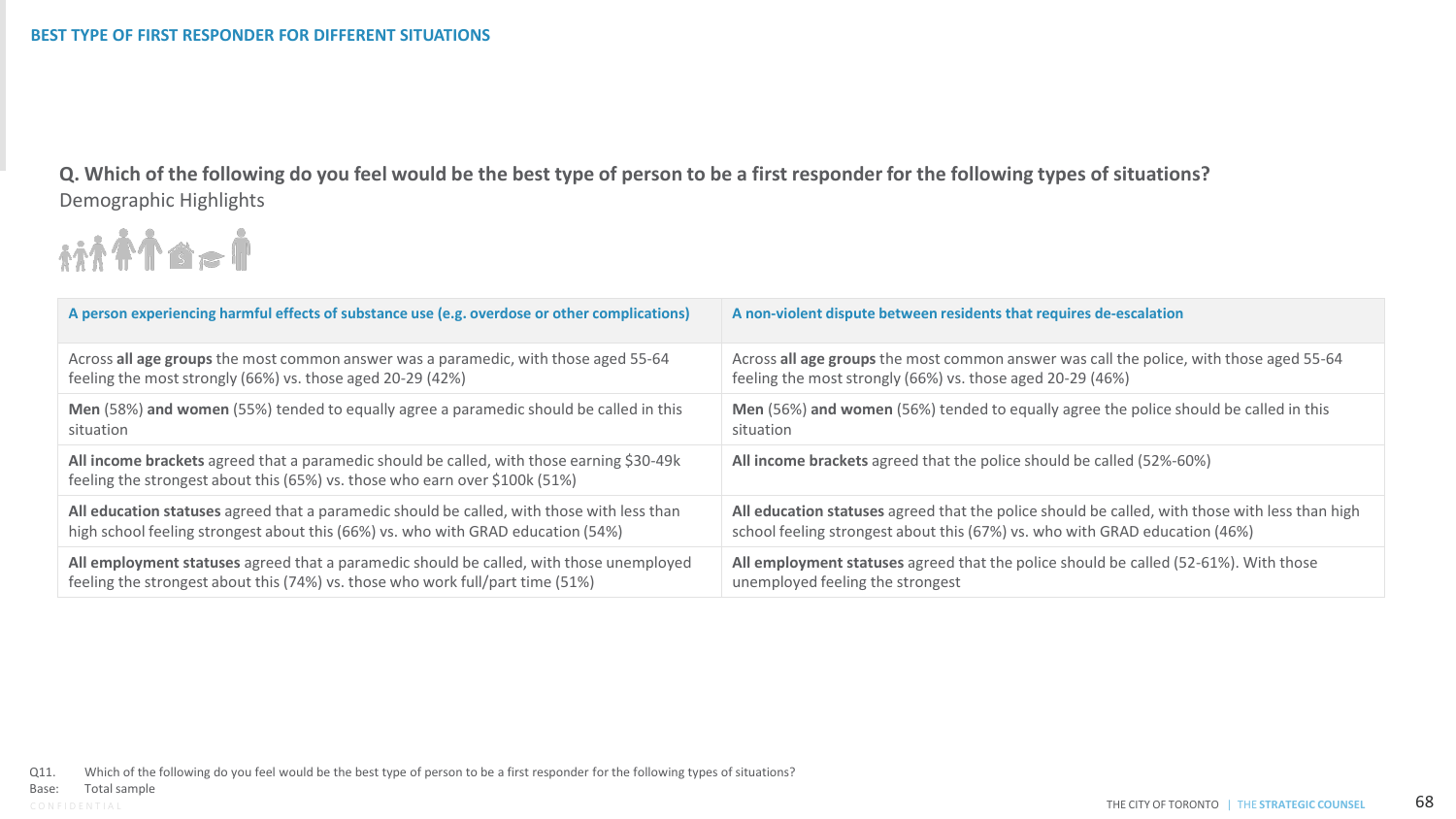**Q. Which of the following do you feel would be the best type of person to be a first responder for the following types of situations?** Demographic Highlights



| A person in a mental health crisis and where it appears the individual may harm themselves                                                                                                                                                                                            | A person who appears to be suffering from a mental health issue                                                                                                                                                                          |
|---------------------------------------------------------------------------------------------------------------------------------------------------------------------------------------------------------------------------------------------------------------------------------------|------------------------------------------------------------------------------------------------------------------------------------------------------------------------------------------------------------------------------------------|
| Across all age groups the most common answer was call a licensed mental health professional<br>(e.g., mental health nurse or social worker), (51-58%)                                                                                                                                 | Across all age groups the most common answer was to call a licensed mental health<br>professional (e.g., mental health nurse or social worker), with those aged 65+ feeling the most<br>strongly (72%) versus those aged 20-29 (51%)     |
| Men (59%) were more likely than women (53%) to call a licensed mental health professional<br>(e.g., mental health nurse or social worker)                                                                                                                                             | Men (67%) were more likely than women (59%) to call a licensed mental health professional<br>(e.g., mental health nurse or social worker)                                                                                                |
| All income brackets agreed that a licensed mental health professional (e.g., mental health<br>nurse or social worker) should be called (53-61%), with those earning \$50-69k feeling the<br>strongest about this (61%)                                                                | All income brackets agreed that a licensed mental health professional (e.g., mental health<br>nurse or social worker) should be called (61-64%)                                                                                          |
| All education statuses agreed that a licensed mental health professional (e.g., mental health<br>nurse or social worker) should be called, with those with less than high school feeling<br>strongest about this (69%) versus those with high school and undergrad education (55-56%) | All education statuses agreed that a licensed mental health professional (e.g., mental health<br>nurse or social worker) should be called (62-69%)                                                                                       |
| All employment statuses agreed that a licensed mental health professional (e.g., mental<br>health nurse or social worker) should be called (44-60%). With those unemployed feeling the<br>strongest versus those who work part time                                                   | All employment statuses agreed that a licensed mental health professional (e.g., mental<br>health nurse or social worker) should be called (54-73%). With those who are retired feeling<br>the strongest versus those who work part time |

Base: Total sample **Contract of the STRATEGIC COUNSEL 69**<br>CONFIDENTIAL **THE STRATEGIC COUNSEL 69** Q11. Which of the following do you feel would be the best type of person to be a first responder for the following types of situations? Total sample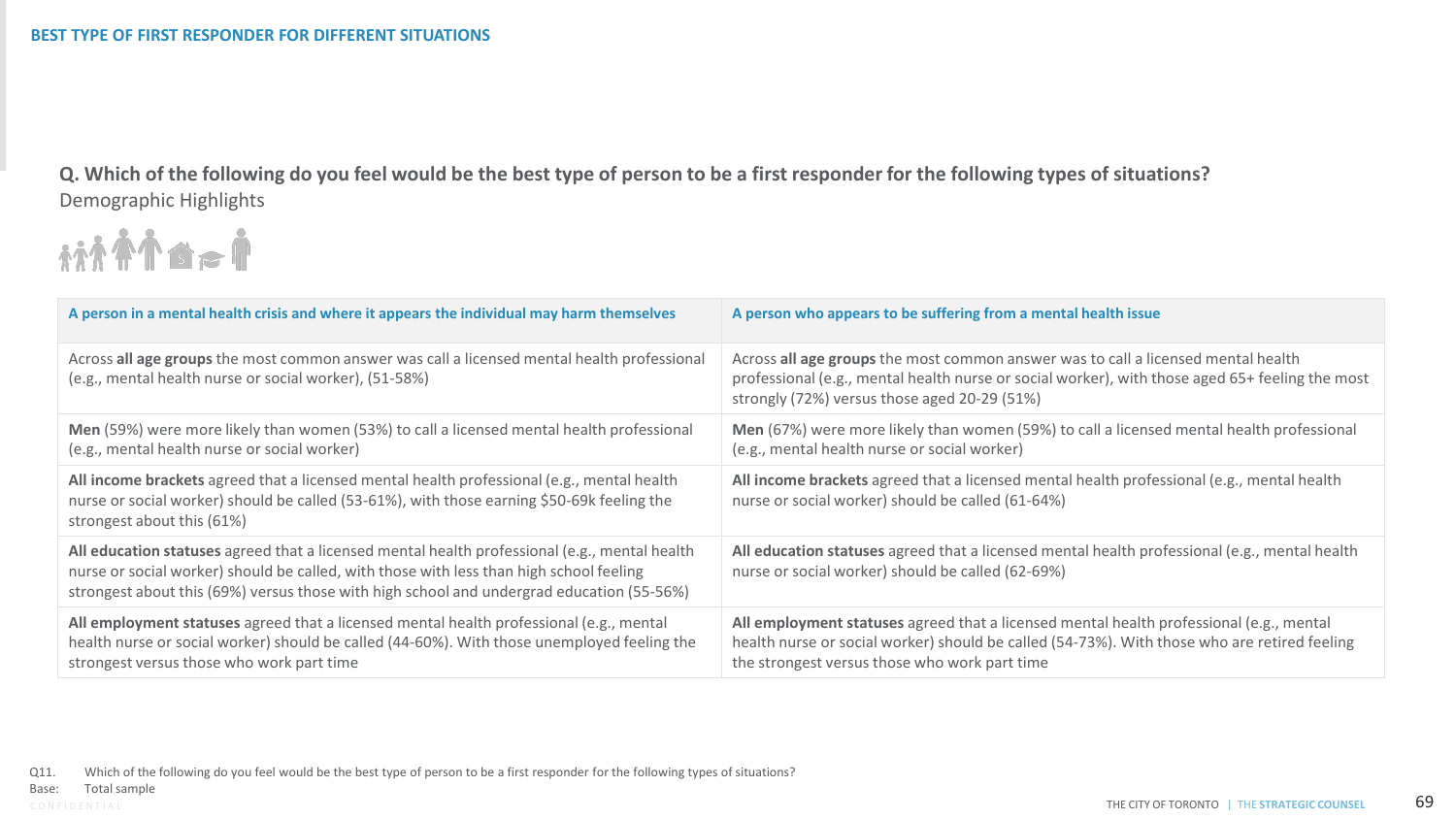**Q. Overall how good or poor of a job do you feel the Toronto Police Services do at dealing with the following types of situations?** Demographic Highlights



| A person experiencing harmful effects of<br>substance use (e.g. overdose or other<br>complications)                                                 | A non-violent dispute between residents that<br>requires de-escalation                                                           | A person in a mental health crisis and where it<br>appears the individual may harm themselves                                   | A person who appears to be suffering from a<br>mental health issue                                                              |
|-----------------------------------------------------------------------------------------------------------------------------------------------------|----------------------------------------------------------------------------------------------------------------------------------|---------------------------------------------------------------------------------------------------------------------------------|---------------------------------------------------------------------------------------------------------------------------------|
| All age groups reported similar levels of                                                                                                           | Age 55-64 were the most positive towards                                                                                         | All age groups reported similar levels of                                                                                       | Age 65+ were more critical (31%) vs. aged 20-                                                                                   |
| approval for how the TPS was doing (37-44%)                                                                                                         | the TPS response (63%) vs. age 20-29 (45%)                                                                                       | approval for how the TPS was doing (32-39%)                                                                                     | 29 (39%)                                                                                                                        |
| Men and women reported similar levels of                                                                                                            | Men and women reported similar levels of                                                                                         | Men and women reported similar levels of                                                                                        | Women had slightly higher levels of approval                                                                                    |
| approval for how the TPS was doing (39%)                                                                                                            | approval for how the TPS was doing (53-53%)                                                                                      | approval for how the TPS was doing (35-37%)                                                                                     | (36%) than men did (33%)                                                                                                        |
| Income \$70-99K reported the highest levels                                                                                                         | Income \$70-99K reported the highest levels                                                                                      | Income \$70-99K reported the highest levels                                                                                     | Income \$70-99K reported the highest levels                                                                                     |
| of approval for how the TPS was doing (48%)                                                                                                         | of approval for how the TPS was doing (61%)                                                                                      | of approval for how the TPS was doing (41%)                                                                                     | of approval for how the TPS was doing (41%)                                                                                     |
| vs. those with low income (35%)                                                                                                                     | vs. those with low income (42%)                                                                                                  | vs. those with low income (30%)                                                                                                 | vs. those with low income (29%)                                                                                                 |
| Less than high school tended to be most<br>critical of how the TPS was doing (57% under<br>3 rating) vs. all other levels of education (38-<br>43%) | Less than high school tended to be most<br>critical of how the TPS was doing (11%) vs. all<br>other levels of education (50-54%) | Less than high school tended to be most<br>critical of how the TPS was doing (8%) vs. all<br>other levels of education (36-37%) | Less than high school tended to be most<br>critical of how the TPS was doing (8%) vs. all<br>other levels of education (34-36%) |
| Those unemployed reported lower levels of<br>support for the TPS' response (32%) vs. those<br>employed (37-40%)                                     | Part time employees were the most critical<br>of TPS (40%) vs. other employment<br>categories (51-57%)                           | Part time employees were the most critical<br>of TPS (29%) vs. other categories (35-40%)                                        | Part time employees were the most critical<br>of TPS (29%) vs. full time employees (40%)                                        |

Q13. Overall how good or poor of a job do you feel the Toronto Police Services do at dealing with the following types of situations?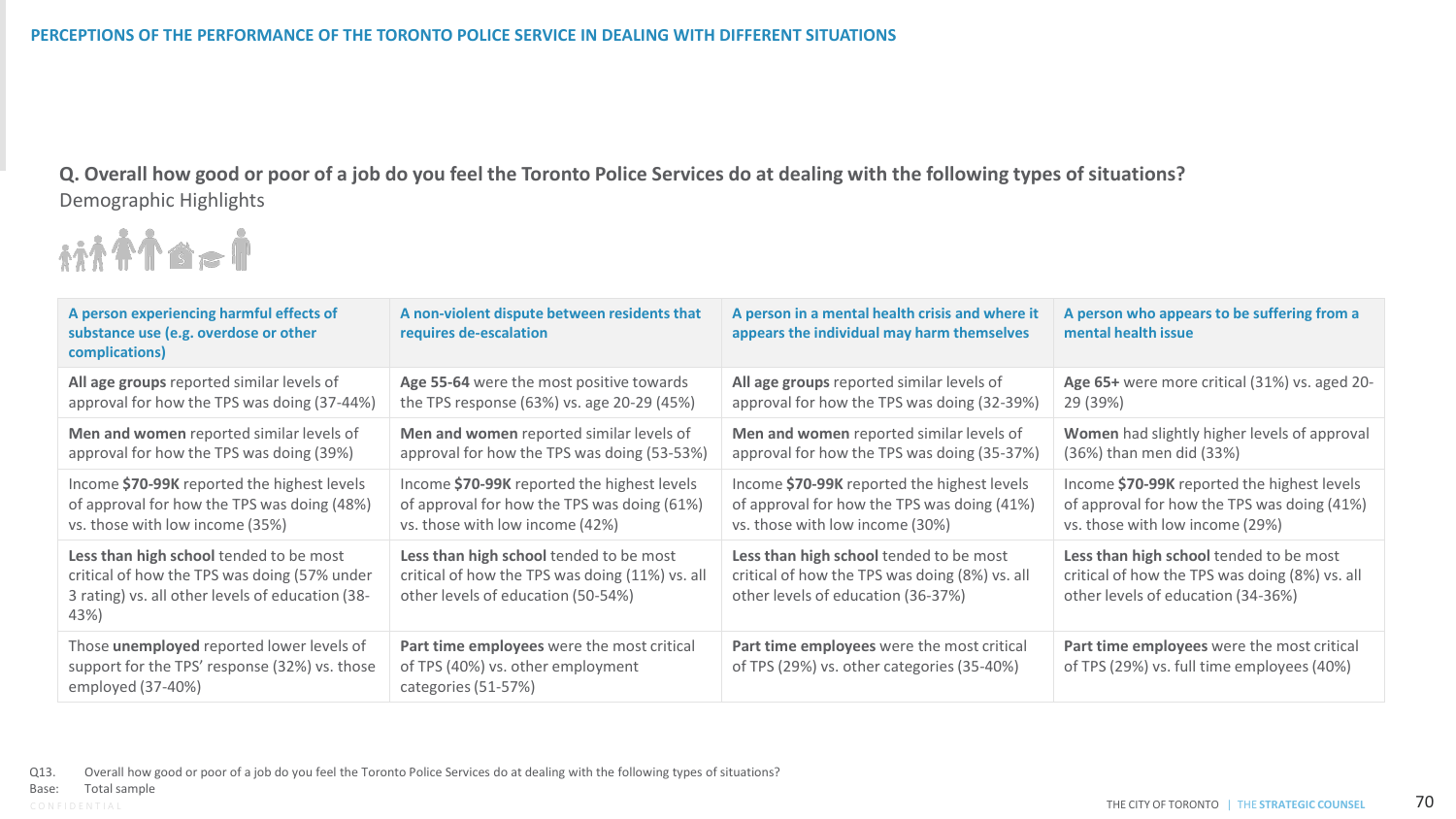**Q. If there were another approach that was developed that involved calling and engaging with community support workers and mental health professionals who are skilled and trained in dealing with these types of issues, how supportive, or not, would you be of reducing the police involvement in such cases and instead have these other types of support workers involved?** Demographic Highlights

# itit fra f

**Age 65+** were the most positive towards a community-based response (86%) vs. age 20-54 (69%)

**Men** were slightly more supportive of a community-based response (77%) vs. women (71%)

**Income \$70-99K** reported the highest levels of supportive of a community-based response (83%) vs. those with low income (62%)

**College/University educated** reported the highest levels of supportive of a community-based response (75-75%) vs. those without a high school diploma (59%)

**Retirees** reported the highest levels of supportive of a community-based response (85%) vs. those unemployed (69%)

Q14. If there were another approach that was developed that involved calling and engaging with community support workers and mental health professionals who are skilled and trained in dealing with these types of issues, ho would you be of reducing the police involvement in such cases and instead have these other types of support workers involved?